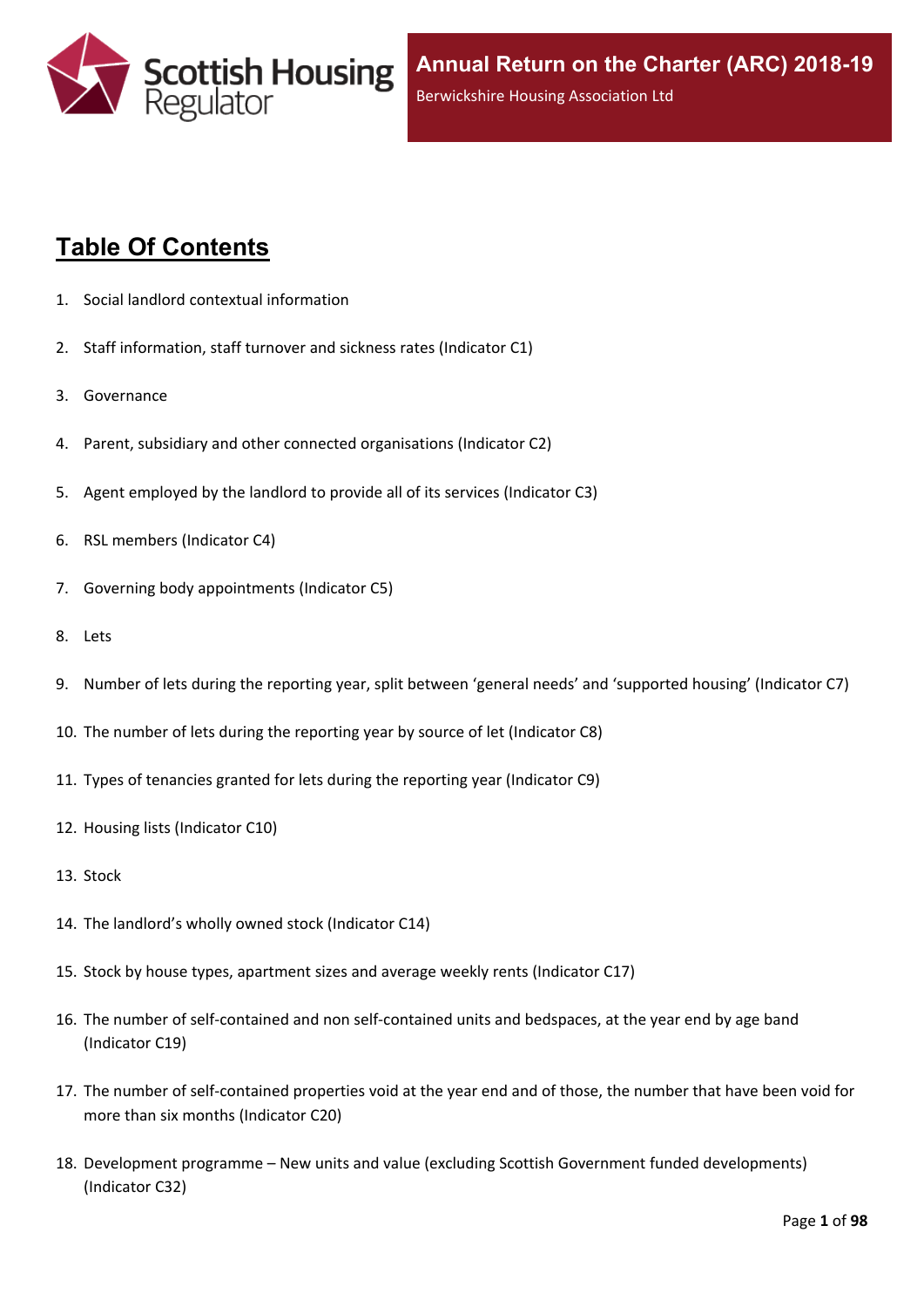

- 19. Comments (Social landlord contextual [information\)](#page-25-0)
- 20. Overall [satisfaction](#page-26-0)
- 21. [Percentage](#page-27-0) of tenants satisfied with the overall service provided by their landlord (Indicator 1)
- 22. Comments (Overall [satisfaction\)](#page-29-0)
- 23. The [Customer/Landlord](#page-30-0) relationship
- 24. Ethnic origins and disability details of service users, staff and for RSLs only, [governing](#page-31-0) body members (Indicator [2\)](#page-31-0)
- 25. [Percentage](#page-33-0) of tenants who feel their landlord is good at keeping them informed about their services and [decisions](#page-33-0) [\(Indicator](#page-33-0) 3)
- 26. Percentage of tenants satisfied with the [opportunities](#page-34-0) given to them to participate in their landlord's decision making [processes](#page-34-0) (Indicator 6)
- 27. Comments (The customer / landlord [relationship\)](#page-35-0)
- 28. Housing Quality and [Maintenance](#page-36-0)
- 29. Quality of [Housing](#page-37-0)
- 30. Scottish Housing Quality [Standard](#page-38-0) (SHQS) [–](#page-38-0) Stock condition survey [information](#page-38-0) (Indicator C24)
- 31. Scottish Housing Quality [Standard](#page-39-0) (SHQS) [–](#page-39-0) Stock summary [\(Indicator](#page-39-0) C25)
- 32. Scottish Housing Quality [Standard](#page-41-0) (SHQS) [–](#page-41-0) Stock failing by criterion [\(Indicator](#page-41-0) C26)
- 33. Scottish Housing Quality [Standard](#page-43-0) (SHQS) [–](#page-43-0) Working towards the standard [\(Indicator](#page-43-0) C27)
- 34. Scottish Housing Quality Standard (SHQS) [\(Indicator](#page-45-0) C28.1)
- 35. Scottish Housing Quality [Standard](#page-46-0) (SHQS) [–](#page-46-0) [Abeyances](#page-46-0) at the year end (Indicator C28.2)
- 36. Scottish Housing Quality [Standard](#page-47-0) (SHQS) [–](#page-47-0) Actual and projected investment by [criteria/element](#page-47-0) (Indicator C29)
- 37. [Percentage](#page-48-0) of stock meeting the Scottish Housing Quality Standard (SHQS) (Indicator 7)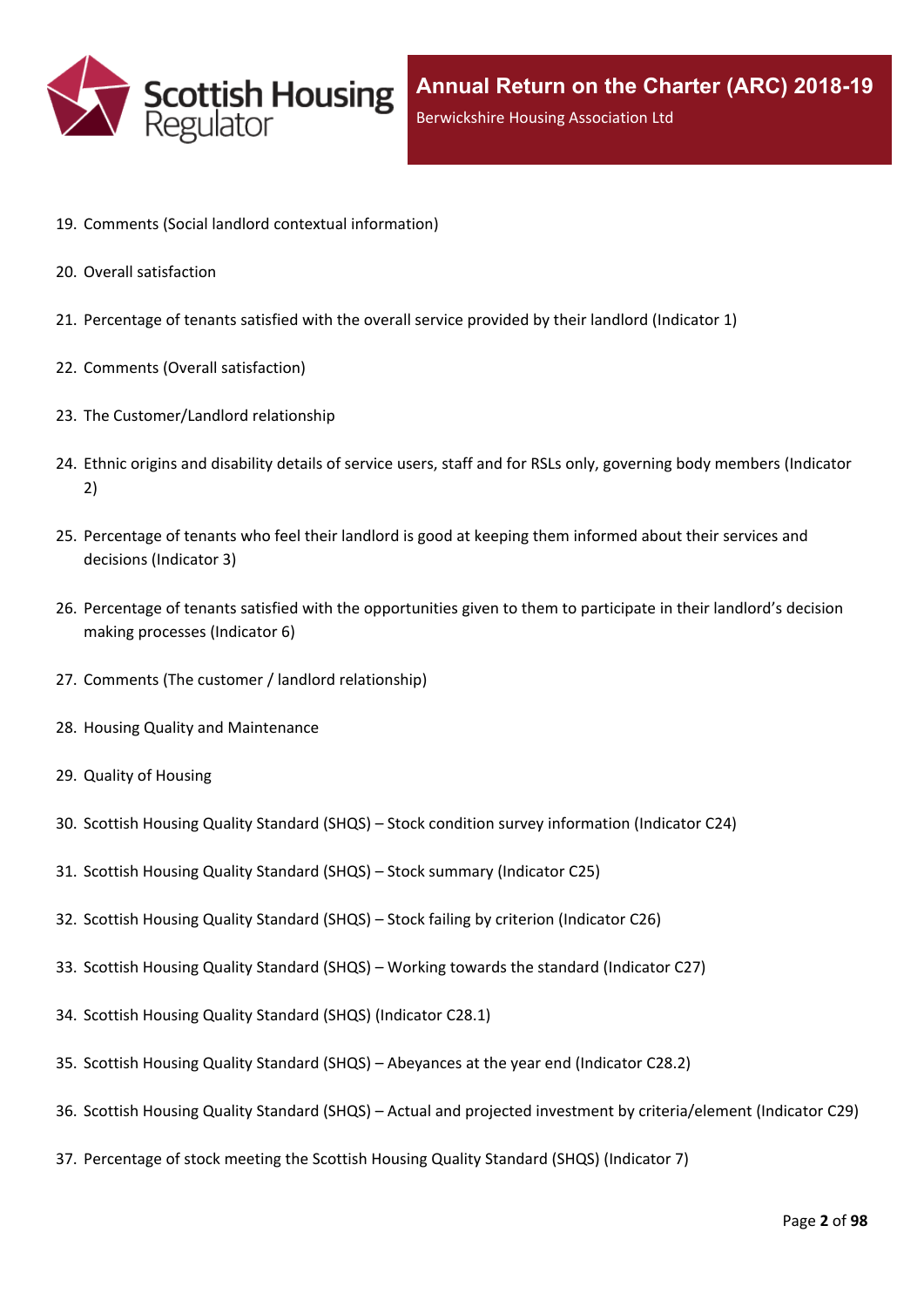

- 38. Percentage of properties at or above the [appropriate](#page-49-0) NHER or SAP ratings specified in element 35 of the SHQS, as at 31 March each year [\(Indicator](#page-49-0) 8)
- 39. [Percentage](#page-50-0) of tenants satisfied with the standard of their home when moving in (Indicator 9)
- 40. [Percentage](#page-51-0) of tenants satisfied with the quality of their home (Indicator 10)
- 41. Repairs, Maintenance & [Improvements](#page-52-0)
- 42. Average number of reactive repairs [completed](#page-53-0) per occupied property (Indicator C13)
- 43. Average length of time taken to complete [emergency](#page-54-0) repairs (Indicator 11)
- 44. Average length of time taken to complete [non-emergency](#page-55-0) repairs (Indicator 12)
- 45. [Percentage](#page-56-0) of reactive repairs carried out in the last year completed right first time (Indicator 13)
- 46. Percentage of repairs [appointments](#page-57-0) kept (Indicator 14)
- 47. [Percentage](#page-58-0) of properties that require a gas safety record which had a gas safety check and record completed by the [anniversary](#page-58-0) date (Indicator 15)
- 48. Percentage of tenants who have had repairs or [maintenance](#page-59-0) carried out in last 12 months satisfied with the repairs and [maintenance](#page-59-0) service (Indicator 16)
- 49. Comments (Housing quality and [maintenance\)](#page-60-0)
- 50. [Neighbourhood](#page-61-0) and Community
- 51. Estate [Management,](#page-62-0) anti-social behaviour, neighbour nuisance and tenancy disputes
- 52. [Percentage](#page-63-0) of 1st and 2nd stage complaints resolved by the landlord (Indicators 4 & 5)
- 53. Percentage of tenants satisfied with the management of the [neighbourhood](#page-66-0) they live in (Indicator 17)
- 54. [Percentage](#page-67-0) of tenancy offers refused during the year (Indicator 18)
- 55. [Percentage](#page-68-0) of anti-social behaviour cases reported in the last year which were resolved within locally agreed targets [\(Indicator](#page-68-0) 19)
- 56. [Percentage](#page-69-0) of the court actions initiated which resulted in eviction and the reasons for eviction (Indicator 24)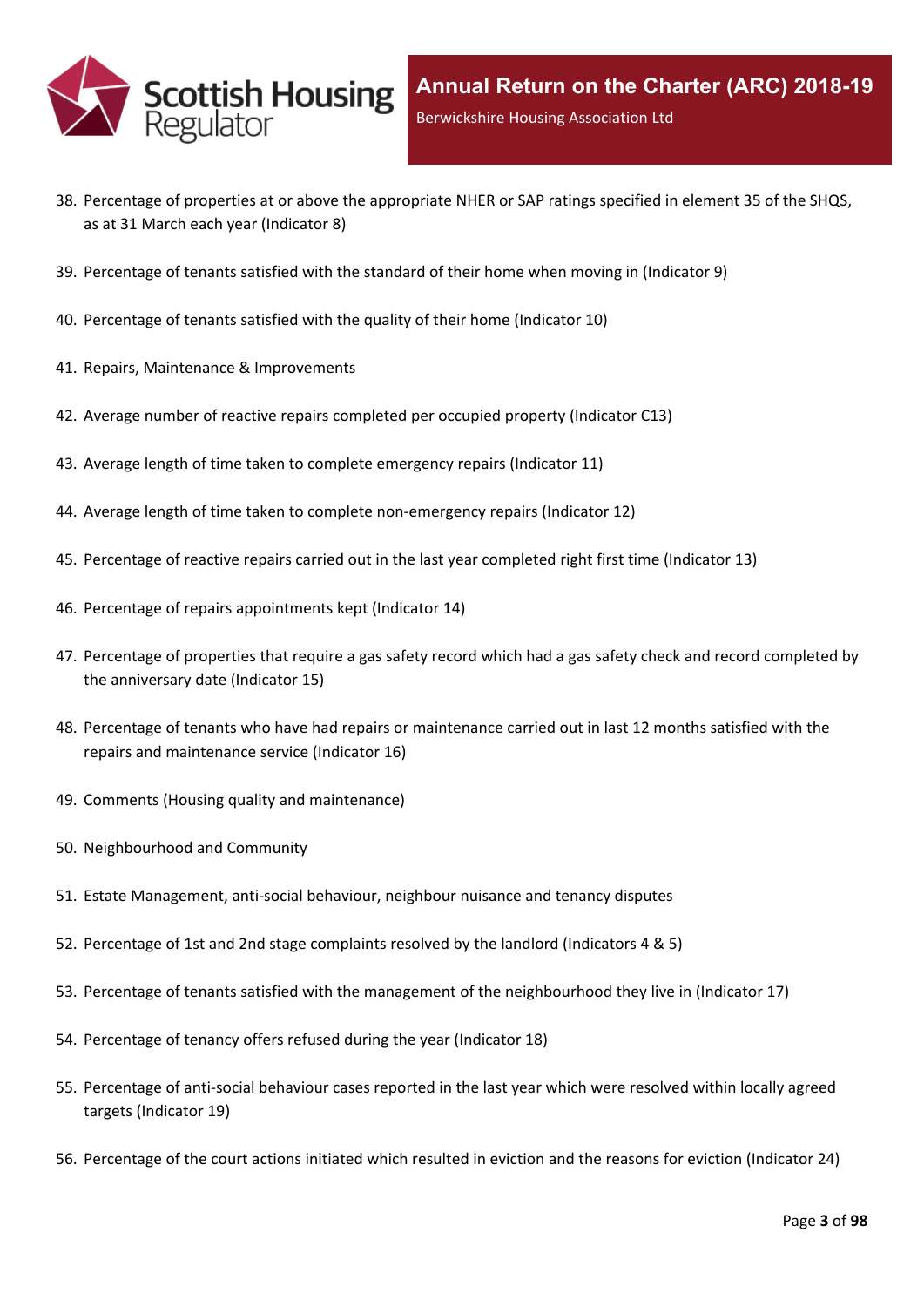

- 57. [Abandoned](#page-70-0) properties (Indicator C11)
- 58. Number of notices of [proceedings](#page-71-0) issued and court action initiated (Indicator C12)
- 59. Comments [\(Neighbourhood](#page-72-0) & community)
- 60. Access to [housing](#page-73-0) and support
- 61. [Housing](#page-74-0) Options and Access to Social Housing
- 62. [Percentage](#page-75-0) of lettable houses that became vacant in the last year (Indicator 21)
- 63. Average time to re-let [properties](#page-76-0) in the last year (Indicator 35)
- 64. Percentage of approved [applications](#page-77-0) for medical adaptations completed during the reporting year and the average time to complete [applications](#page-77-0) (Indicators 22 & 23)
- 65. [Percentage](#page-78-0) of new tenancies sustained for more than a year, by source of let (Indicator 20)
- 66. [Comments](#page-80-0) (Access to housing and support)
- 67. Getting good value from rents and service [charges](#page-81-0)
- 68. Value for [money](#page-82-0)
- 69. [Percentage](#page-83-0) of tenants who feel that the rent for their property represents good value for money (Indicator 29)
- 70. [Percentage](#page-84-0) of factored owners satisfied with the factoring service they receive (Indicator 33)
- 71. Rents and service [charges](#page-85-0)
- 72. Rent collected as [percentage](#page-86-0) of total rent due in the reporting year (Indicator 30)
- 73. Gross rent arrears (all tenants) as at 31 March each year as a [percentage](#page-87-0) of rent due for the reporting year [\(Indicator](#page-87-0) 31)
- 74. Average annual [management](#page-88-0) fee per factored property (Indicator 32)
- 75. [Percentage](#page-89-0) of rent due lost through properties being empty during the last year (Indicator 34)
- 76. Rent increase [\(Indicator](#page-90-0) C21)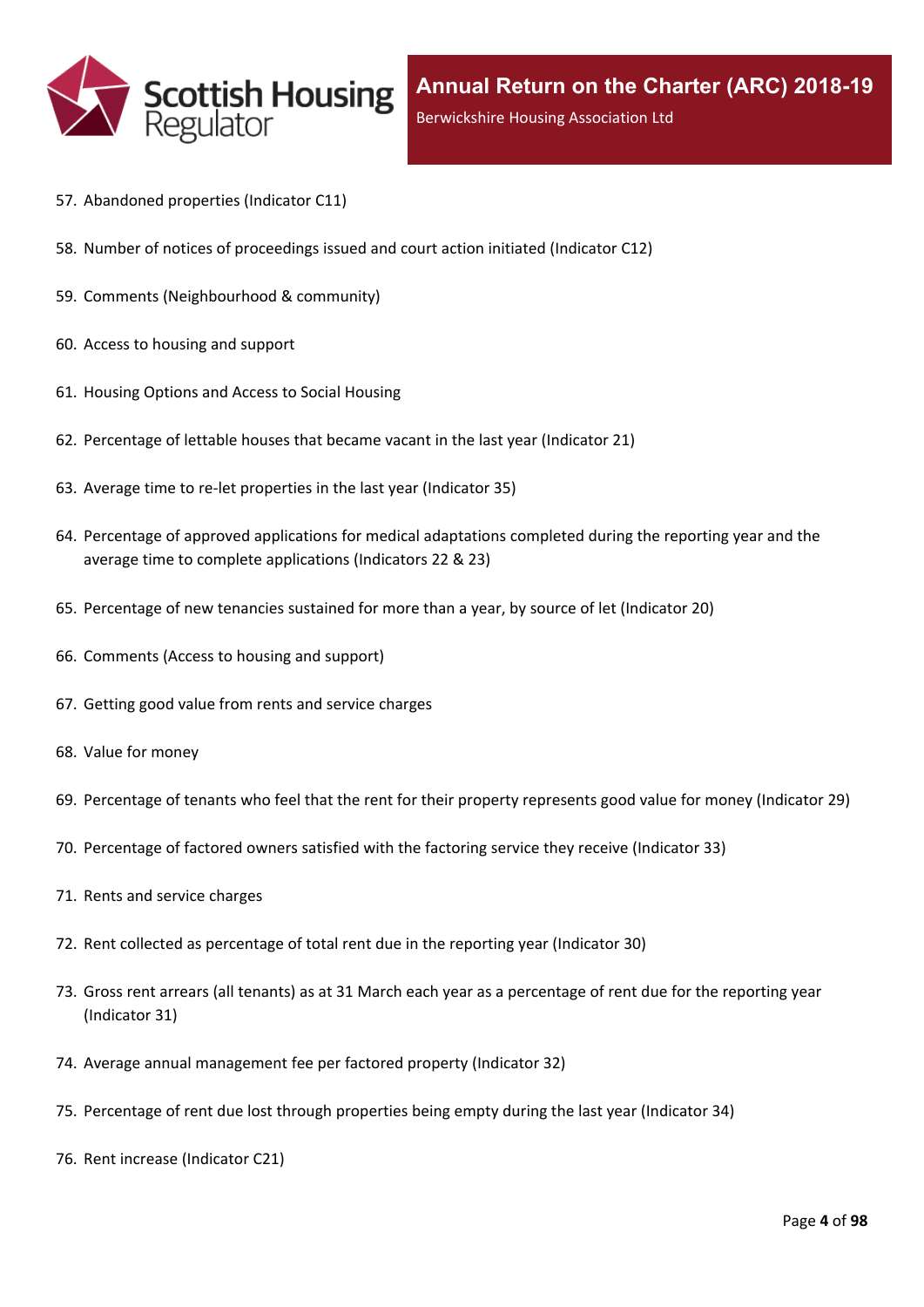

- 77. The number of [households](#page-91-0) for which landlords are paid housing costs directly and the total value of payments received in the reporting year [\(Indicator](#page-91-0) C22)
- 78. Amount and [percentage](#page-92-0) of former tenant rent arrears written off at the year end (Indicator C23)
- 79. [Comments](#page-93-0) (Getting good value from rents and service charges)
- 80. Other [Customers](#page-94-0)
- 81. [Gypsies/travellers](#page-95-0) [–](#page-95-0) Average weekly rent per pitch [\(Indicator](#page-95-0) 36)
- 82. For those who [provide](#page-96-0) sites [–](#page-96-0) percentage of [gypsies/travellers](#page-96-0) satisfied with the landlord's management of the site [\(Indicator](#page-96-0) 37)
- 83. Comments (Other [customers\)](#page-97-0)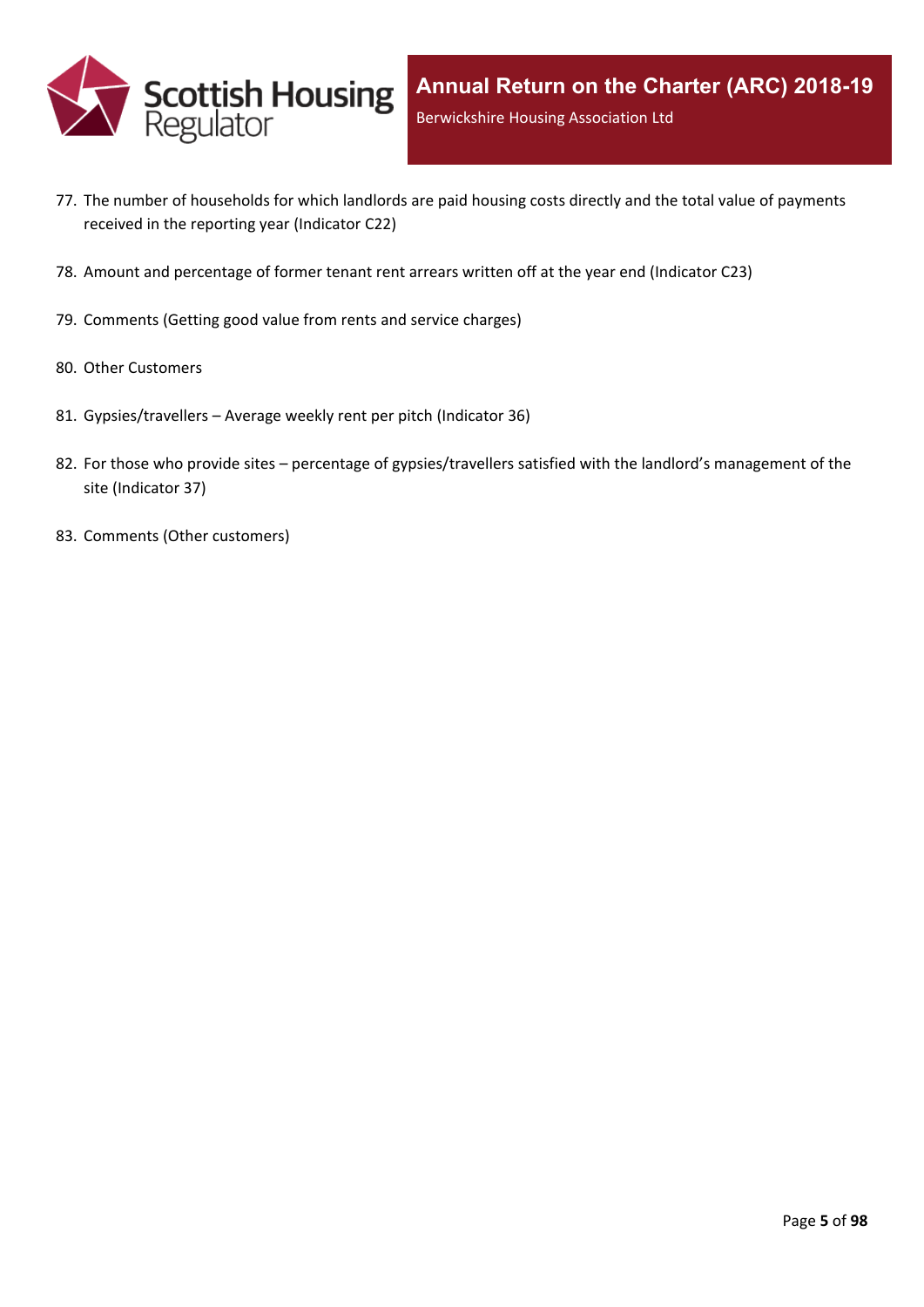

### <span id="page-5-0"></span>*Social landlord contextual information*

The information you give us here will allow us to build a profile of you as a landlord and the housing sector. We **will use this information to assess performance against the Charter.**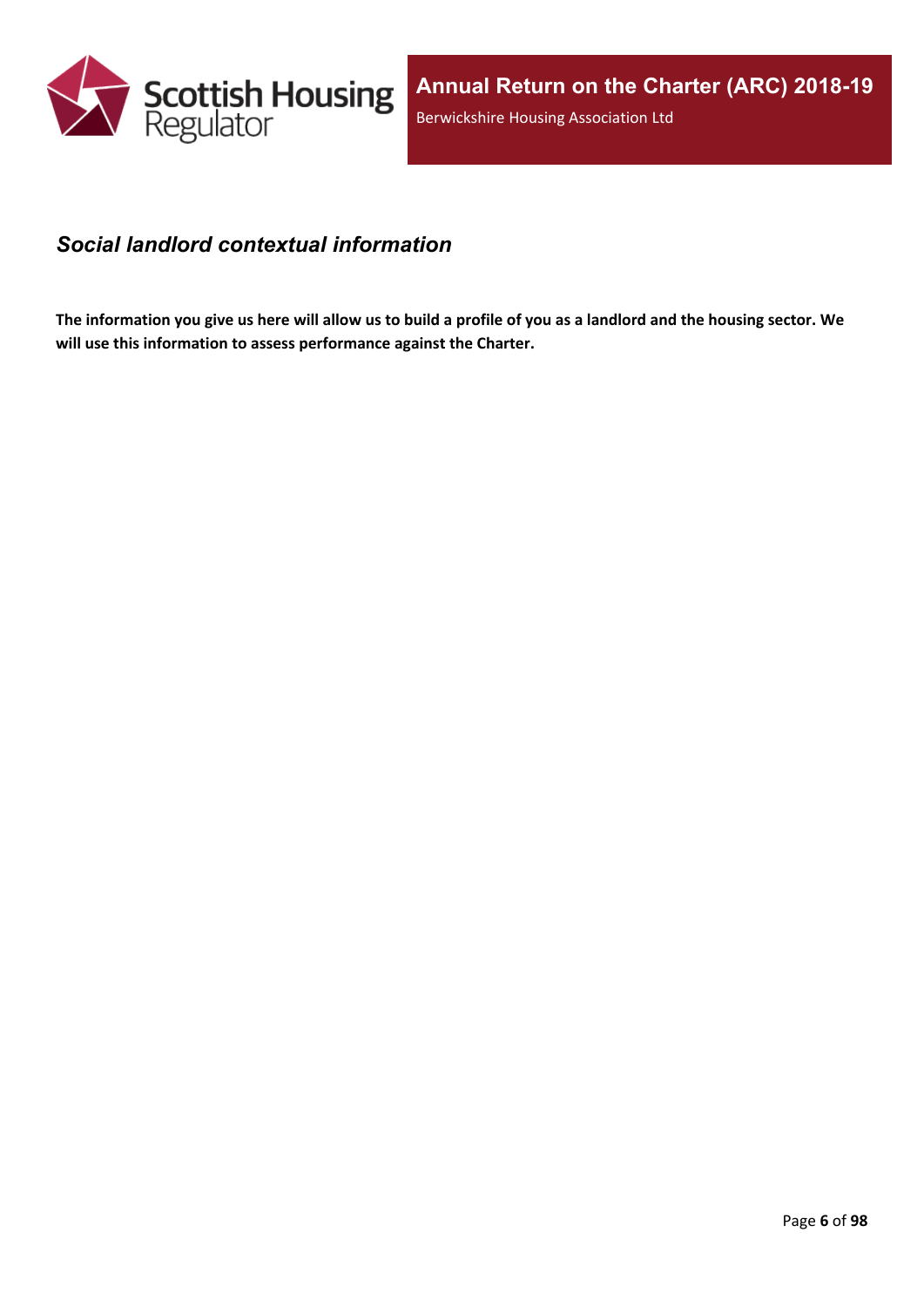

### <span id="page-6-0"></span>*Staff information, staff turnover and sickness rates (Indicator C1)*

The information you give us here will allow us to build a profile of you as a landlord and the housing sector. We **will use this information to assess performance against the Charter.**

| C1.2 Staff employed by the RSL:                                                            |                                                                                             |                |
|--------------------------------------------------------------------------------------------|---------------------------------------------------------------------------------------------|----------------|
| C1.2.1 the number of senior staff                                                          |                                                                                             | 11             |
|                                                                                            |                                                                                             |                |
| C1.1 the name of Chief Executive                                                           | Helen Forsyth                                                                               |                |
|                                                                                            |                                                                                             |                |
|                                                                                            |                                                                                             |                |
| C1.2.2 the number of office based staff                                                    |                                                                                             | 50             |
|                                                                                            |                                                                                             |                |
|                                                                                            |                                                                                             |                |
| C1.2.3 the number of care / support staff                                                  |                                                                                             | $\overline{7}$ |
|                                                                                            |                                                                                             |                |
|                                                                                            |                                                                                             |                |
| C1.2.4 the number of concierge staff                                                       |                                                                                             | $\mathbf 0$    |
|                                                                                            |                                                                                             |                |
|                                                                                            |                                                                                             |                |
| C1.2.5 the number of direct labour staff                                                   |                                                                                             | $\pmb{0}$      |
|                                                                                            |                                                                                             |                |
|                                                                                            |                                                                                             |                |
| C1.2.6 the total number of staff                                                           |                                                                                             | 68.0           |
|                                                                                            |                                                                                             |                |
|                                                                                            |                                                                                             |                |
| C1.3 Staff turnover and sickness absence:                                                  |                                                                                             | 40             |
|                                                                                            | C1.3.1 the percentage of senior staff turnover in the year to the end of the reporting year |                |
|                                                                                            |                                                                                             |                |
| C1.3.2 the percentage of total staff turnover in the year to the end of the reporting year |                                                                                             | 14.7           |
|                                                                                            |                                                                                             |                |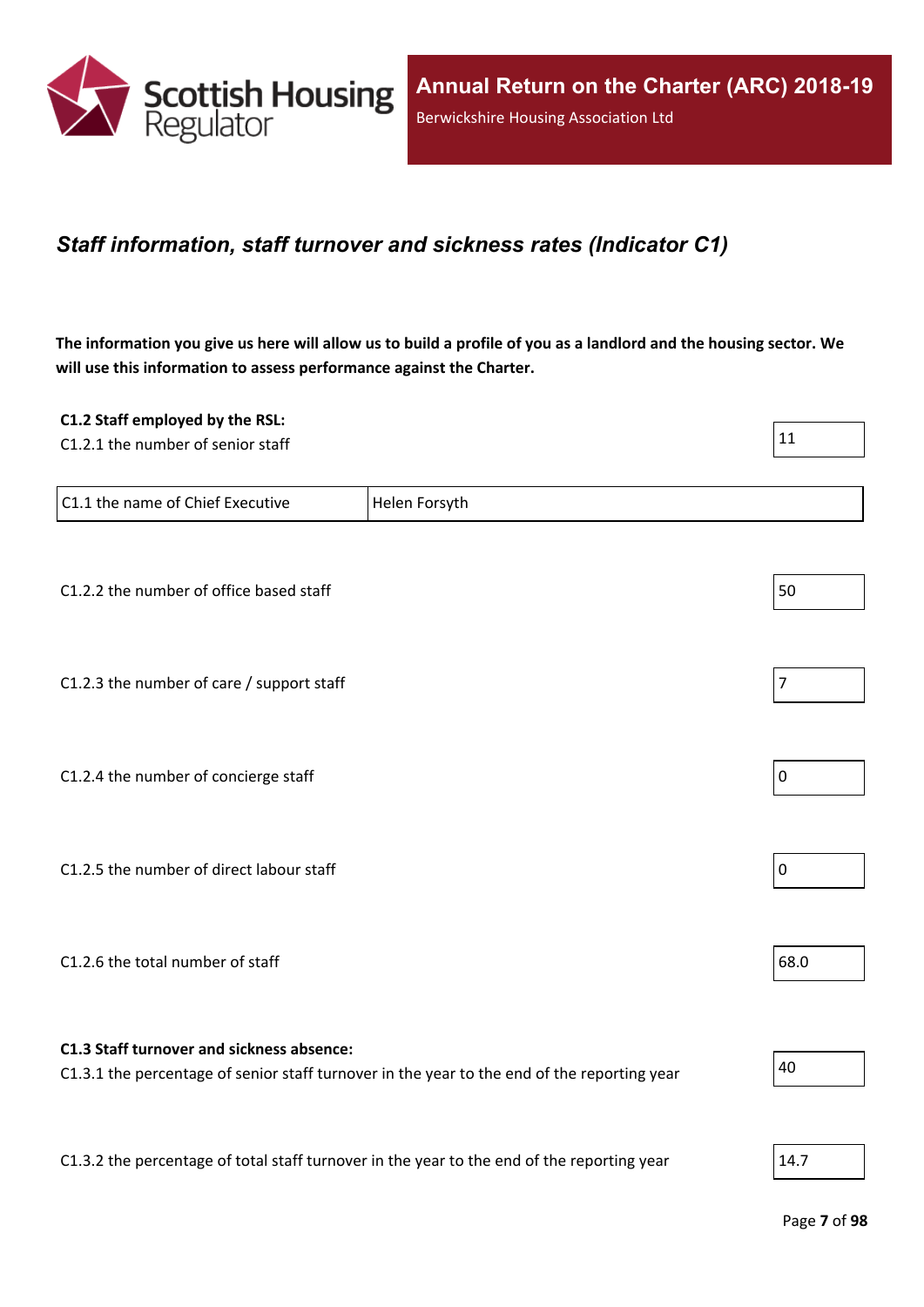

C1.3.3 the percentage of days lost through staff sickness absence in the reporting year

| , |  |  |
|---|--|--|
|   |  |  |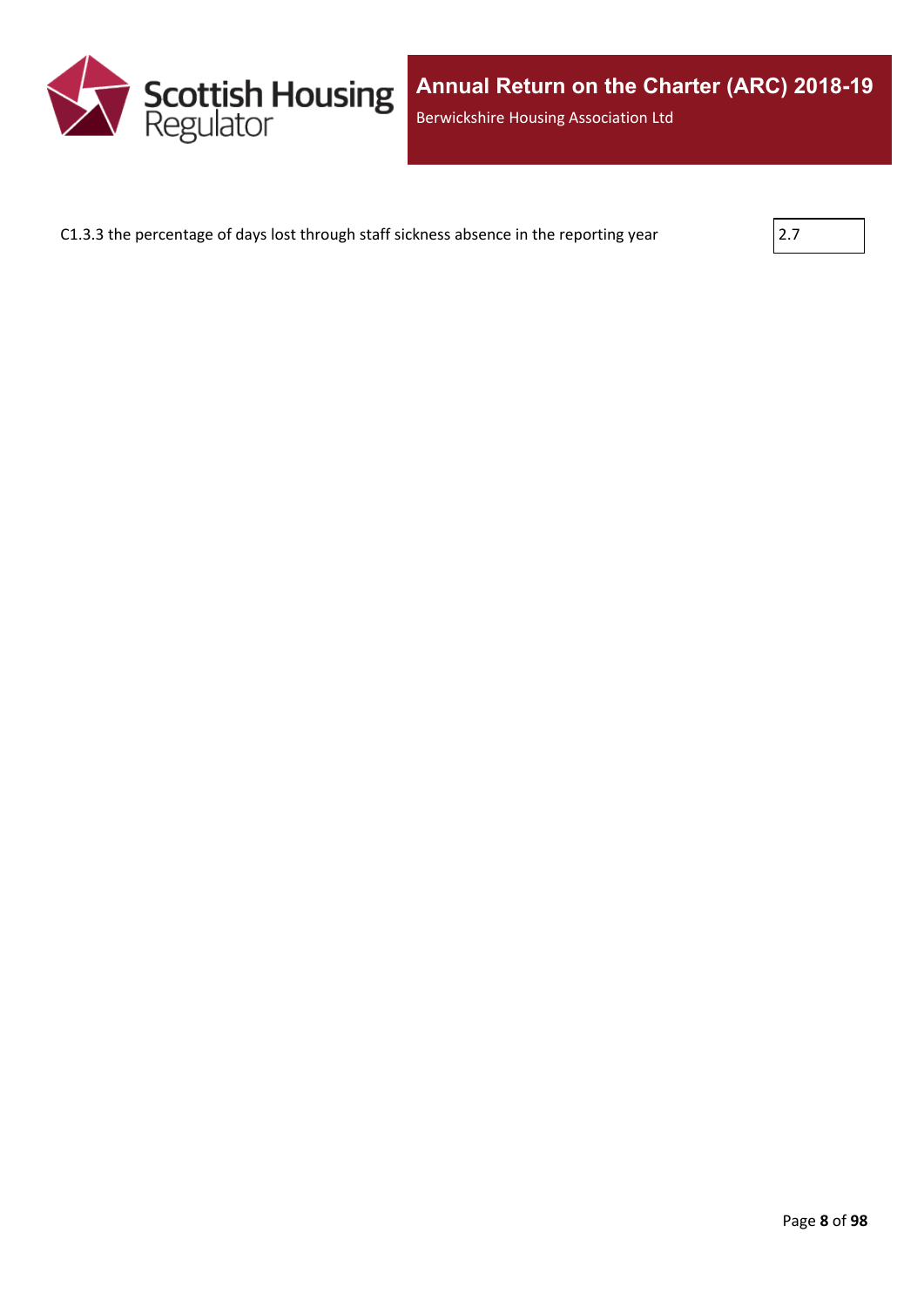

#### <span id="page-8-0"></span>*Governance*

The information you give us here will tell us about your governing body and how your organisation is structured.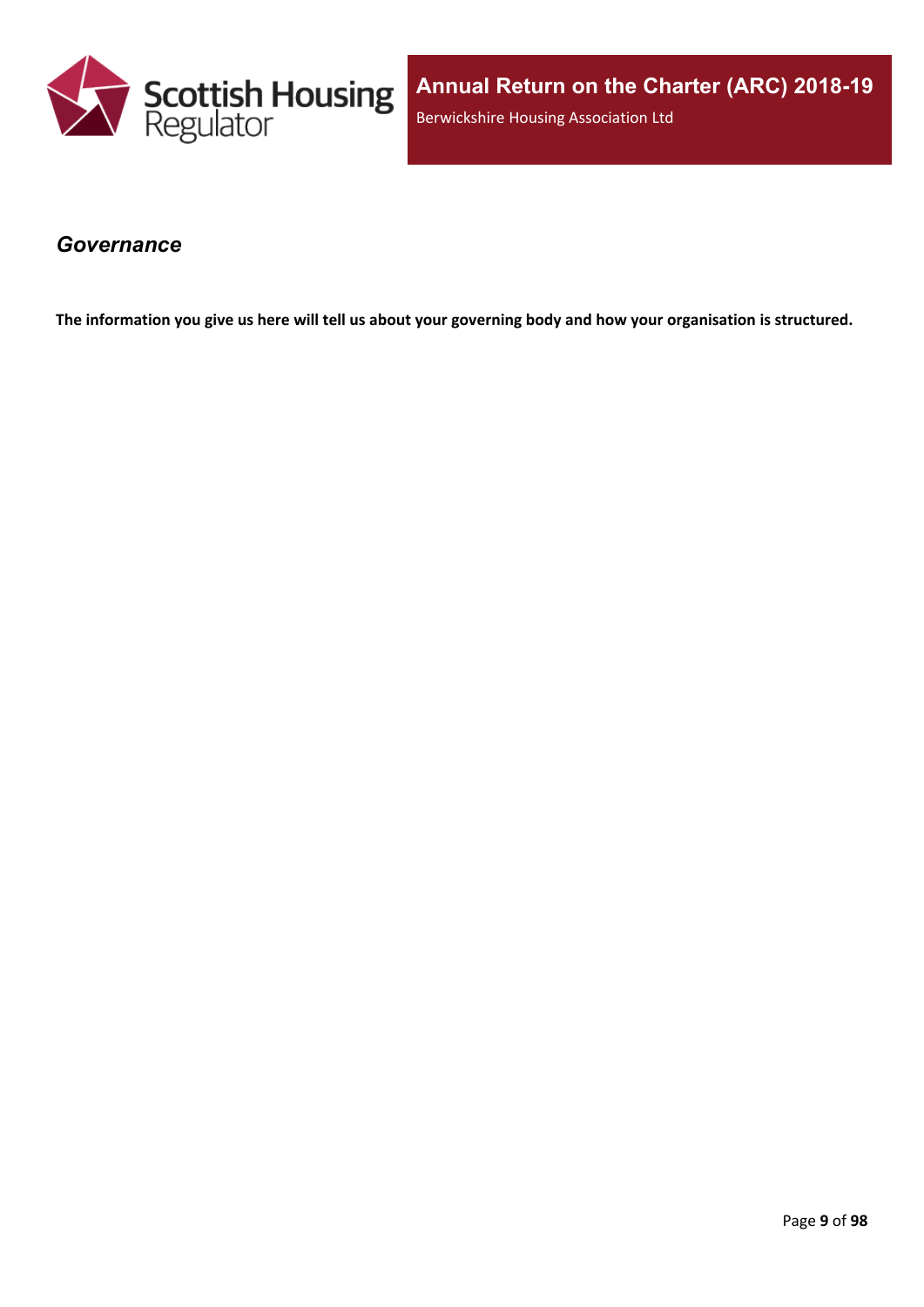

### <span id="page-9-0"></span>*Parent, subsidiary and other connected organisations (Indicator C2)*

#### **If parent organisation**

| C <sub>2.1</sub>                         | C2.1.2         | C2.1.3           | C2.1.4                                              |
|------------------------------------------|----------------|------------------|-----------------------------------------------------|
| <b>BHA Enterprise Ltd</b>                | Not Registered | l Not Charitable | commercial activities, other<br>business activities |
| <b>Berwickshire Community</b><br>Renewab | Not Registered | Not Charitable   | commercial activities                               |

#### **C2.2 If subsidiary of another organisation, please state:**

C2.2.1 the name of the parent organisation

C2.2.2 the address of the parent organisation

**If connected with another organisation, please state:**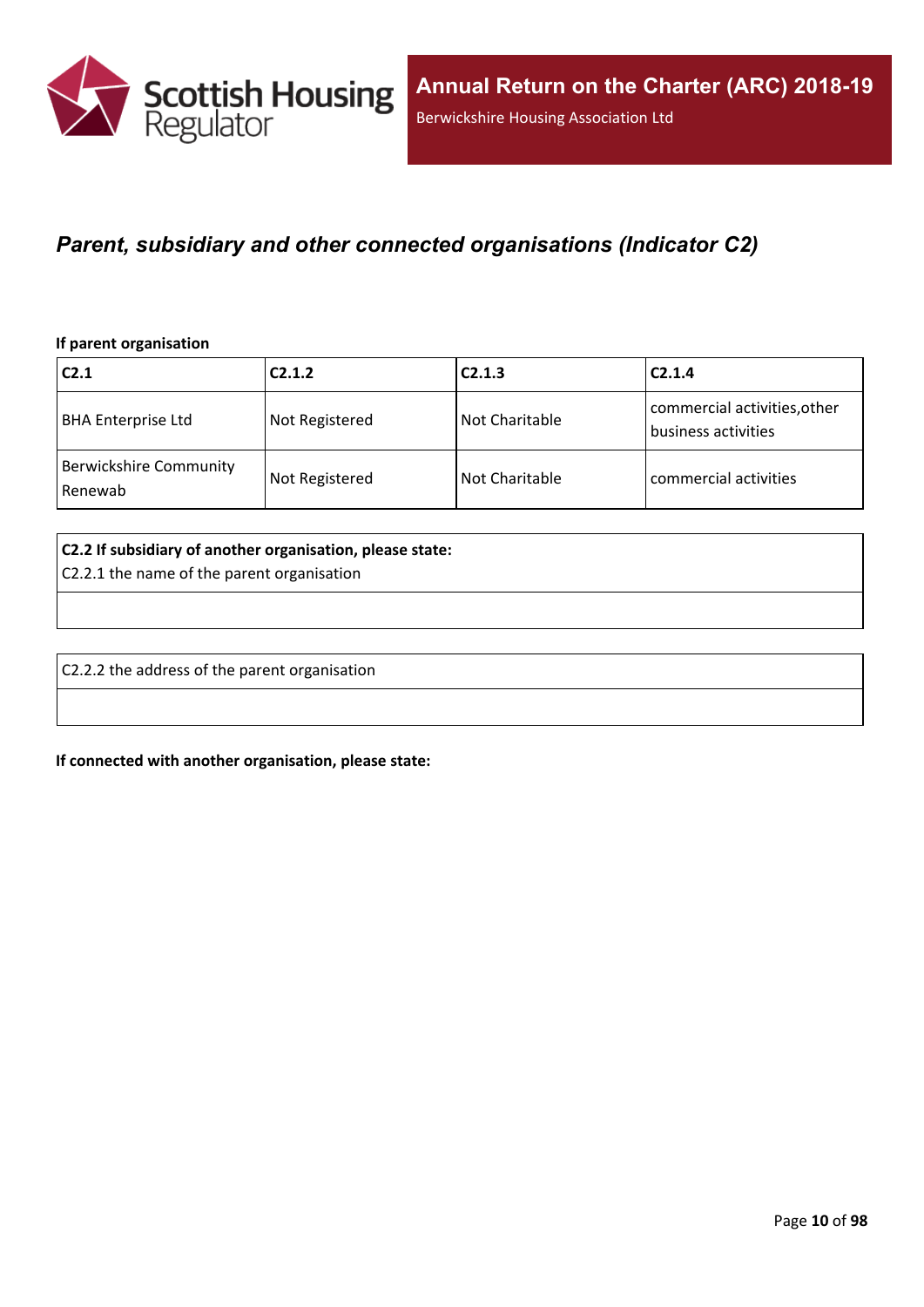

## <span id="page-10-0"></span>*Agent employed by the landlord to provide all of its services (Indicator C3)*

**If an agent is employed by the landlord to provide all its services, please state:**

#### **(i) the name of the organisation**

#### **(ii) contact details of the organisation**

C3.1 The name of organisation

C3.2.3 surname

C3.2 Contact name: C3.2.1 title (Select) C3.2.2 forename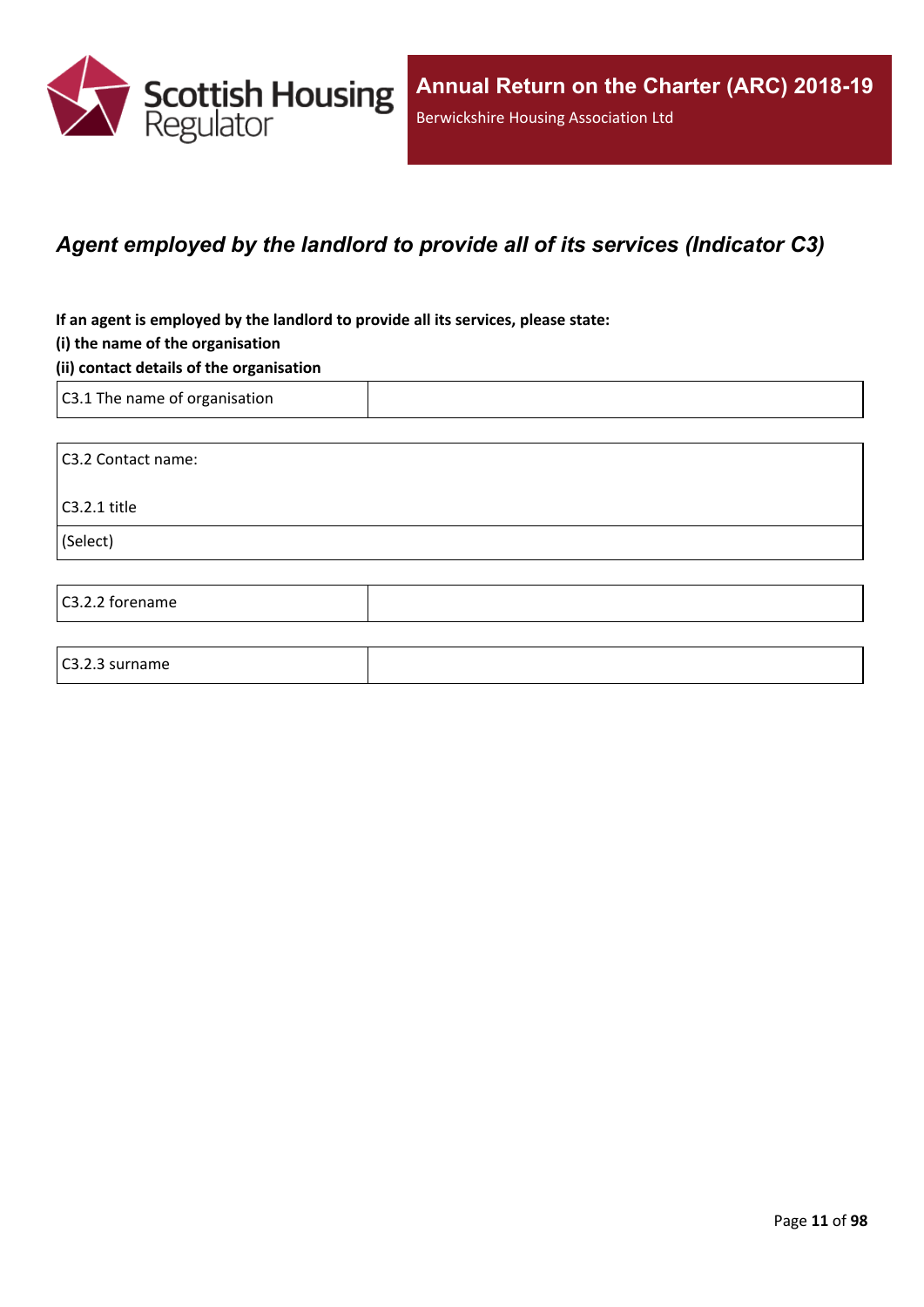

#### <span id="page-11-0"></span>*RSL members (Indicator C4)*

**Please state:**

C4.1 The total number of RSL members as at the time of the last Annual General Meeting 2137

C4.2 The number of members attending last RSL Annual General Meeting 26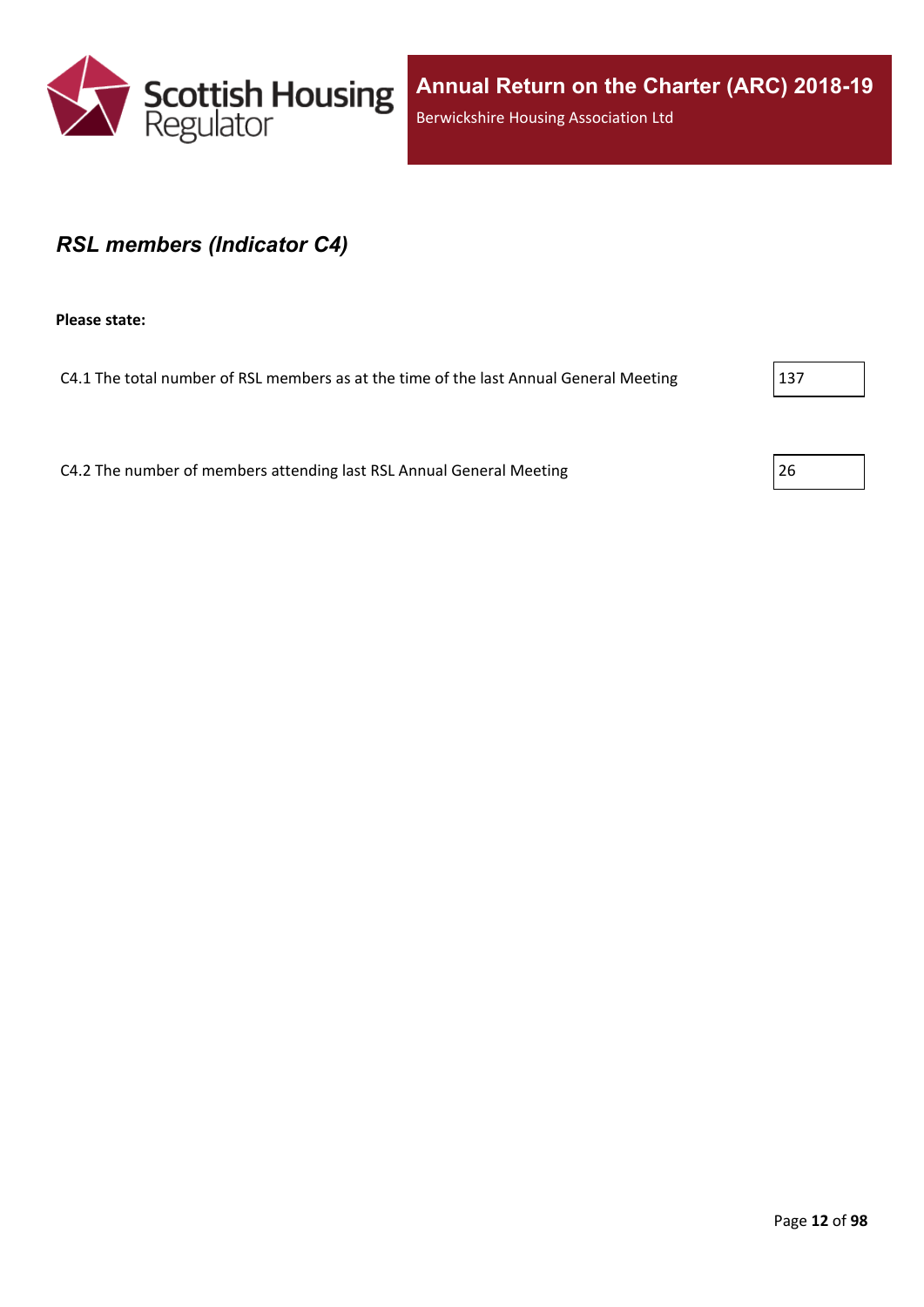

## <span id="page-12-0"></span>*Governing body appointments (Indicator C5)*

**Please state:**

C5.1 The number of governing body vacancies at last Annual General Meeting  $\vert 8 \vert$ 

 $C5.2$  The number of candidates for the vacancies  $\boxed{7}$ 

C5.3 The number of vacancies filled

| 7<br>I |  |  |
|--------|--|--|
|        |  |  |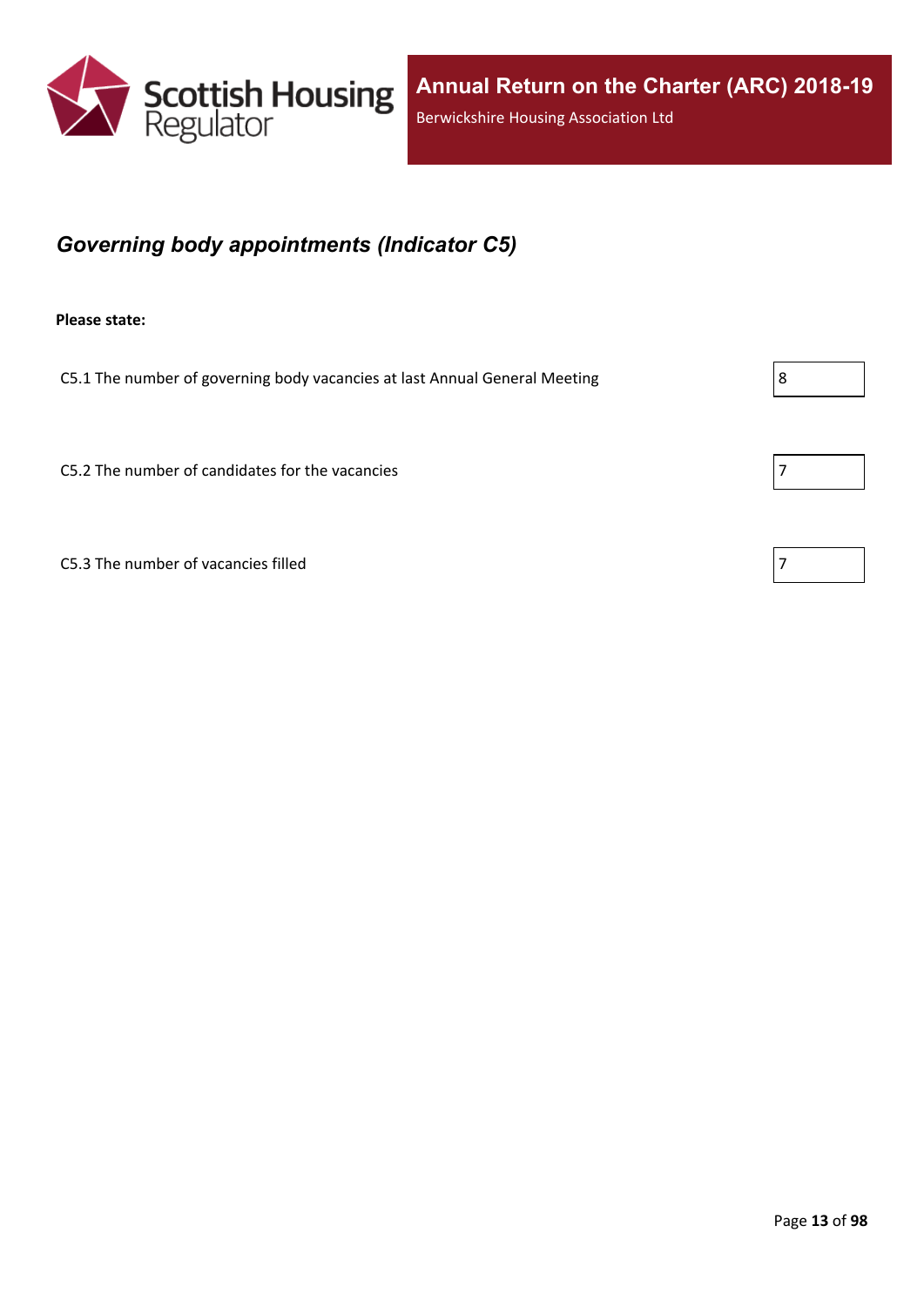

### <span id="page-13-0"></span>*Lets*

**The information you give us here will allow us to build a profile of your lets.**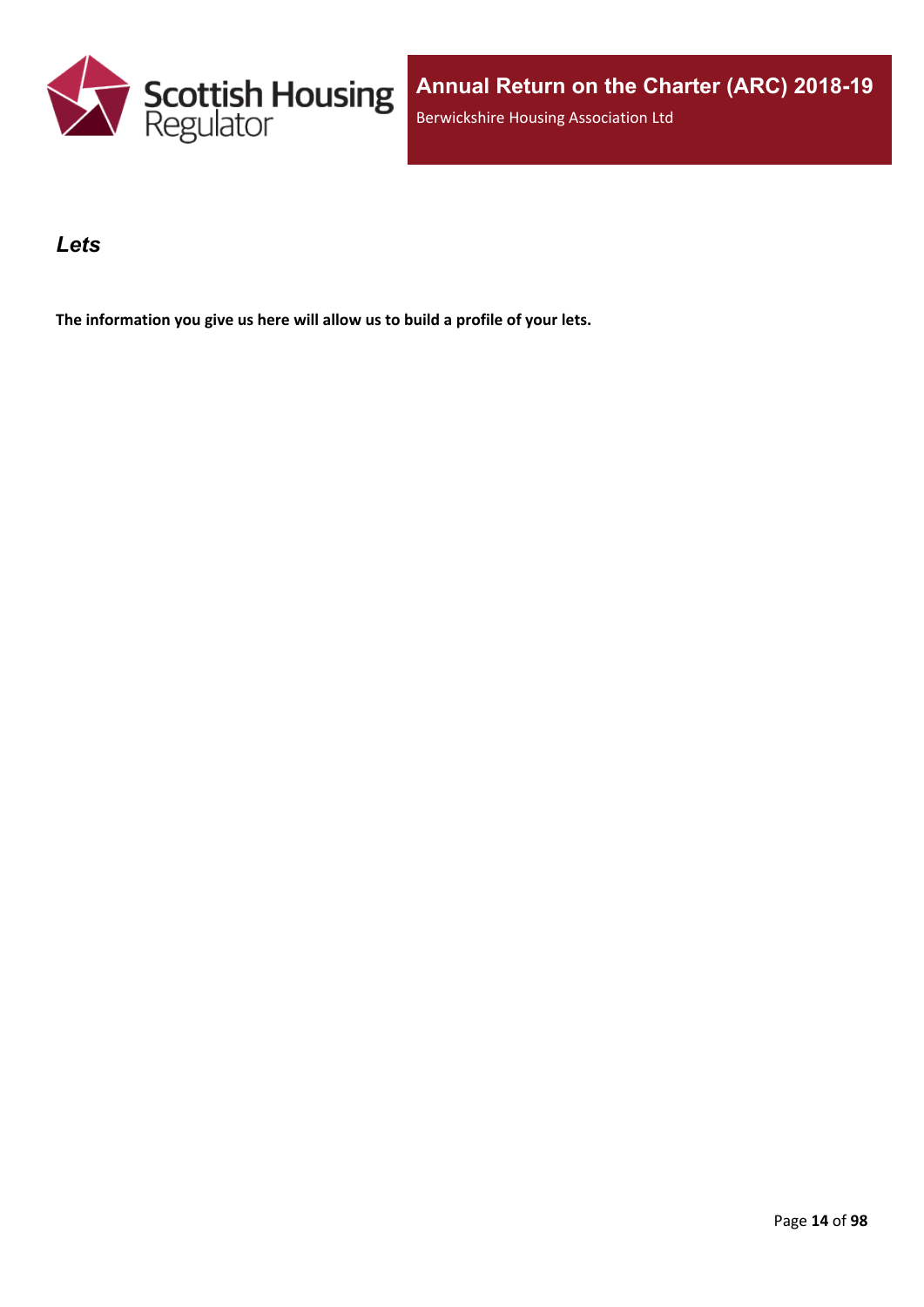

## <span id="page-14-0"></span>*Number of lets during the reporting year, split between 'general needs' and 'supported housing' (Indicator C7)*

**Please state, excluding mutual exchanges:**

C7.1 The number of 'general needs' lets during the reporting year 190

C7.2 The number of 'supported housing' lets during the reporting year 22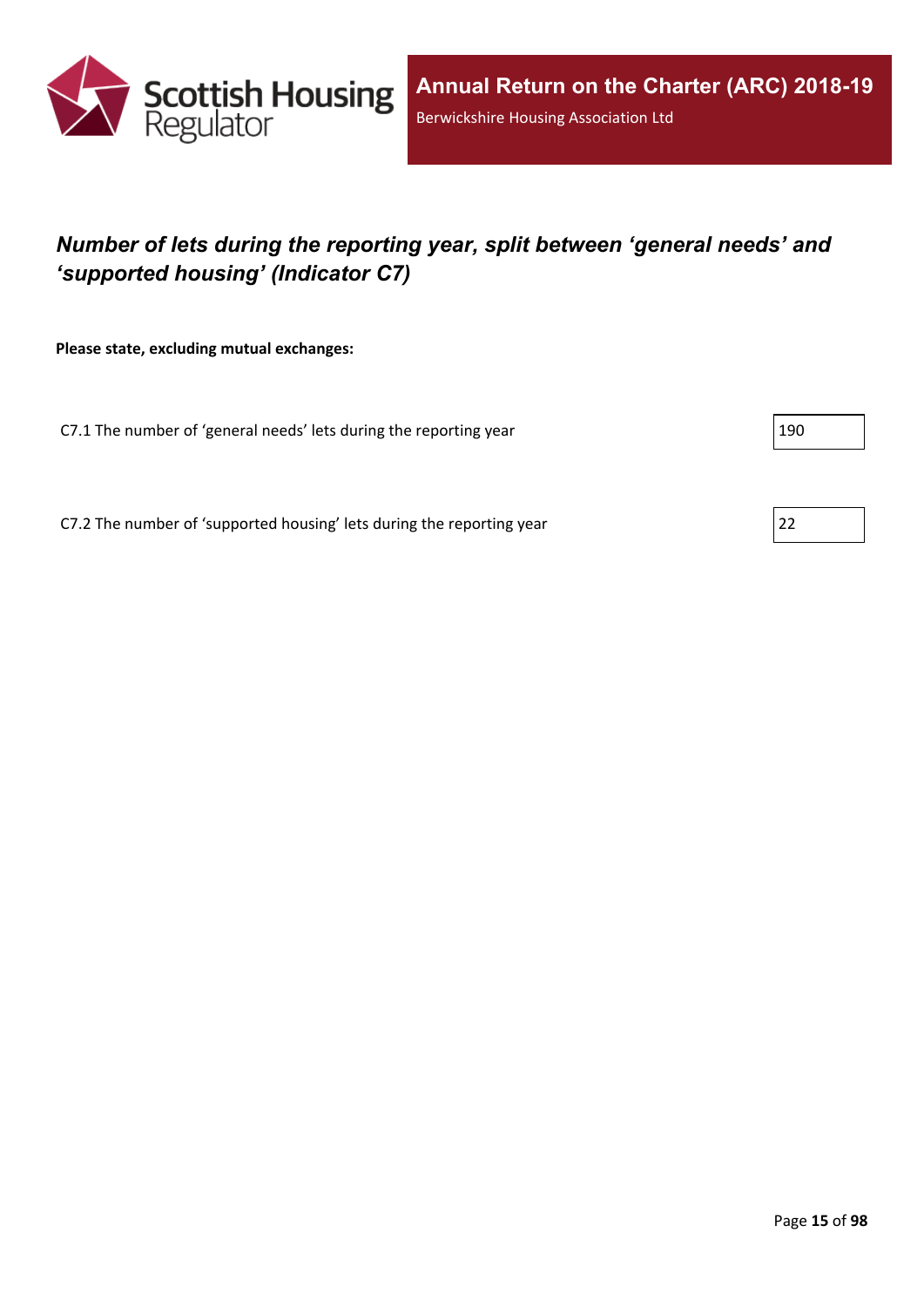

### <span id="page-15-0"></span>*The number of lets during the reporting year by source of let (Indicator C8)*

#### **Please state:**

| C8.1 The number of lets to existing tenants                                                                                              | 51               |
|------------------------------------------------------------------------------------------------------------------------------------------|------------------|
| C8.2 The number of lets to housing list applicants                                                                                       | 91               |
| C8.3 The number of mutual exchanges                                                                                                      | $\boldsymbol{6}$ |
| C8.4 The number of lets from other sources                                                                                               | 6                |
|                                                                                                                                          |                  |
| C8.5 The number of applicants who have been assessed as statutorily homeless by the local<br>authority as:<br>C8.5.1 section 5 referrals | 64               |
| C8.5.2 nominations from the local authority                                                                                              | $\pmb{0}$        |
| C8.5.3 other                                                                                                                             | $\boldsymbol{0}$ |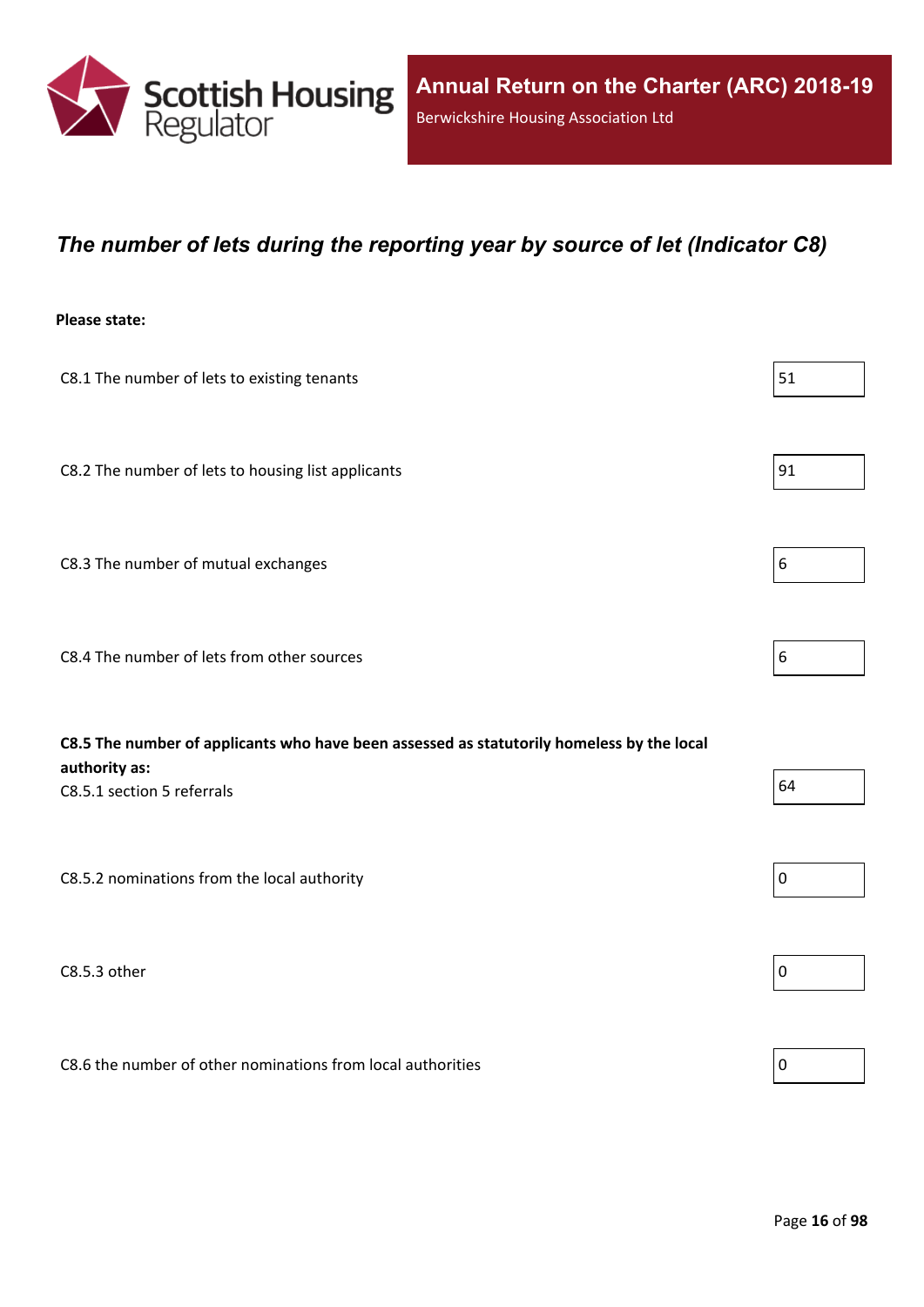

## <span id="page-16-0"></span>*Types of tenancies granted for lets during the reporting year (Indicator C9)*

**Please state, excluding mutual exchanges:**

C9.1 The number of occupancy agreements granted in the reporting year  $\vert$ 3

C9.2 The number of short SSTs granted in the reporting year  $1 \tbinom{1}{1}$ 

C9.3 The number of SSTs granted in the reporting year 208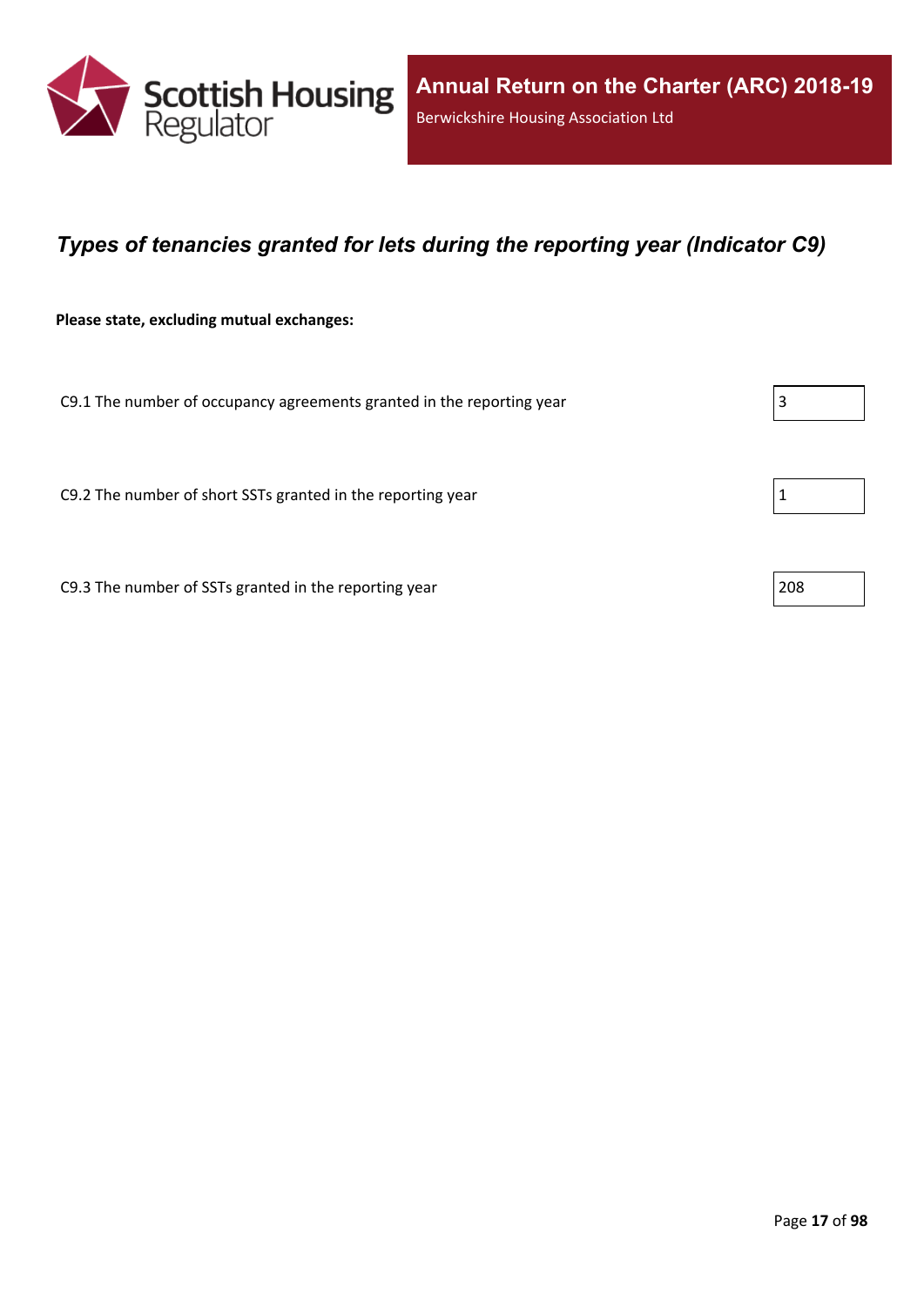

## <span id="page-17-0"></span>*Housing lists (Indicator C10)*

#### **Please state:**

| C10.1 What type of housing list do you operate (select all that apply)                     |      |  |  |
|--------------------------------------------------------------------------------------------|------|--|--|
| Common housing register, Choice based lettings, Mutual exchange scheme                     |      |  |  |
|                                                                                            |      |  |  |
| C10.2 The number of new applicants added to the housing list(s)                            | 1684 |  |  |
|                                                                                            |      |  |  |
| C10.3 The number of applicants on the housing list(s) at end of reporting year             | 4347 |  |  |
|                                                                                            |      |  |  |
| C10.4 The number of suspensions from the housing list at end of reporting year             | 167  |  |  |
|                                                                                            |      |  |  |
| C10.5 The number of applications cancelled from the housing list during the reporting year | 2598 |  |  |
|                                                                                            |      |  |  |
| C10.6 The number of Section 5 referrals received during the last reporting year            | 115  |  |  |
|                                                                                            |      |  |  |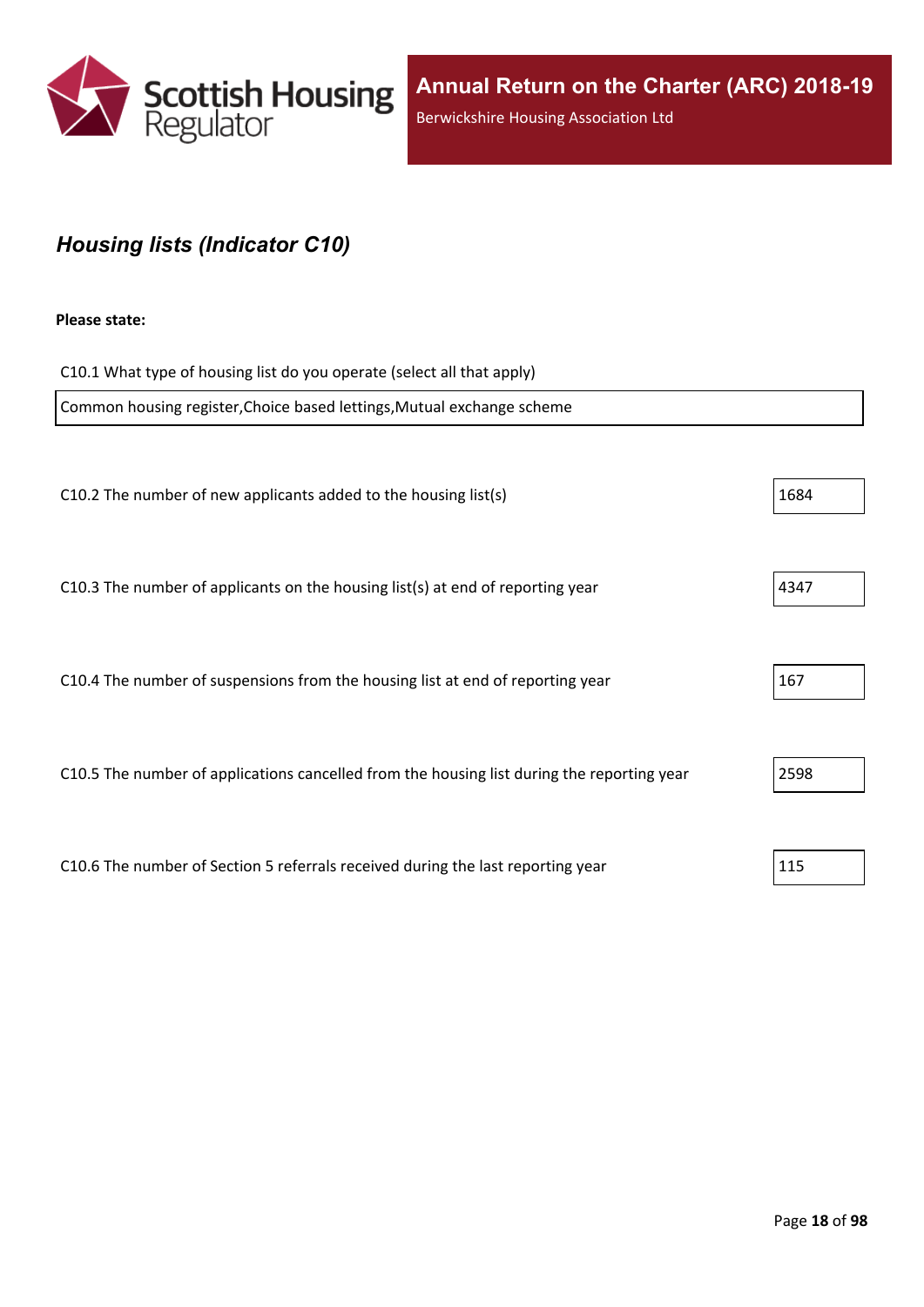

**Annual Return on the Charter (ARC) 2018-19** Berwickshire Housing Association Ltd

#### <span id="page-18-0"></span>*Stock*

The information you give us here will allow us to build a profile of your stock and your average weekly rents.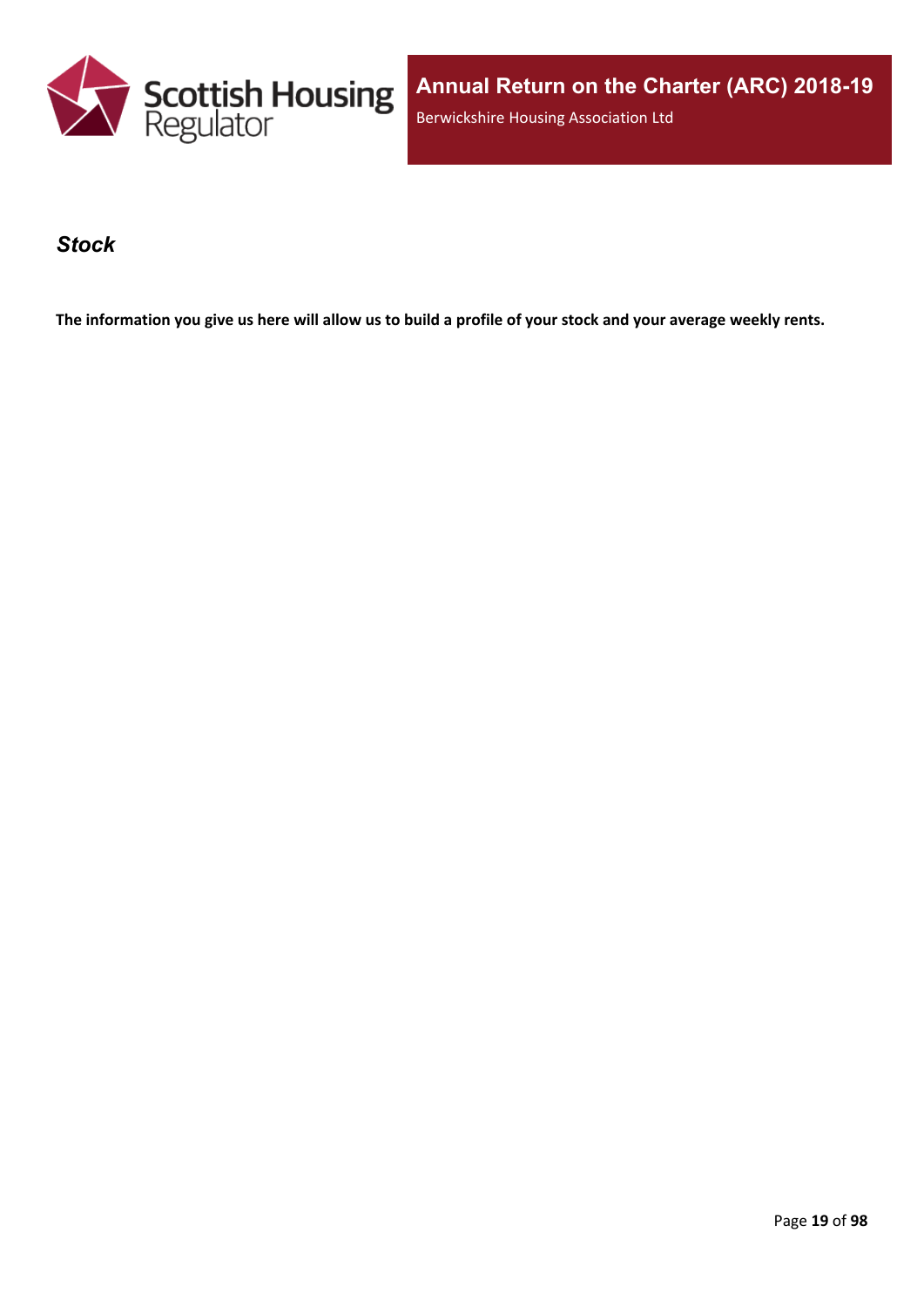

## <span id="page-19-0"></span>*The landlord's wholly owned stock (Indicator C14)*

**Self contained dwellings are properties where the household has exclusive use of WC, bathroom and kitchen facilities contained within the property.**

**Non-self contained units/bedspaces are properties where WC, bathroom or kitchen facilities are communal or shared.**

**Non-housing units are properties that could be used for respite care; commercial activities; office space.** Please note, parts (a), (b) and (c) of indicator C14 are located at the 'Organisation details' section on the Portal and are not included in the ARC return itself. Further information on this is available in the FAQs at the 'Help & **Guidance' section.**

**Please state:**

|                                                   |                                                                            | Of the<br>stock at<br>year end: |                  |                   |           |                                            |             |
|---------------------------------------------------|----------------------------------------------------------------------------|---------------------------------|------------------|-------------------|-----------|--------------------------------------------|-------------|
|                                                   |                                                                            | (d) Low<br>Demand               |                  | (e)<br>unlettable |           | (f) used for<br>temporary<br>accommodation |             |
| For the<br>landlord's<br>wholly<br>owned<br>stock | C14.1 The<br>number of<br>self-<br>contained<br>units                      | $\mathbf 0$                     |                  | 4                 |           | $\mathbf 0$                                |             |
|                                                   | C14.2 The<br>number of<br>non self-<br>contained<br>units $/$<br>bedspaces | $\mathbf 0$                     | $\boldsymbol{0}$ | $\mathbf 0$       | $\pmb{0}$ | $\mathbf 0$                                | $\mathbf 0$ |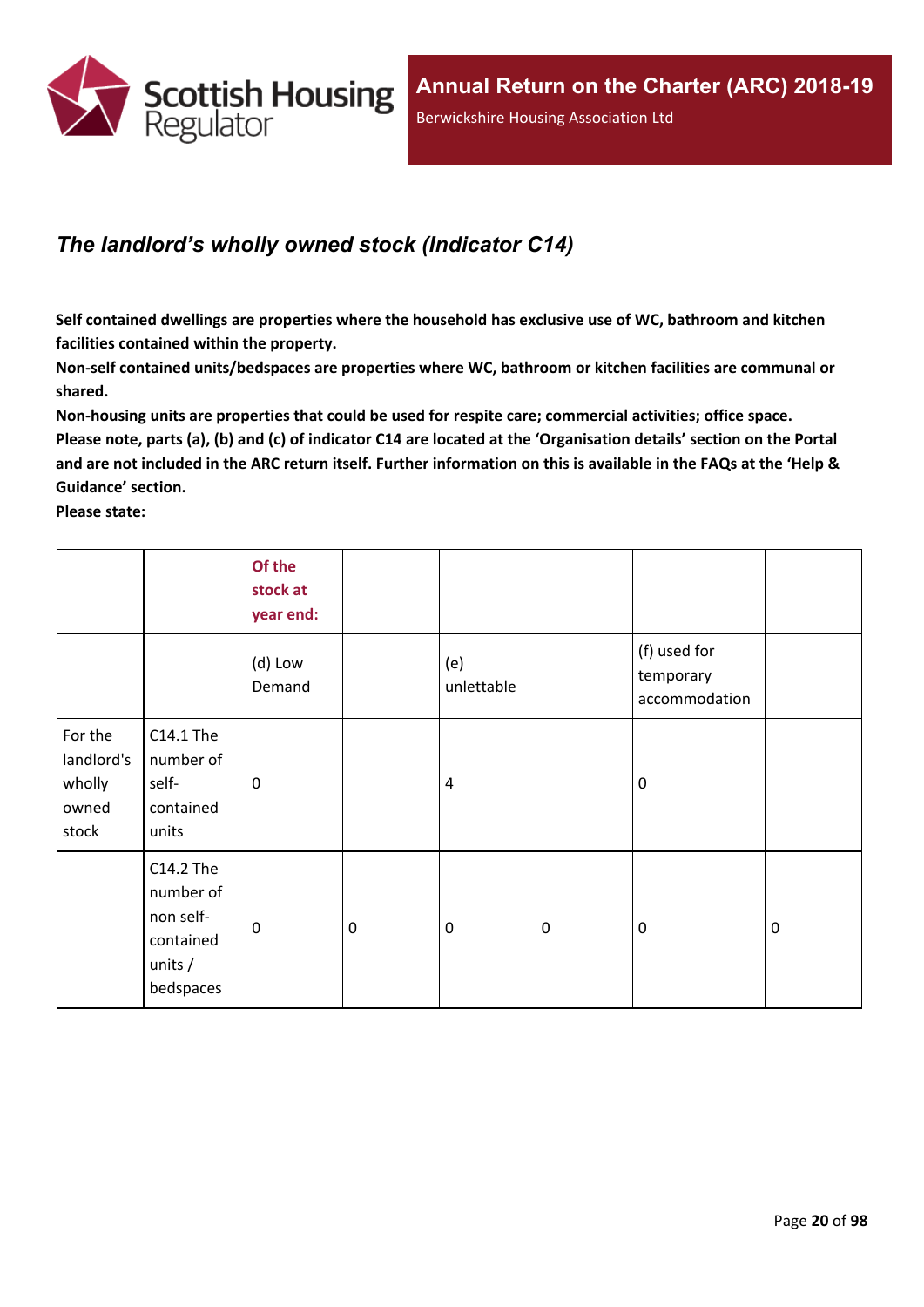

## <span id="page-20-0"></span>*Stock by house types, apartment sizes and average weekly rents (Indicator C17)*

The stock by type and apartment size reported in this indicator are wholly owned by the landlord and should **match the totals provided at C14.**

The average weekly rent in this indicator includes service or other charges and is calculated for lettable stock only. **For all wholly owned stock, please state:**

| C17 Stock<br>by type,<br>apartment<br>size and<br>rent | House | High rise        | Tenement | 4 in a block | Other flat<br>/ maisonett<br>e | Total | Nos. of<br>lettable<br>units | Average<br>weekly rent<br>$\pmb{\mathsf{f}}$ |
|--------------------------------------------------------|-------|------------------|----------|--------------|--------------------------------|-------|------------------------------|----------------------------------------------|
| 1 Apt                                                  | 5     | $\mathbf 0$      | 5        | $\mathbf 0$  | 35                             | 45    | 44                           | 64.07                                        |
| 2 Apt                                                  | 232   | $\mathbf 0$      | 18       | 19           | 177                            | 446   | 444                          | 75.11                                        |
| 3 Apt                                                  | 547   | $\mathbf 0$      | 5        | 225          | 31                             | 808   | 808                          | 78.34                                        |
| 4 Apt                                                  | 465   | $\boldsymbol{0}$ | 0        | 16           | 8                              | 489   | 488                          | 84.70                                        |
| $5$ Apt +                                              | 25    | 0                | 0        | $\mathbf 0$  | $\pmb{0}$                      | 25    | 25                           | 92.18                                        |
| <b>Total SC</b>                                        | 1274  | $\mathbf 0$      | 28       | 260          | 251                            | 1813  | 1809                         | 79.11                                        |

Number of lettable non self contained units at year end 2

Number of lettable non self contained bed spaces at year end  $\vert 8$ 

Average weekly rent charge per bed space for the reporting year  $\vert$  50.99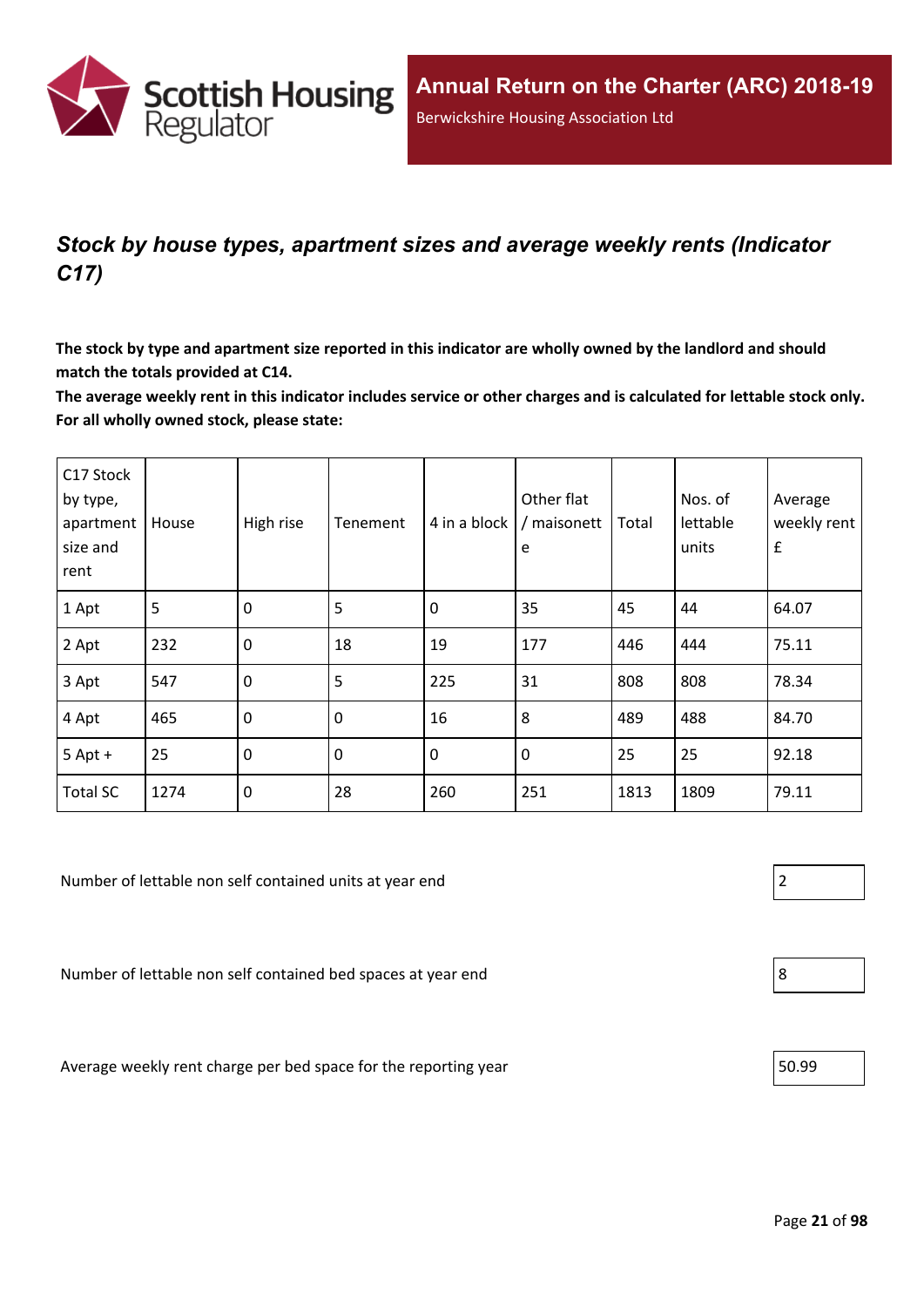

## <span id="page-21-0"></span>*The number of self-contained and non self-contained units and bedspaces, at the year end by age band (Indicator C19)*

The stock by age band reported in this indicator are wholly owned by the landlord and should match the totals **provided at C14.**

**For all wholly owned stock, please state:**

|                                                   | (a)<br>pre-<br>1919 | (b)<br>1919<br>1944 | (c)<br>1945<br>$\overline{\phantom{a}}$<br>1964 | (d)<br>1965<br>1982 | (e)<br>1983<br>2002 | (f)<br>Post-<br>2002 | Total |
|---------------------------------------------------|---------------------|---------------------|-------------------------------------------------|---------------------|---------------------|----------------------|-------|
| C19.1 The number of self-contained units          | 17                  | 336                 | 406                                             | 661                 | 286                 | 107                  | 1813  |
| C19.2 The number of non self-contained units      | -0                  | 0                   | l 0                                             | 0                   | 0                   | 2                    | 2     |
| C19.2 The number of non self-contained bed spaces | -0                  | 0                   | l 0                                             | 0                   | 0                   | 8                    | 8     |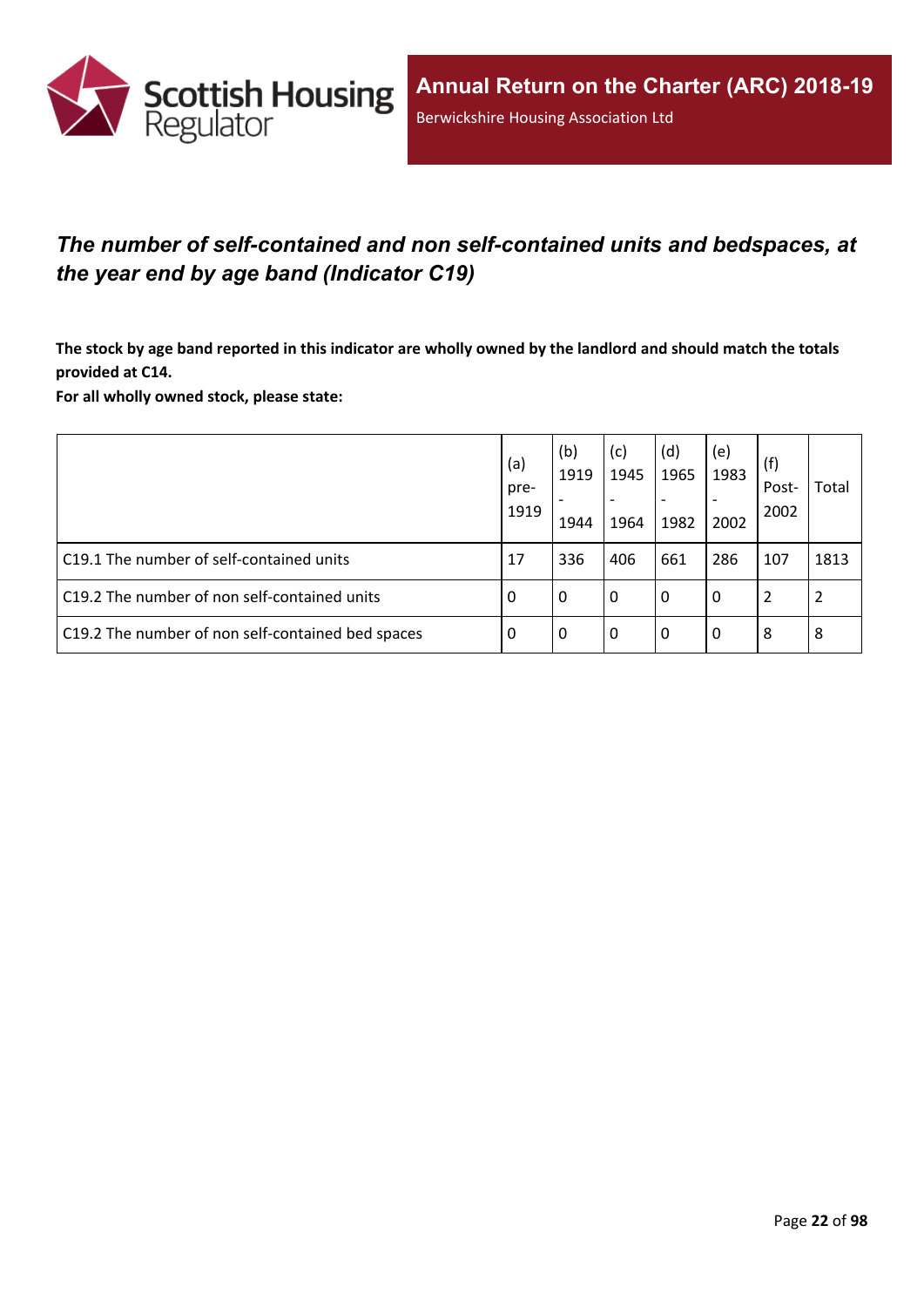

## <span id="page-22-0"></span>*The number of self-contained properties void at the year end and of those, the number that have been void for more than six months (Indicator C20)*

**Please state the number of self-contained properties that:**

C20.1 were void at the year end 33

C20.2 have been void for more than six months  $\vert 7 \rangle$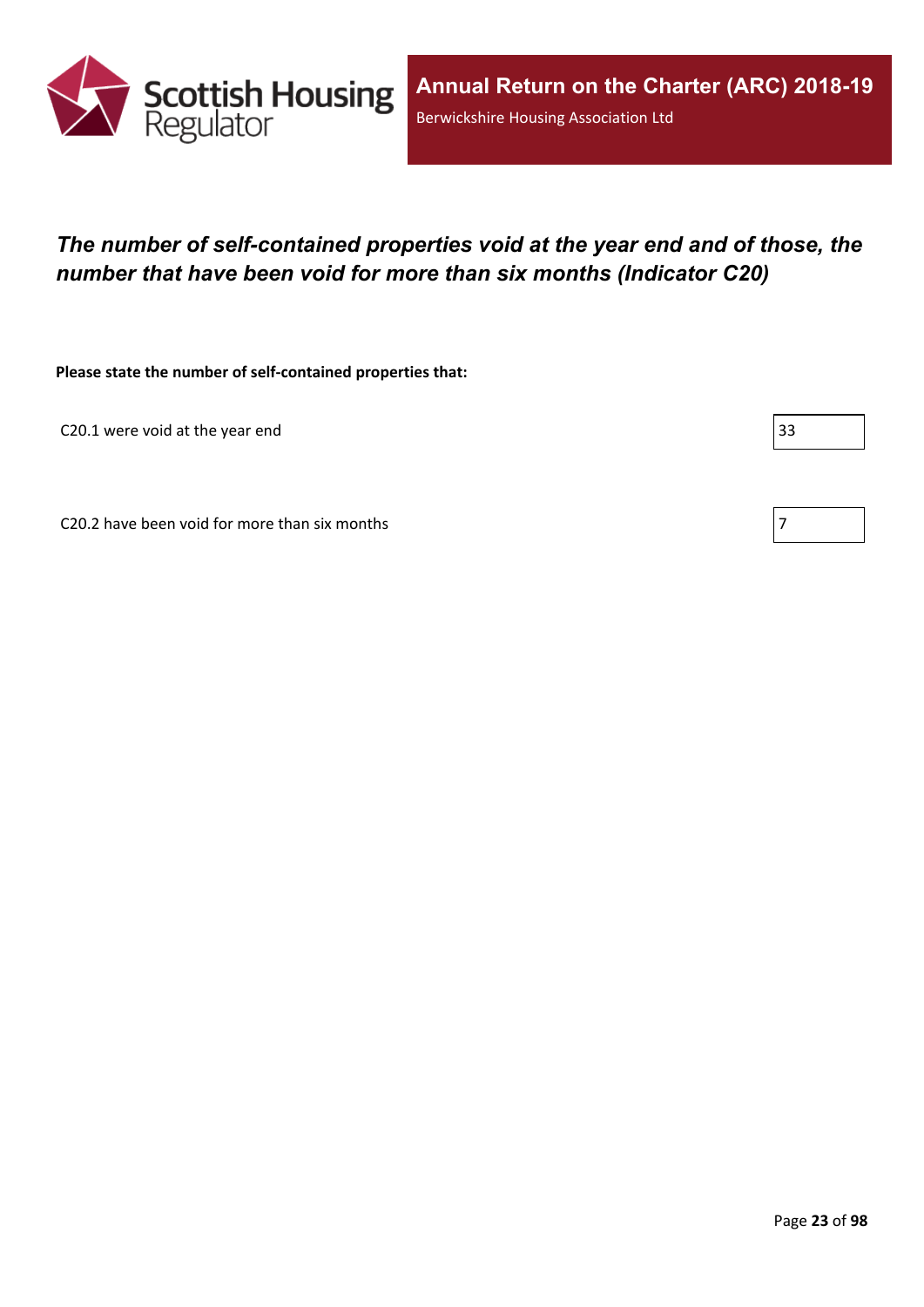

## <span id="page-23-0"></span>*Development programme – New units and value (excluding Scottish Government funded developments) (Indicator C32)*

**Please state:**

|                       | in the current reporting year |                          |                         |
|-----------------------|-------------------------------|--------------------------|-------------------------|
|                       | Social letting                | Midmarket / market rents | Low cost home ownership |
| C32.1.1 RSL           | u                             | υ                        | ∣U                      |
| C32.1.2<br>subsidiary | 0                             | υ                        | O                       |

|                       | projected for the next<br>reporting year |                          |                         |
|-----------------------|------------------------------------------|--------------------------|-------------------------|
|                       | Social letting                           | Midmarket / market rents | Low cost home ownership |
| C32.1.1 RSL           | 0                                        | J.                       | 0                       |
| C32.1.2<br>subsidiary | 0                                        | 0                        | 0                       |

|                       | projected for the following<br>year |                          |                         |
|-----------------------|-------------------------------------|--------------------------|-------------------------|
|                       | Social letting                      | Midmarket / market rents | Low cost home ownership |
| C32.1.1 RSL           | 0                                   | -U                       | 0                       |
| C32.1.2<br>subsidiary | 0                                   | 0                        | 0                       |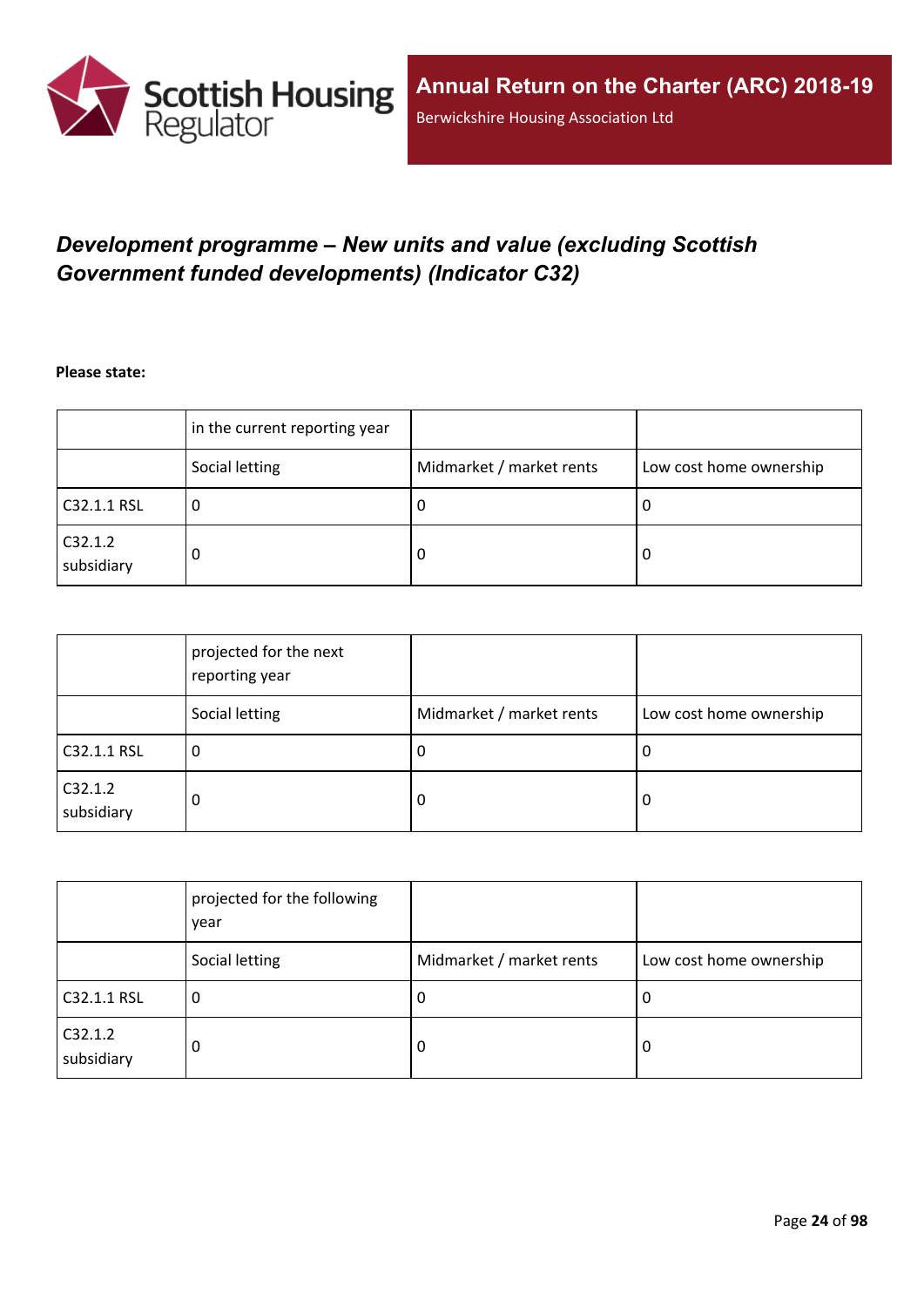

Berwickshire Housing Association Ltd

|                                                     | in the current reporting year | projected for the next<br>reporting year | projected for the following<br>year |
|-----------------------------------------------------|-------------------------------|------------------------------------------|-------------------------------------|
| C32.2.1 funded<br>through own<br>cash / reserves    | 0                             | 0                                        | 0                                   |
| C32.2.2 funded<br>through private<br>finance        | 0                             | 0                                        | 0                                   |
| C32.2.3 funded<br>through other<br>grants / sources | 0                             | 0                                        | 0                                   |
| C32.2.4 funded<br>through sales                     | 0                             | 0                                        | 0                                   |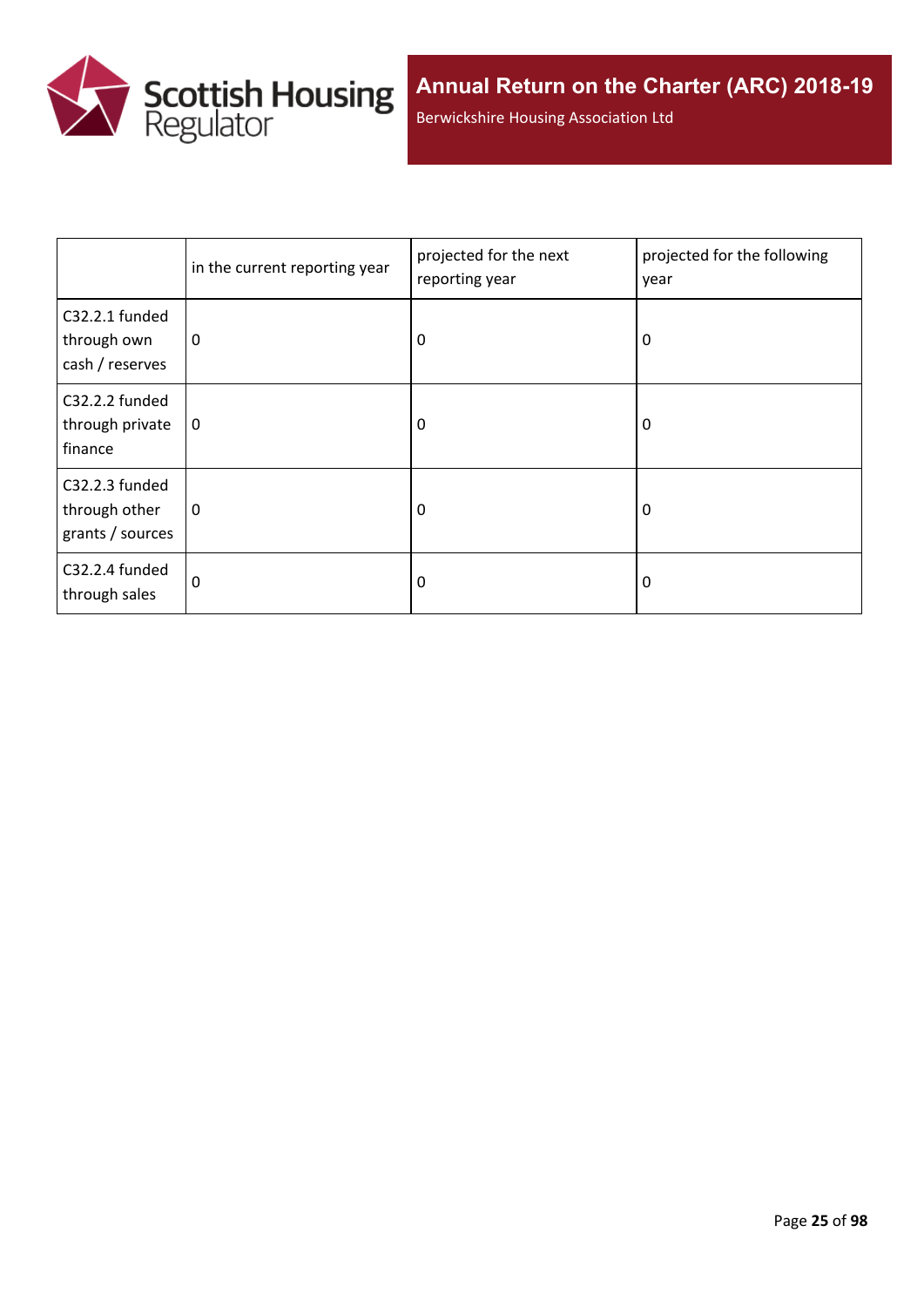

### <span id="page-25-0"></span>*Comments (Social landlord contextual information)*

Please use the comment field below to tell the regulator about any exceptional circumstances regards the figures **supplied in the "Social landlord contextual information" section.**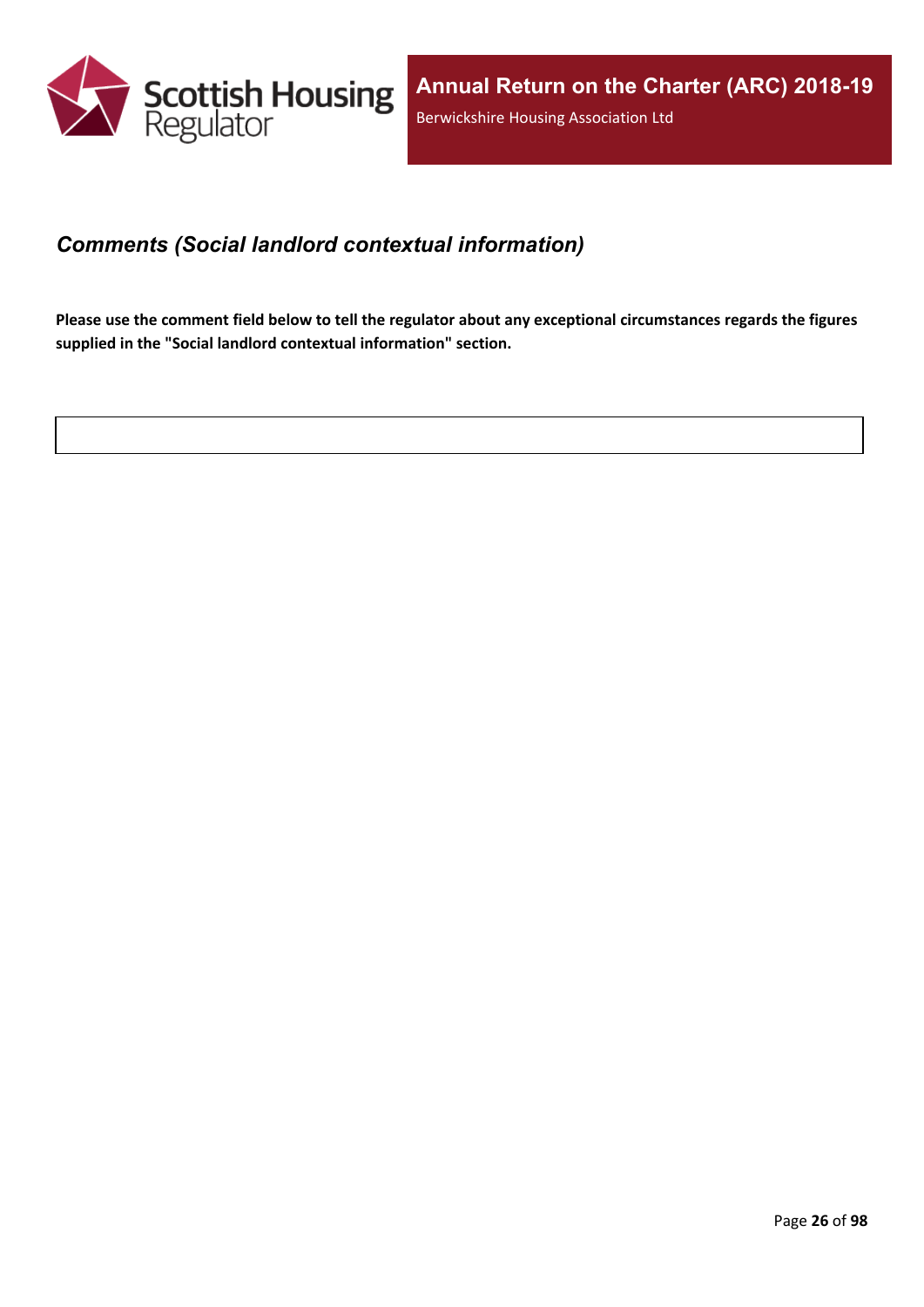

**Annual Return on the Charter (ARC) 2018-19** Berwickshire Housing Association Ltd

### <span id="page-26-0"></span>*Overall satisfaction*

The information you give us here will tell us how satisfied your tenants are with the overall service you provide.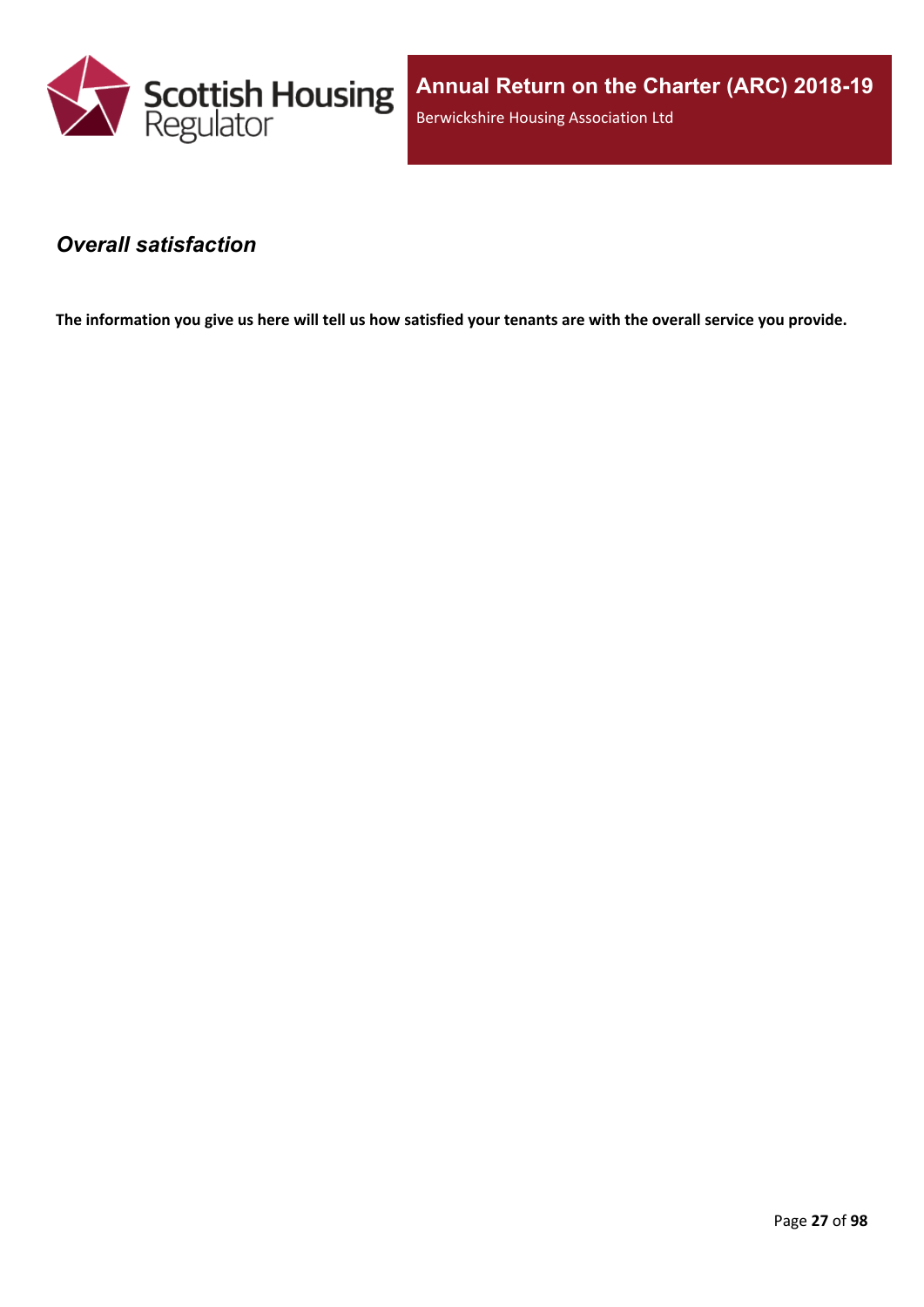

## <span id="page-27-0"></span>*Percentage of tenants satisfied with the overall service provided by their landlord (Indicator 1)*

| 1.1 In relation to the overall tenant satisfaction survey carried out, please state: |      |
|--------------------------------------------------------------------------------------|------|
| 1.1.1 the number of tenants who were surveyed                                        | 1759 |

1.1.2 the fieldwork dates of the survey January 2019

#### 1.1.3 the method(s) of administering the survey

| Post         |  |
|--------------|--|
| Telephone    |  |
| Face-to-Face |  |
| Online       |  |

| 1.2 In relation to the tenant satisfaction question on overall services, please state the number of<br>tenants who responded: |     |  |
|-------------------------------------------------------------------------------------------------------------------------------|-----|--|
| 1.2.1 very satisfied                                                                                                          | 104 |  |
|                                                                                                                               |     |  |
| 1.2.2 fairly satisfied                                                                                                        | 131 |  |
|                                                                                                                               |     |  |
| 1.2.3 neither satisfied nor dissatisfied                                                                                      | 2   |  |
|                                                                                                                               |     |  |

#### 1.2.4 fairly dissatisfied 8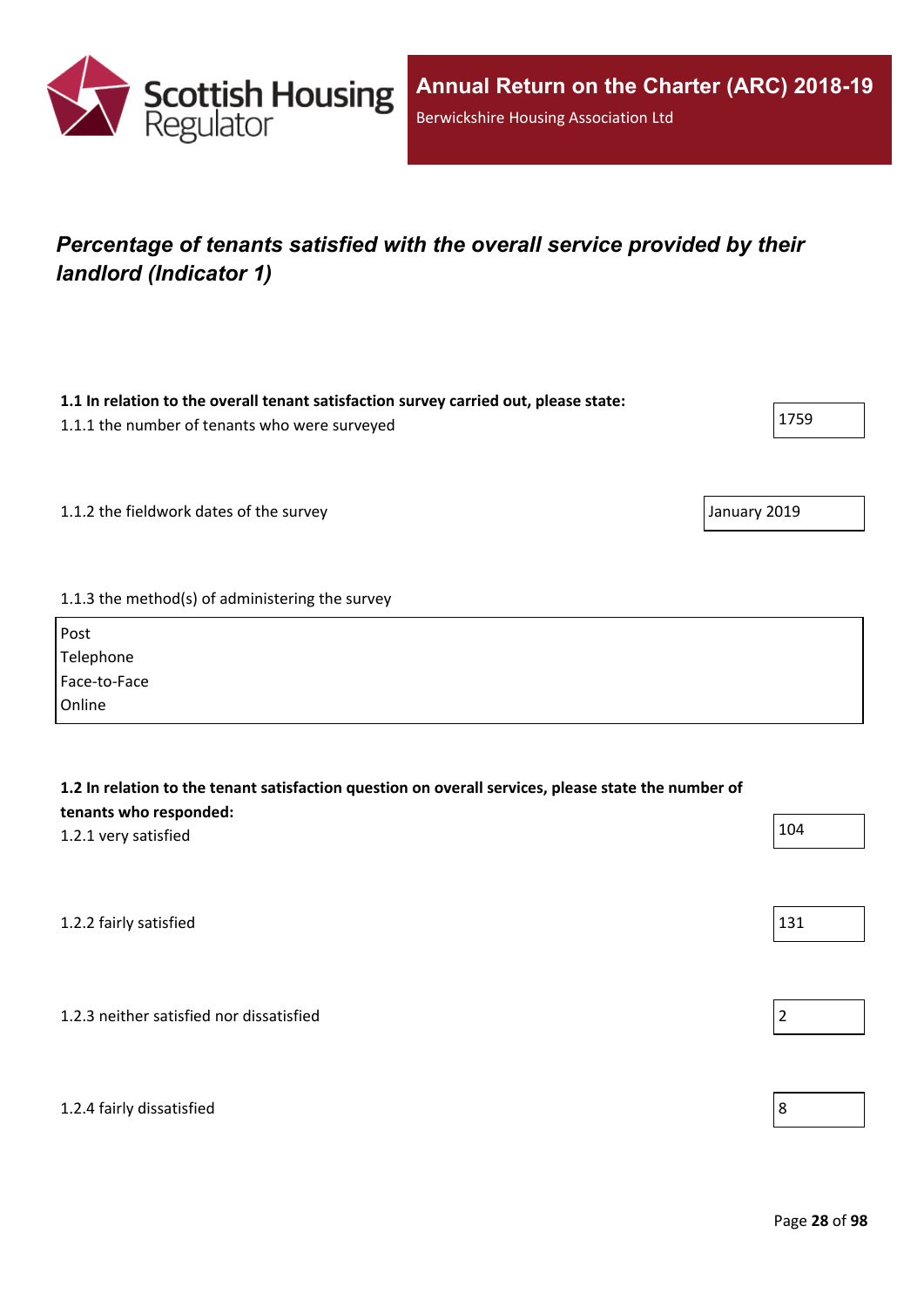

Berwickshire Housing Association Ltd

| 1.2.5 very dissatisfied | 18 |
|-------------------------|----|
|                         |    |
|                         |    |
| 1.2.6 no opinion        | 2  |
|                         |    |
|                         |    |

| Percentage of tenants satisfied with the overall service provided by their landlord<br>88.68 |  | % |
|----------------------------------------------------------------------------------------------|--|---|
| (Indicator 1)                                                                                |  |   |

265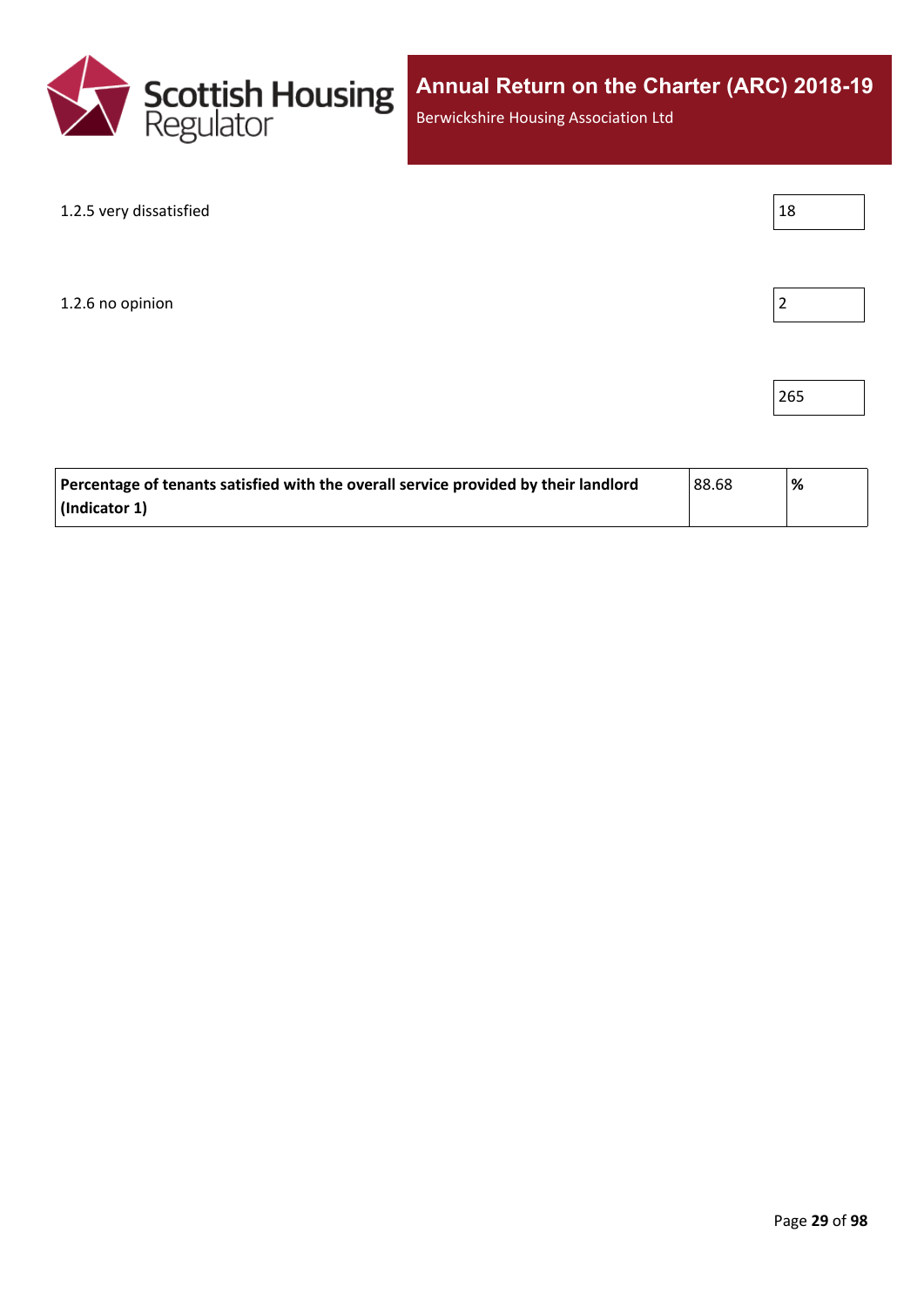

### <span id="page-29-0"></span>*Comments (Overall satisfaction)*

Please use the comment field below to tell the regulator about any exceptional circumstances regards the figures **supplied in the "Overall satisfaction" section.**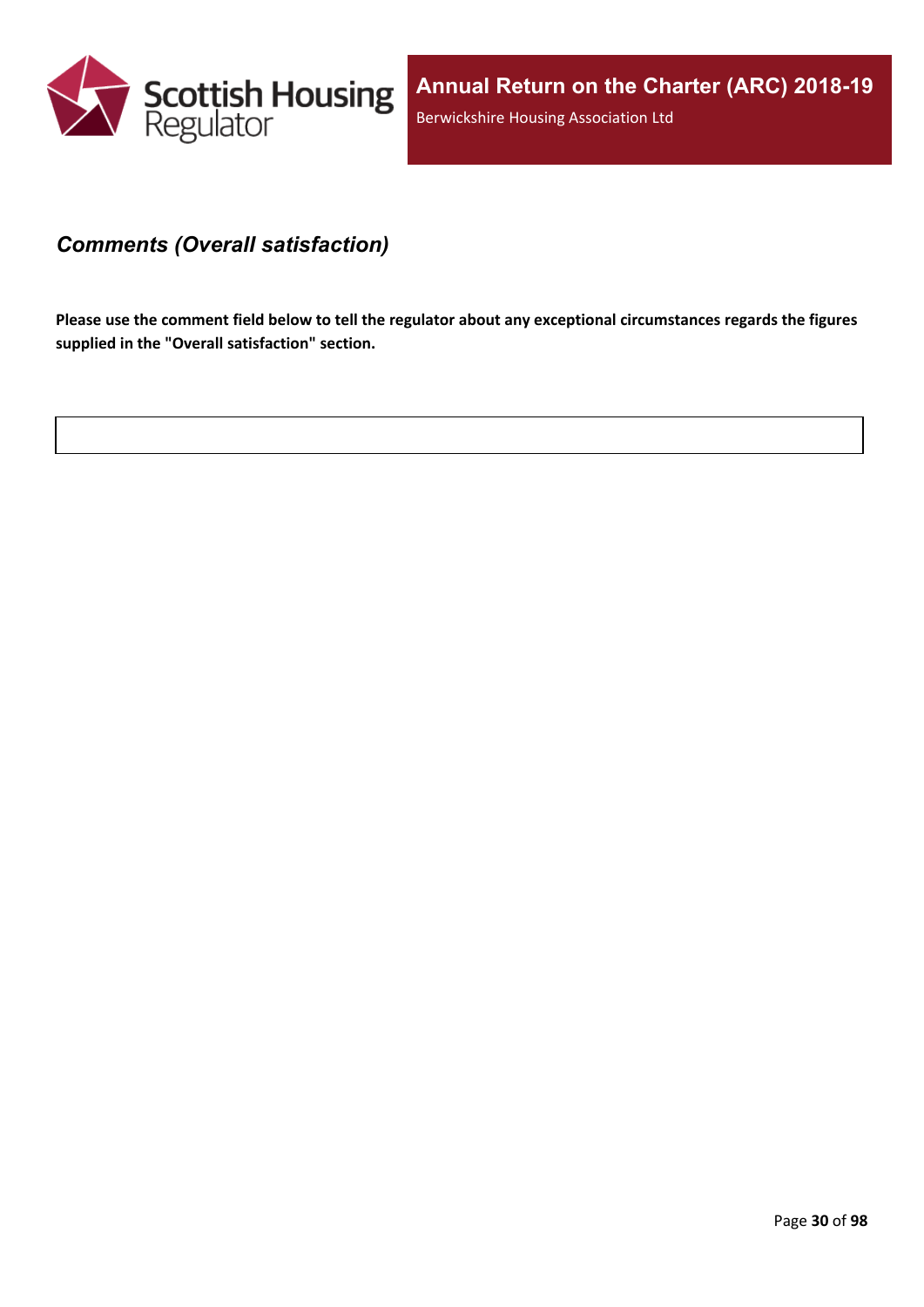

## <span id="page-30-0"></span>*The Customer/Landlord relationship*

The information you give us here will tell us about the relationships you have with your tenants and other service **users.**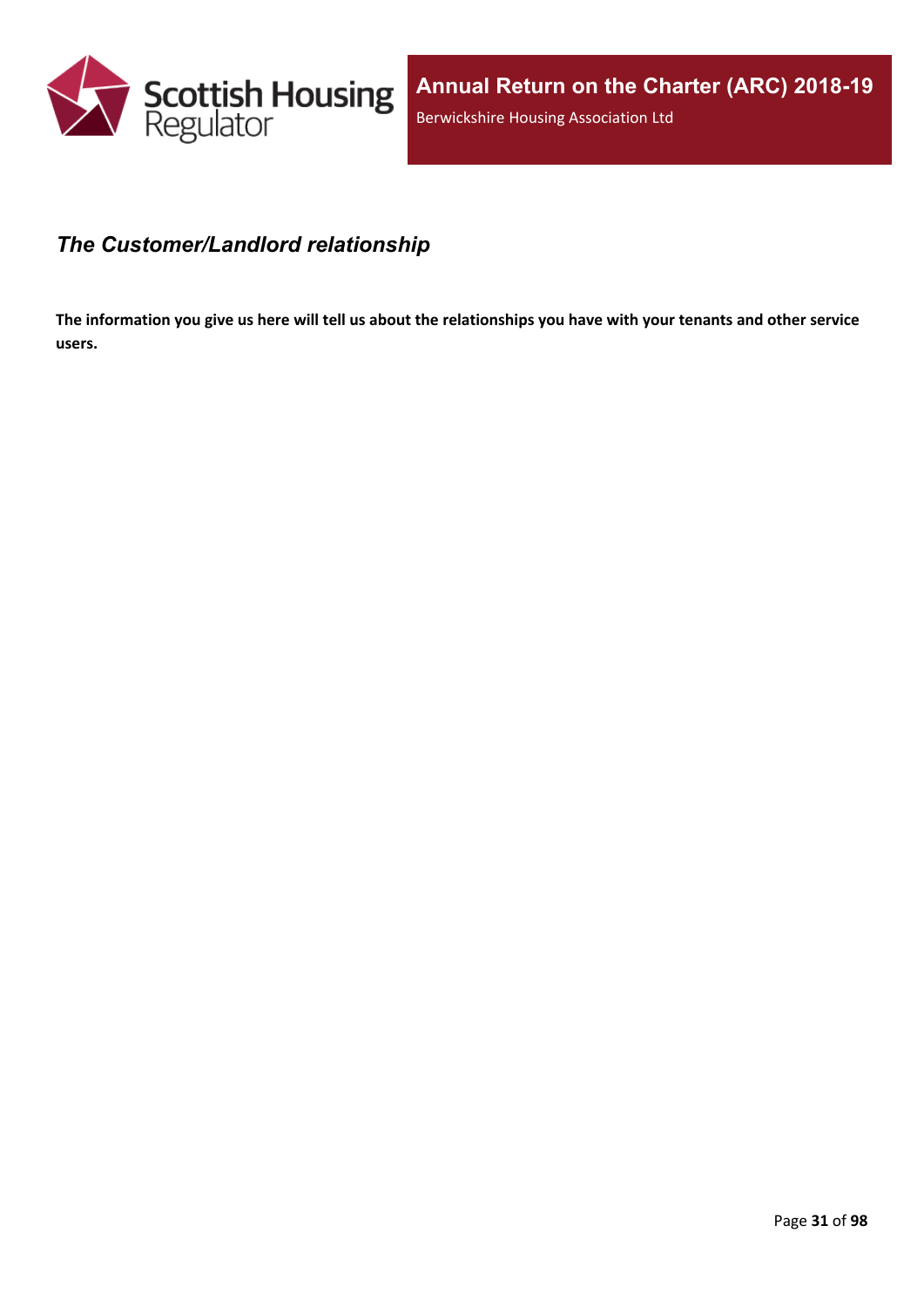

## <span id="page-31-0"></span>*Ethnic origins and disability details of service users, staff and for RSLs only, governing body members (Indicator 2)*

Ethnic origins are as based on The Scottish Government and General Register Office for Scotland official Ethnicity **Classification for Scottish Official Statistics. Disability is as defined under the Equality Act 2010. Please state:**

2.1 The ethnic origins of:

2.2 The number of people who consider themselves to have a disability by:

|       |                                                      | (a) staff   | (b) existing<br>tenants | (c) applicants<br>on housing list | (d) new tenants  | (e) governing<br>body members |
|-------|------------------------------------------------------|-------------|-------------------------|-----------------------------------|------------------|-------------------------------|
| 2.1.1 | White (total)                                        | 67          | 1091                    | 2040                              | 341              | 14                            |
|       | (a) Scottish                                         | 43          | 717                     | 1483                              | 281              | $\mathbf 0$                   |
|       | (b) Other British                                    | 24          | 267                     | 410                               | 39               | $\mathbf 0$                   |
|       | (c) Irish                                            | $\mathbf 0$ | 5                       | 3                                 | $\boldsymbol{0}$ | $\pmb{0}$                     |
|       | (d)<br>Gypsy/traveller                               | $\mathbf 0$ | 0                       | $\mathbf 1$                       | $\mathbf 0$      | $\mathbf 0$                   |
|       | (e) Polish                                           | $\mathbf 0$ | 34                      | 56                                | 11               | $\pmb{0}$                     |
|       | (f) any other<br>white backgroun $ 0$<br>d           |             | 68                      | 87                                | 10               | 14                            |
| 2.1.2 | <b>Mixed or</b><br>multiple<br>ethnic backgrou<br>nd | 1           | $\pmb{0}$               | 13                                | $\boldsymbol{0}$ | $\boldsymbol{0}$              |
|       | Asian, Asian                                         |             |                         |                                   |                  |                               |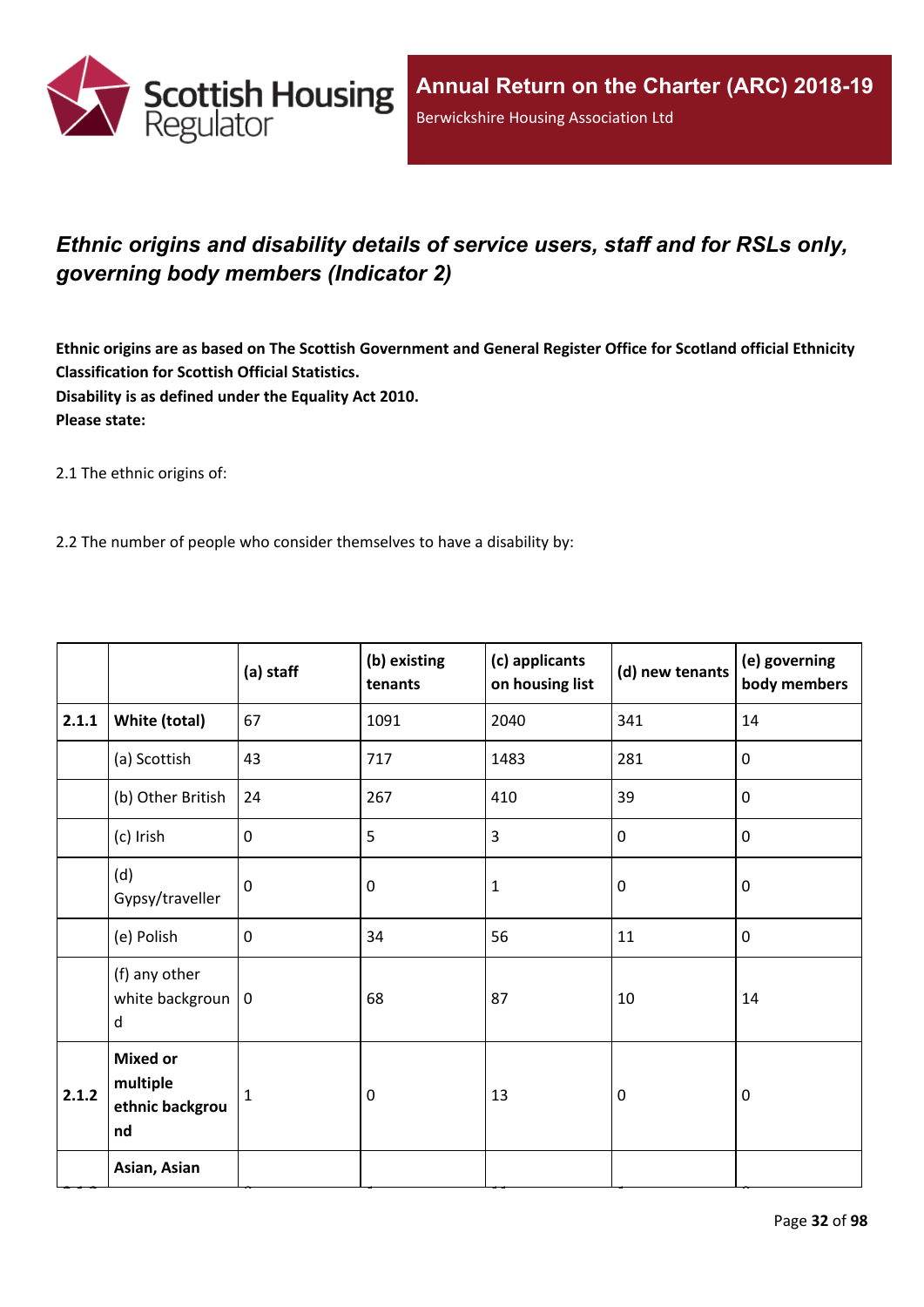

Berwickshire Housing Association Ltd

|       | Scottish, Asian<br><b>British (total)</b>                               |                  |                |                  |                  |           |
|-------|-------------------------------------------------------------------------|------------------|----------------|------------------|------------------|-----------|
|       | (a) Indian                                                              | $\mathbf 0$      | $\pmb{0}$      | $\mathbf 1$      | $\pmb{0}$        | $\pmb{0}$ |
|       | (b) Pakistani                                                           | $\pmb{0}$        | $\pmb{0}$      | $\mathbf{1}$     | $\pmb{0}$        | $\pmb{0}$ |
|       | (c) Bangladeshi                                                         | $\boldsymbol{0}$ | $\pmb{0}$      | $\mathbf{1}$     | $\mathbf 0$      | $\pmb{0}$ |
|       | (d) Chinese                                                             | $\pmb{0}$        | $\pmb{0}$      | $\mathbf{1}$     | $\pmb{0}$        | $\pmb{0}$ |
|       | (e) Any other<br>Asian backgroun<br>$\sf d$                             | $\mathbf 0$      | $\mathbf{1}$   | $\overline{7}$   | 1                | $\pmb{0}$ |
| 2.1.4 | <b>Black, Black</b><br><b>Scottish, Black</b><br><b>British (total)</b> | $\mathbf 0$      | $\overline{2}$ | 22               | $\mathbf 1$      | $\pmb{0}$ |
|       | (a) Caribbean                                                           | $\mathbf 0$      | $\pmb{0}$      | $\overline{4}$   | $\pmb{0}$        | $\pmb{0}$ |
|       | (b) African                                                             | $\pmb{0}$        | $\overline{2}$ | 17               | $\mathbf{1}$     | $\pmb{0}$ |
|       | (c) Any other<br>black backgroun<br>d                                   | $\mathbf 0$      | $\pmb{0}$      | $\mathbf 1$      | $\pmb{0}$        | $\pmb{0}$ |
| 2.1.5 | Other<br>ethnic backgrou<br>nd                                          | 0                | $\mathbf 1$    | 13               | $\mathbf 1$      | $\pmb{0}$ |
|       | (a) Arab, Arab<br>Scottish or Arab<br>British                           | $\mathbf 0$      | $\pmb{0}$      | $\pmb{4}$        | $\boldsymbol{0}$ | $\pmb{0}$ |
|       | (b) any other<br>group                                                  | $\pmb{0}$        | $\mathbf 1$    | $\boldsymbol{9}$ | $\mathbf 1$      | $\pmb{0}$ |
| 2.1.6 | <b>Unknown</b>                                                          | $\boldsymbol{0}$ | 1206           | 2248             | 134              | $\pmb{0}$ |
| 2.1.7 | <b>Total</b>                                                            | 68               | 2301           | 4347             | 478              | 14        |

| (a) staff | (b) existing<br>tenants | (c) applicants on<br>housing list | $\vert$ (d) new tenants $\vert$ (e) governing<br>body members |  |
|-----------|-------------------------|-----------------------------------|---------------------------------------------------------------|--|
|           | 397                     | 927                               | 14                                                            |  |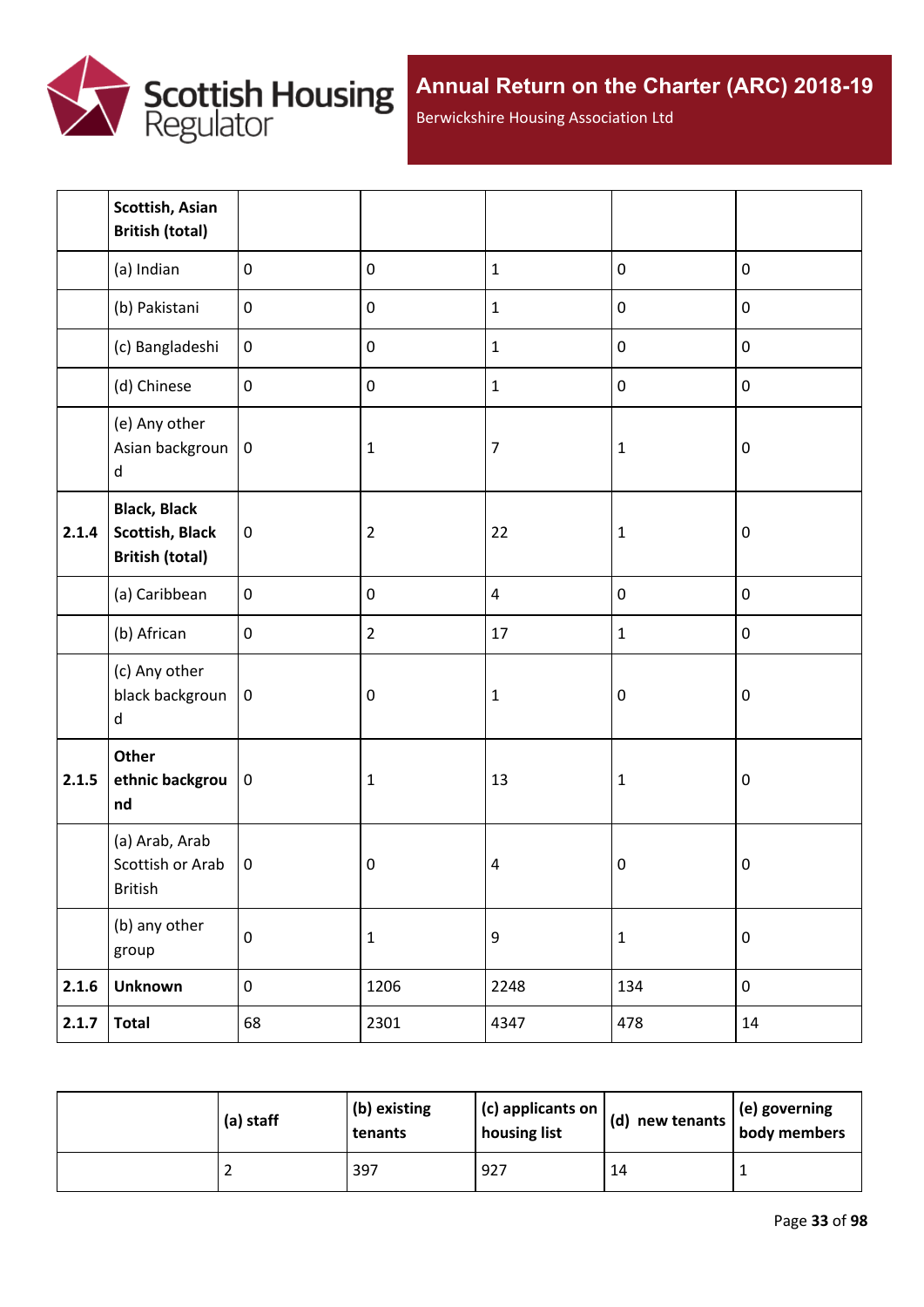

## <span id="page-33-0"></span>*Percentage of tenants who feel their landlord is good at keeping them informed about their services and decisions (Indicator 3)*

In relation to satisfaction with how well their landlord keeps tenants informed about their services, please state:

| 3.1 "How many tenants answered the question How good or poor do you feel your landlord is at<br>keeping you informed about their services and decisions?" | 253 |
|-----------------------------------------------------------------------------------------------------------------------------------------------------------|-----|
| 3.2 Of the tenants who answered, how many said that their landlord was:<br>3.2.1 very good at keeping them informed                                       | 117 |
| 3.2.2 fairly good at keeping them informed                                                                                                                | 109 |
| 3.2.3 neither good nor poor at keeping them informed                                                                                                      | 11  |
| 3.2.4 fairly poor at keeping them informed                                                                                                                | 10  |
| 3.2.5 very poor at keeping them informed                                                                                                                  | 6   |
|                                                                                                                                                           | 253 |

| Percentage of tenants who feel their landlord is good at keeping them informed about | 89.33 | $\%$ |
|--------------------------------------------------------------------------------------|-------|------|
| their services and decisions (Indicator 3)                                           |       |      |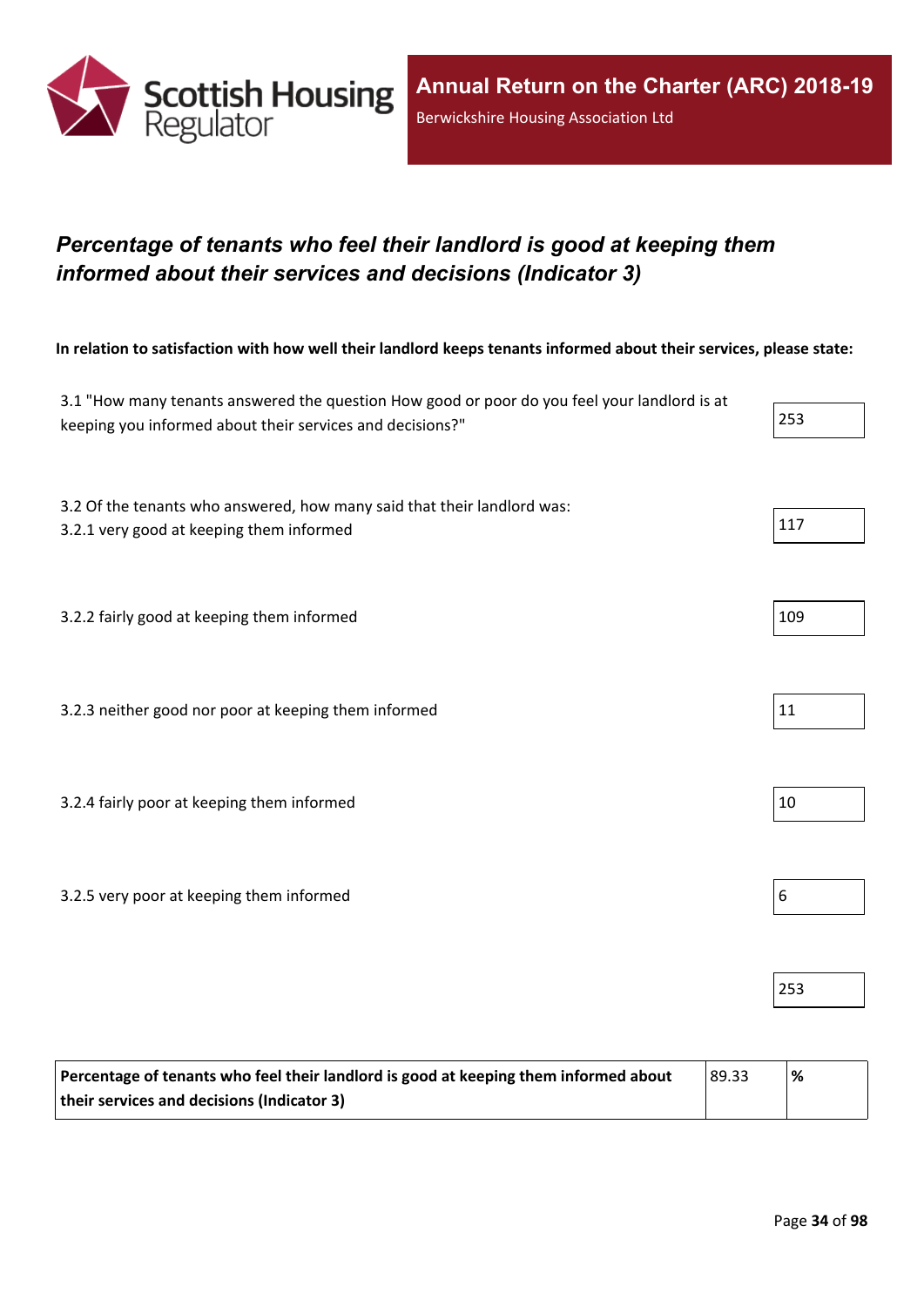

## <span id="page-34-0"></span>*Percentage of tenants satisfied with the opportunities given to them to participate in their landlord's decision making processes (Indicator 6)*

In relation to satisfaction with opportunities given to tenants to participate in their landlord's decision making **process, please state:**

| 6.1 "How many tenants answered the question How satisfied or dissatisfied are you with   |     |
|------------------------------------------------------------------------------------------|-----|
| opportunities given to you to participate in your landlord's decision making processes?" | 244 |

6.2 Of the tenants who answered, how many said that they were: 6.2.1 very satisfied  $\vert$  105

6.2.2 fairly satisfied 96

6.2.3 neither satisfied nor dissatisfied 27

6.2.4 fairly dissatisfied 8

6.2.5 very dissatisfied 8

| Percentage of tenants satisfied with the opportunities given to them to participate in | 82.38 | $\frac{9}{6}$ |
|----------------------------------------------------------------------------------------|-------|---------------|
| their landlord's decision making processes (Indicator 6)                               |       |               |







244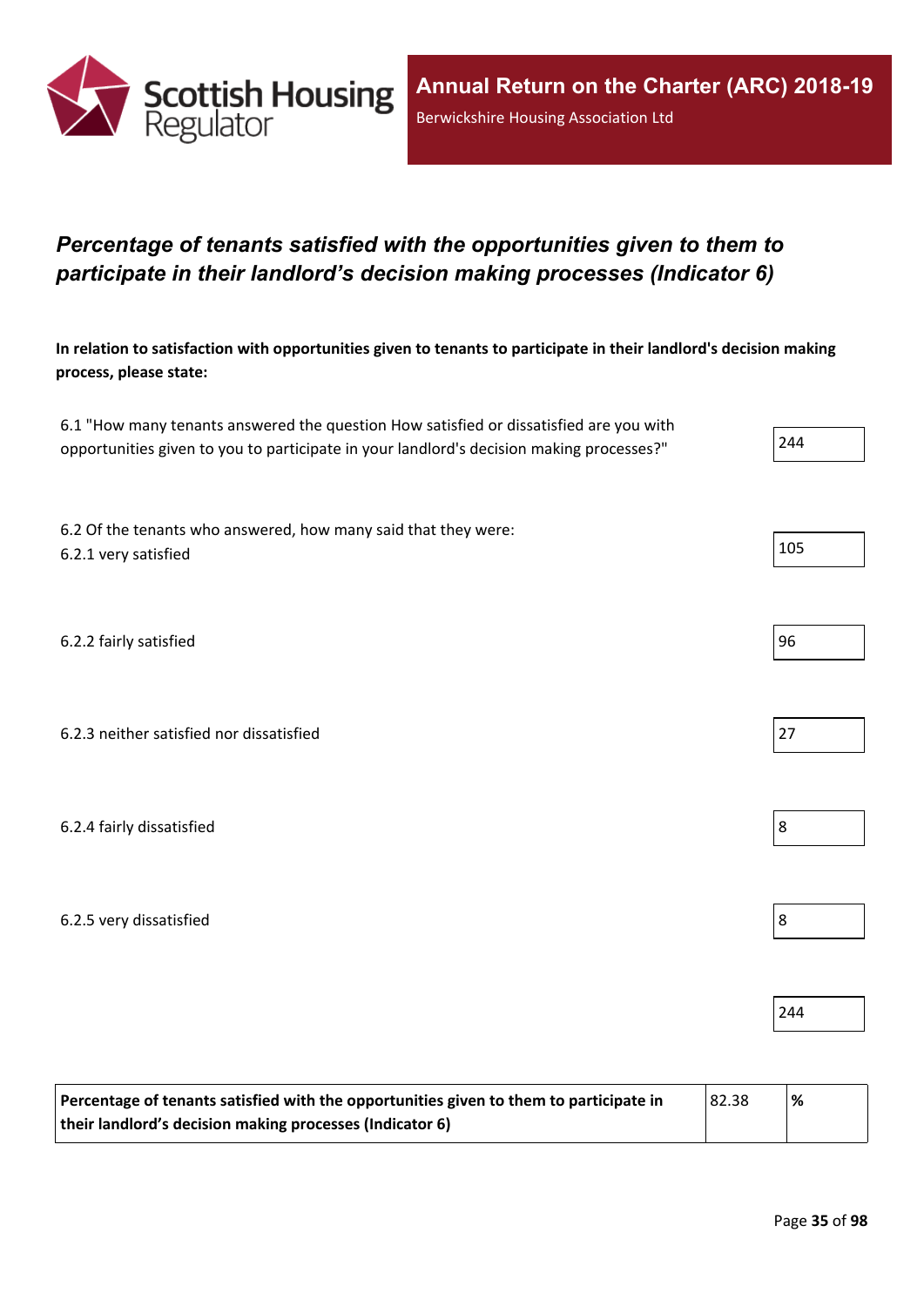

## <span id="page-35-0"></span>*Comments (The customer / landlord relationship)*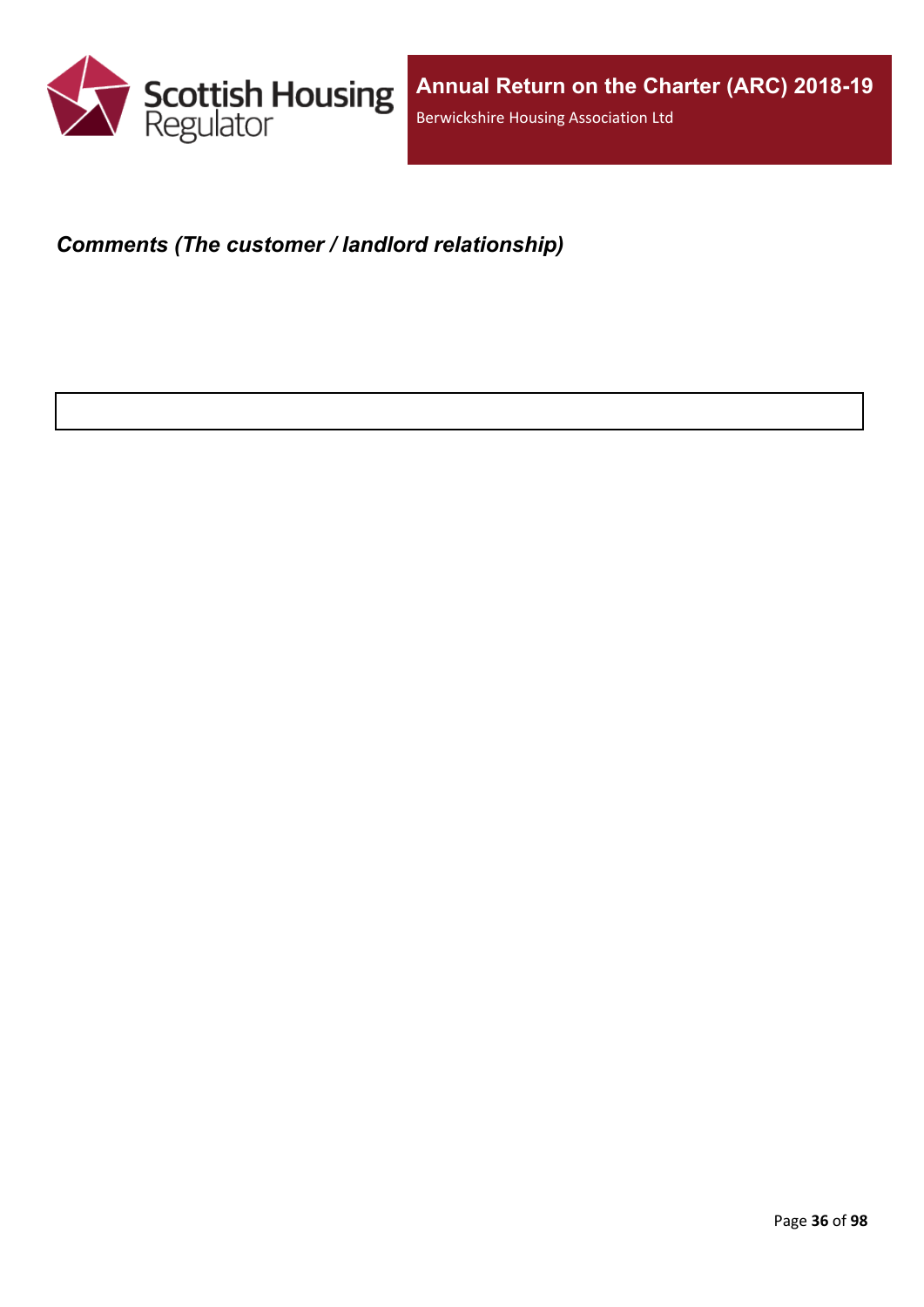

#### *Housing Quality and Maintenance*

The information you give us here will tell us about the quality and energy efficiency of the housing you provide **and the repairs service you offer.**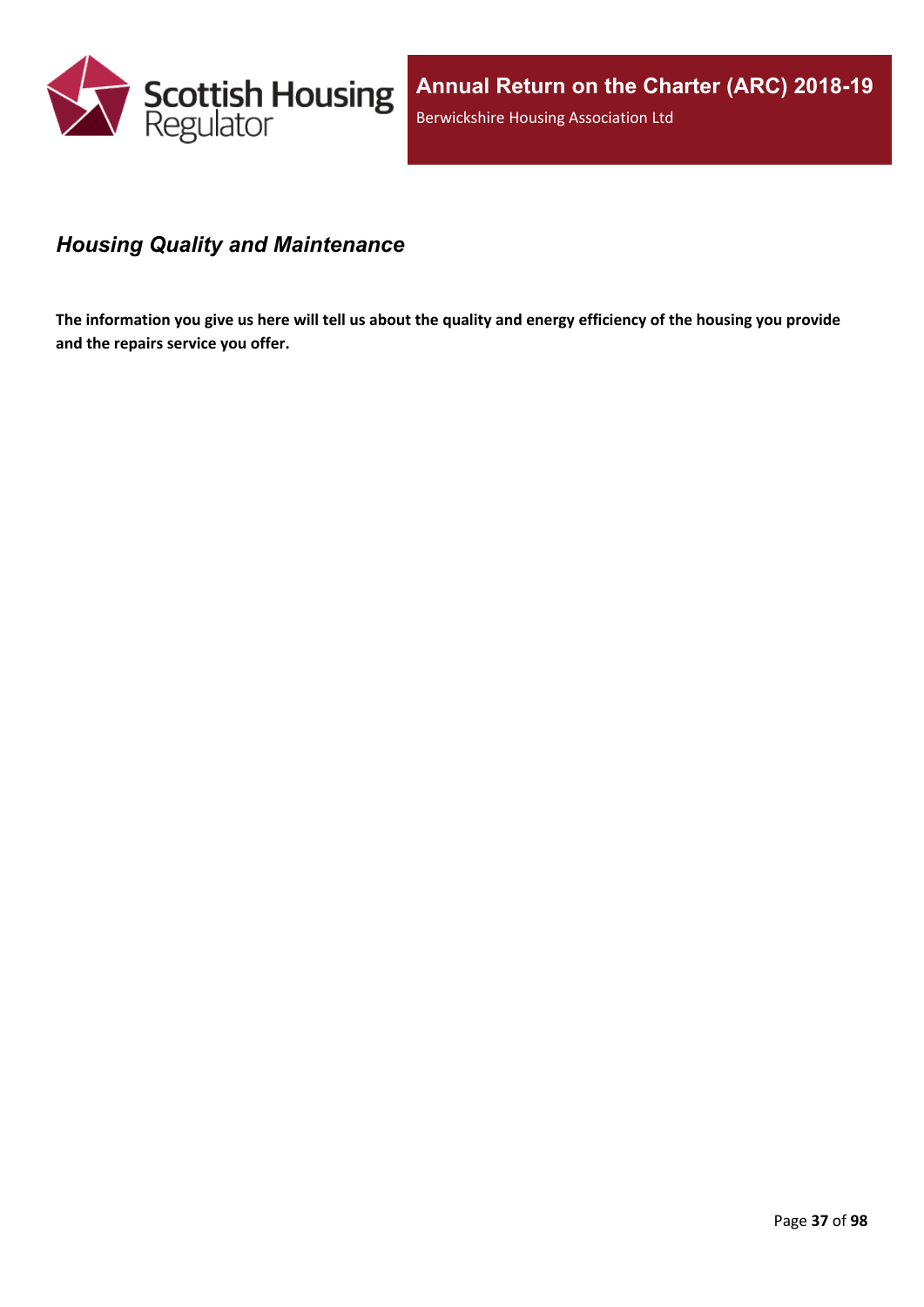

**Annual Return on the Charter (ARC) 2018-19** Berwickshire Housing Association Ltd

#### *Quality of Housing*

The information you give us here will tell us about the quality and energy efficiency of the housing you provide **and the repairs service you offer.**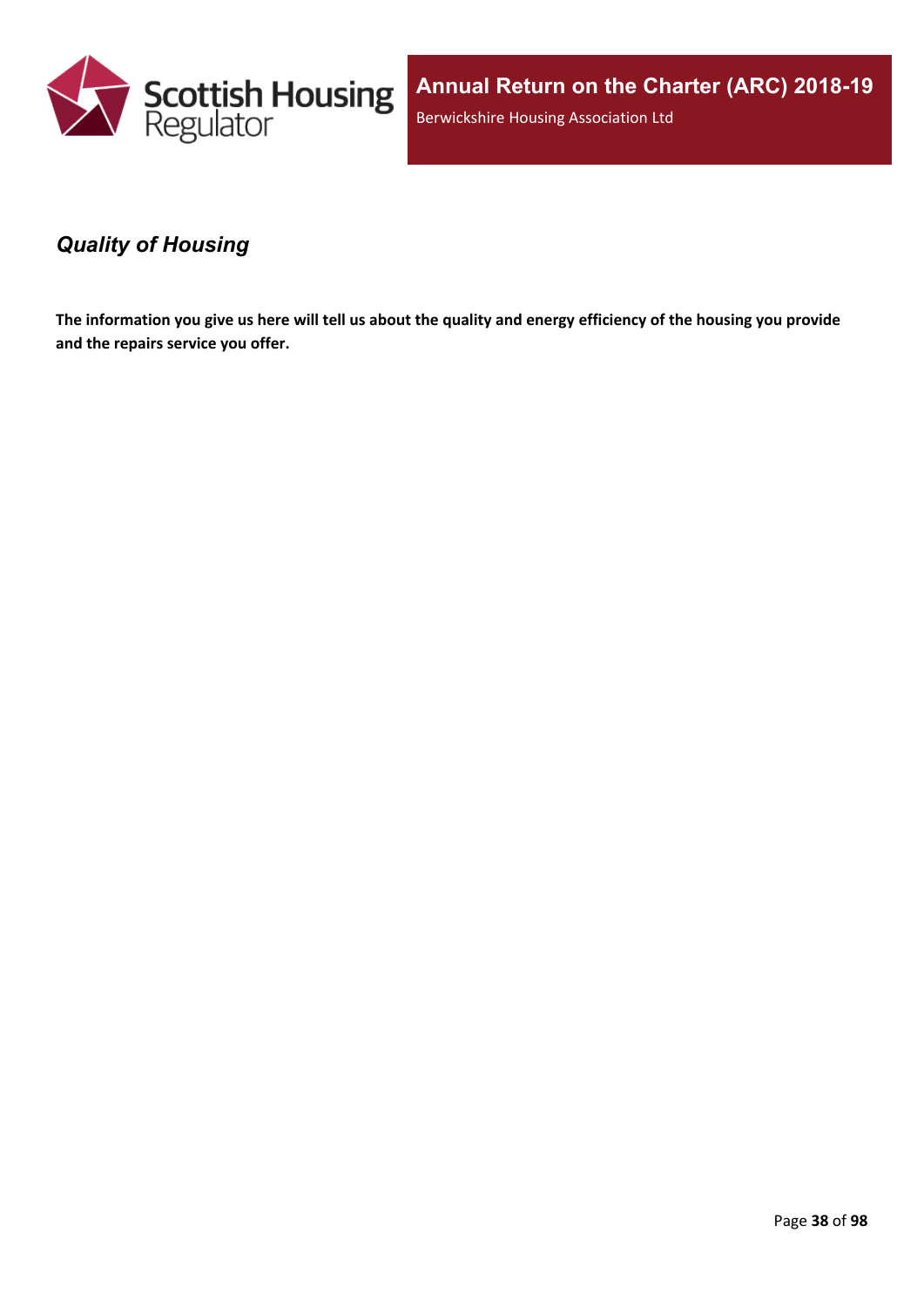

# *Scottish Housing Quality Standard (SHQS) – Stock condition survey information (Indicator C24)*

**Please state:**

C24.1 The date your organisation's stock was last surveyed or assessed for compliance with the SHQS March 2015

C24.2 What percentage of stock did your organisation fully assess for compliance in the last four years? The set of the set of the set of the set of the set of the set of the set of the set of the set of the set of the set of the set of the set of the set of the set of the set of the set of the set of the set of the se

C24.3 The date of your next scheduled stock condition survey or assessment  $\vert$  April 2020

C24.4 What percentage of your organisation's stock will be fully assessed in the next survey 100

C24.5 How did your organisation use the survey data stated at C24.2 to establish how the stock complied overall with the SHQS

In 2018 BHA appointed GEP Environmental Ltd to carry out surveys with regards compliance with the EESSH criteria, at the same time they have also carried out stock surveys to our worst rated properties. BHA have used this information to devise planned maintenance programmes to address any properties requiring improvements. The information from the surveys has also formed part of our 3 year planned and cyclical programmes for the forthcoming years as well as ensuring we are still achieving the SHQS standards to our properties. It is our intention to carry out a full stock condition survey in 2020 to assist in developing a 5 year programme of works as well as ensuring we are compliant with EESSH by the deadline and the changes to the fire detection regulations for Scotland due by Feb 2021.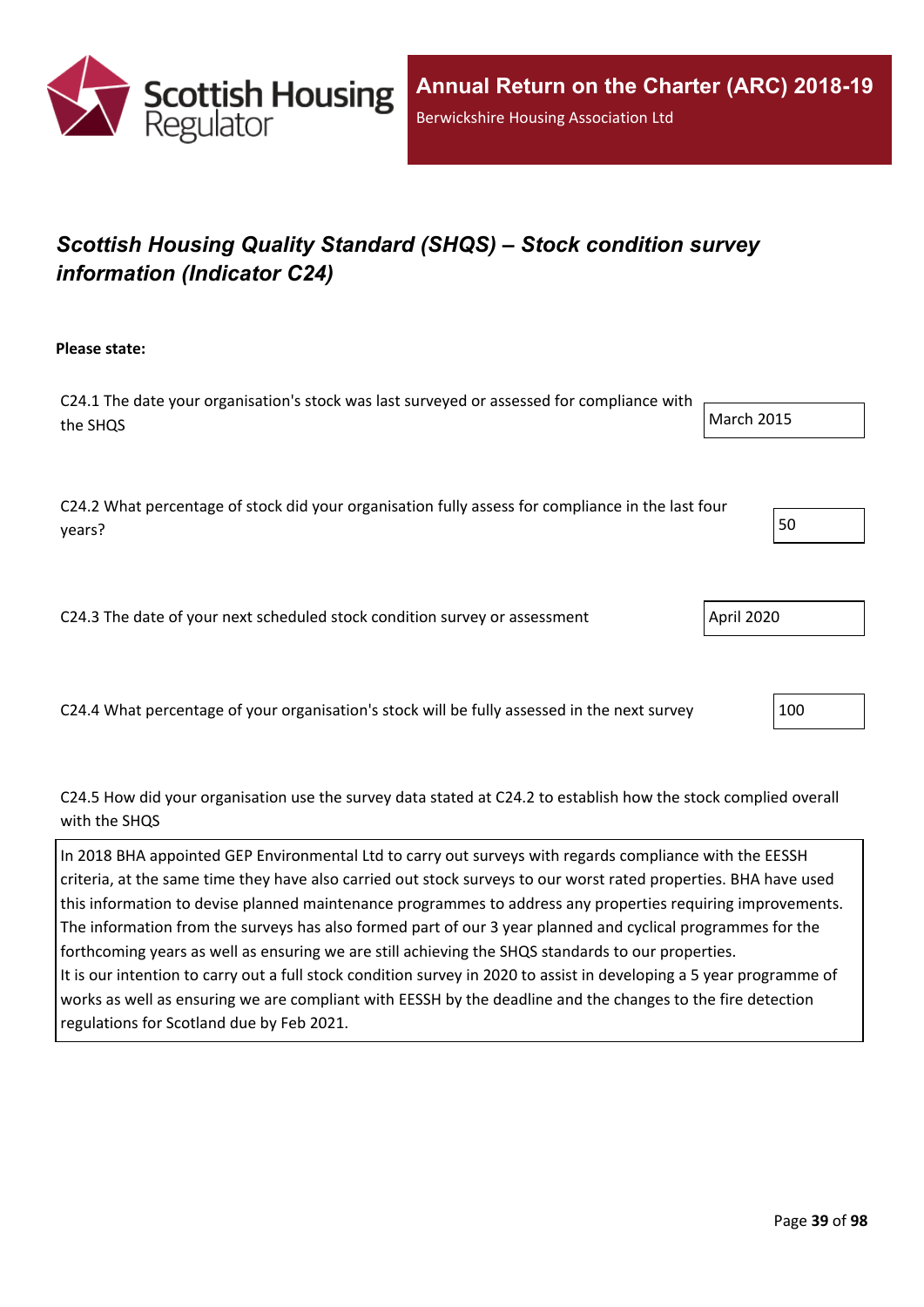

## *Scottish Housing Quality Standard (SHQS) – Stock summary (Indicator C25)*

**Please state:**

|                                                                    | End of the reporting<br>year | End of the next<br>reporting year |
|--------------------------------------------------------------------|------------------------------|-----------------------------------|
| C25.1 Total self-contained stock                                   | 1811                         | 1863                              |
| C25.2 Self-contained stock exempt from SHQS                        | 166                          | 80                                |
| C25.3 Self-contained stock in abeyance from SHQS                   | 6                            | 6                                 |
| C25.4.1 Self-contained stock failing SHQS for one criterion        | 5                            | 0                                 |
| C25.4.2 Self-contained stock failing SHQS for two or more criteria | $\Omega$                     | 0                                 |
| C25.4.3 Total self-contained stock failing SHQS                    | 5                            | 0                                 |
| C25.5 Stock meeting the SHQS                                       | 1634                         | 1777                              |

#### **C25.6 Total self-contained stock meeting the SHQS by local authority**

| Aberdeen City              | 0        | 0           |
|----------------------------|----------|-------------|
| Aberdeenshire              | 0        | 0           |
| Angus                      | $\Omega$ | 0           |
| Argyll & Bute              | 0        | 0           |
| City of Edinburgh          | 0        | $\mathbf 0$ |
| Clackmannanshire           | $\Omega$ | $\Omega$    |
| Dumfries & Galloway        | $\Omega$ | $\Omega$    |
| Dundee City                | 0        | 0           |
| East Ayrshire              | 0        | 0           |
| <b>East Dunbartonshire</b> | 0        | $\Omega$    |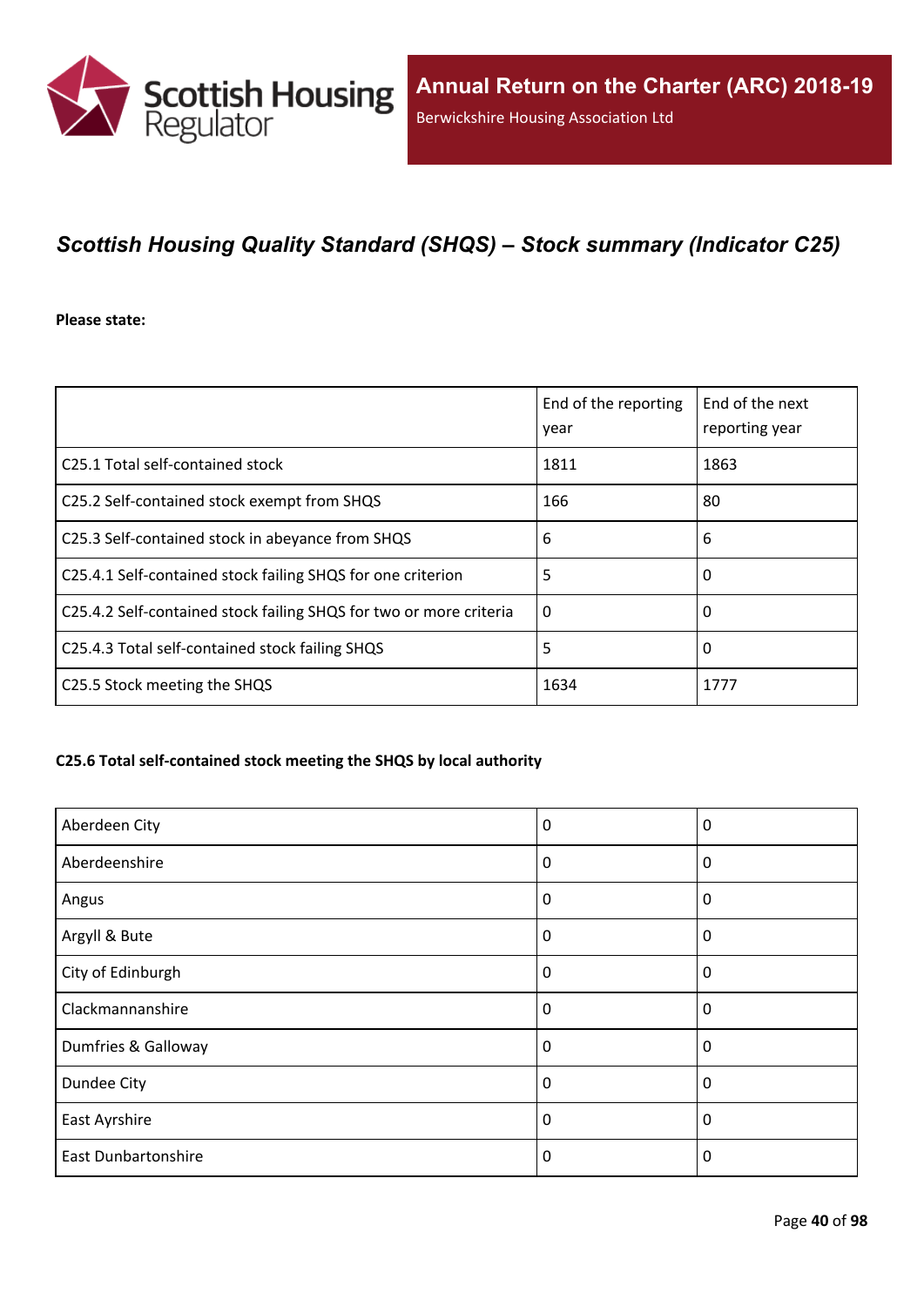

Berwickshire Housing Association Ltd

| East Lothian            | $\pmb{0}$        | $\pmb{0}$        |
|-------------------------|------------------|------------------|
| East Renfrewshire       | $\pmb{0}$        | $\pmb{0}$        |
| Eilean Siar             | $\pmb{0}$        | $\pmb{0}$        |
| Falkirk                 | $\pmb{0}$        | $\pmb{0}$        |
| Fife                    | $\pmb{0}$        | $\pmb{0}$        |
| <b>Glasgow City</b>     | $\pmb{0}$        | $\pmb{0}$        |
| Highland                | $\pmb{0}$        | $\pmb{0}$        |
| Inverclyde              | $\pmb{0}$        | $\pmb{0}$        |
| Midlothian              | $\pmb{0}$        | $\pmb{0}$        |
| Moray                   | $\pmb{0}$        | $\pmb{0}$        |
| North Aryshire          | $\pmb{0}$        | $\pmb{0}$        |
| North Lanarkshire       | $\pmb{0}$        | $\pmb{0}$        |
| Orkney Islands          | $\pmb{0}$        | $\pmb{0}$        |
| Perth & Kinross         | $\pmb{0}$        | $\pmb{0}$        |
| Renfrewshire            | $\pmb{0}$        | $\pmb{0}$        |
| <b>Scottish Borders</b> | 1634             | 1777             |
| Shetland Islands        | $\pmb{0}$        | $\pmb{0}$        |
| South Ayrshire          | $\pmb{0}$        | $\pmb{0}$        |
| South Lanarkshire       | $\pmb{0}$        | $\boldsymbol{0}$ |
| Stirling                | $\pmb{0}$        | $\pmb{0}$        |
| West Dunbartonshire     | $\pmb{0}$        | $\boldsymbol{0}$ |
| West Lothian            | $\boldsymbol{0}$ | $\pmb{0}$        |

| Totals | $\sim$<br>п.<br>1634 | .<br>.<br>_ _ _ _ |
|--------|----------------------|-------------------|
|        |                      |                   |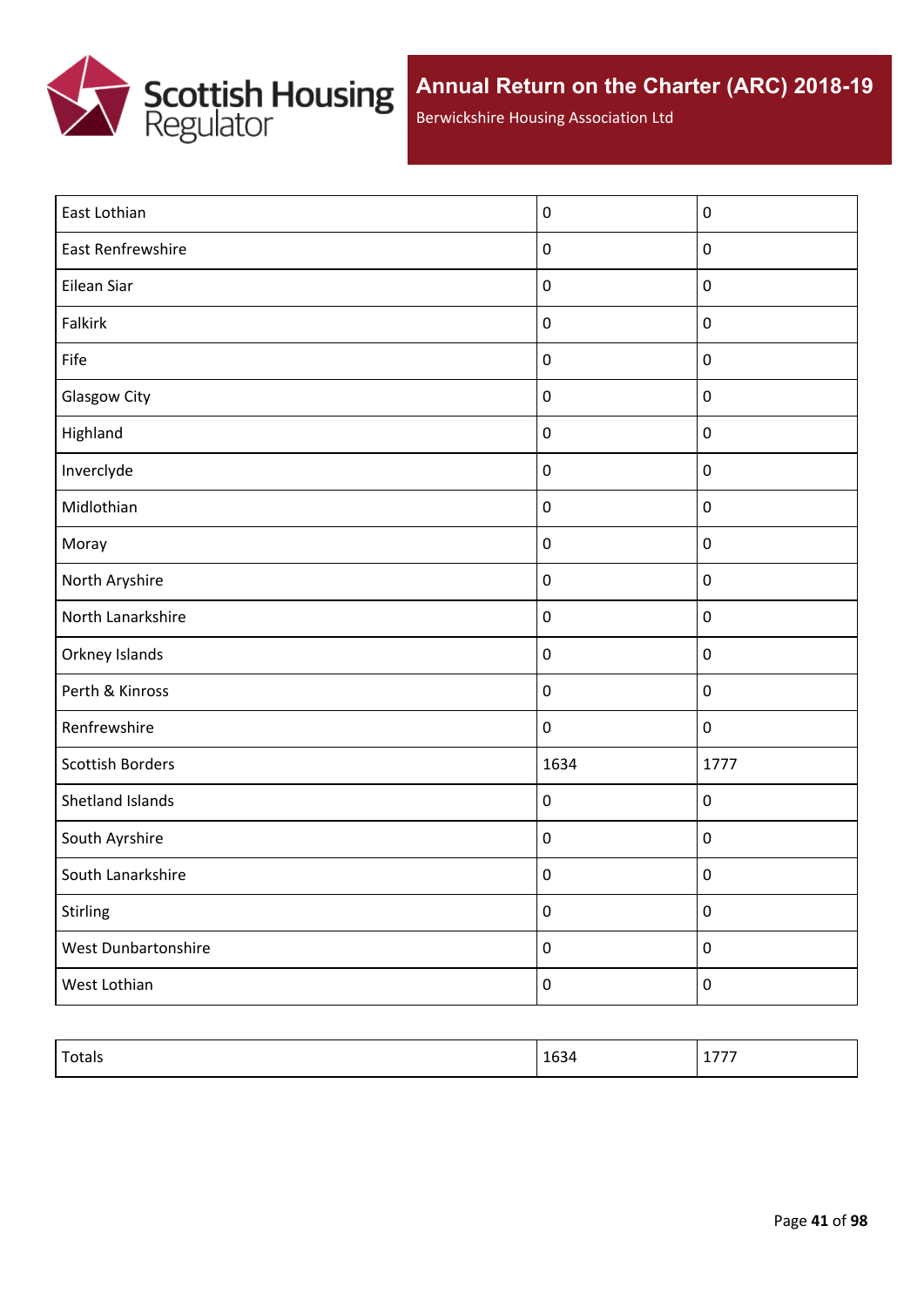

# *Scottish Housing Quality Standard (SHQS) – Stock failing by criterion (Indicator C26)*

How many of your organisation's properties did not meet the Standard at the end of the reporting year, and how **many are projected to not meet the Standard at the end of the next reporting year?**

|                                                                                                                                                                                                                                                | End of the reporting year                                                                                                                                                                                                                                                                                                                                                                                                                                                                                                                                                                                                                   | End of the next reporting year |
|------------------------------------------------------------------------------------------------------------------------------------------------------------------------------------------------------------------------------------------------|---------------------------------------------------------------------------------------------------------------------------------------------------------------------------------------------------------------------------------------------------------------------------------------------------------------------------------------------------------------------------------------------------------------------------------------------------------------------------------------------------------------------------------------------------------------------------------------------------------------------------------------------|--------------------------------|
| C26.1 Because they were Below the<br>tolerable standard                                                                                                                                                                                        | $\mathbf 0$                                                                                                                                                                                                                                                                                                                                                                                                                                                                                                                                                                                                                                 | 0                              |
| C26.2 Because they were in serious<br>disrepair                                                                                                                                                                                                | 5                                                                                                                                                                                                                                                                                                                                                                                                                                                                                                                                                                                                                                           | 0                              |
| C26.3 Because they were not energy<br>efficient                                                                                                                                                                                                | $\mathbf 0$                                                                                                                                                                                                                                                                                                                                                                                                                                                                                                                                                                                                                                 | 0                              |
| C26.4 Because they did not have<br>modern facilities and services                                                                                                                                                                              | $\mathbf 0$                                                                                                                                                                                                                                                                                                                                                                                                                                                                                                                                                                                                                                 | 0                              |
| C26.5 Because they were not healthy,<br>safe and secure                                                                                                                                                                                        | $\mathbf 0$                                                                                                                                                                                                                                                                                                                                                                                                                                                                                                                                                                                                                                 | 0                              |
| C26.6 If any properties are failing<br>SHQS at the end of the reporting<br>year, or are projected to fail for the<br>next reporting year, then explain<br>what actions your organisation is<br>taking or planning to take to address<br>these. | It was hoped that BHA could have<br>completed the works to the 5<br>properties highlighted on last years<br>submission but this has not been<br>possible for a number of reasons.<br>We have now procured a contractor<br>via the Scottish Procurement<br>Alliance and have a solution which<br>invloves structural external wall<br>insullation panels. We still continue<br>to consult with the owner occupier<br>also affected by this and are liaising<br>with Changeworks for possible<br>funding streams available to them.<br>Assuming planning and building<br>warrant applications are approved<br>we anticapate completion in the |                                |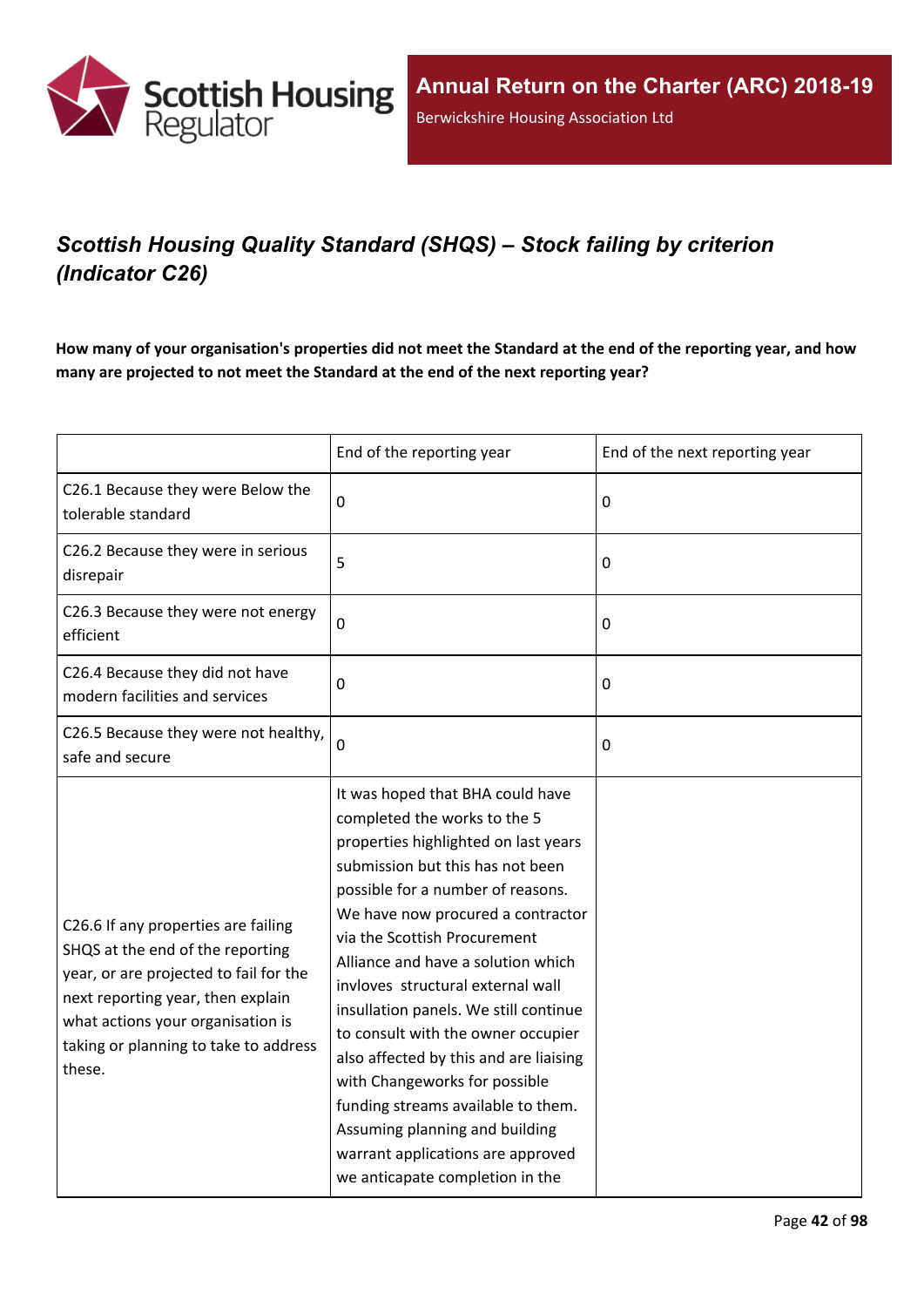

Berwickshire Housing Association Ltd

summer this year.

Page **43** of **98**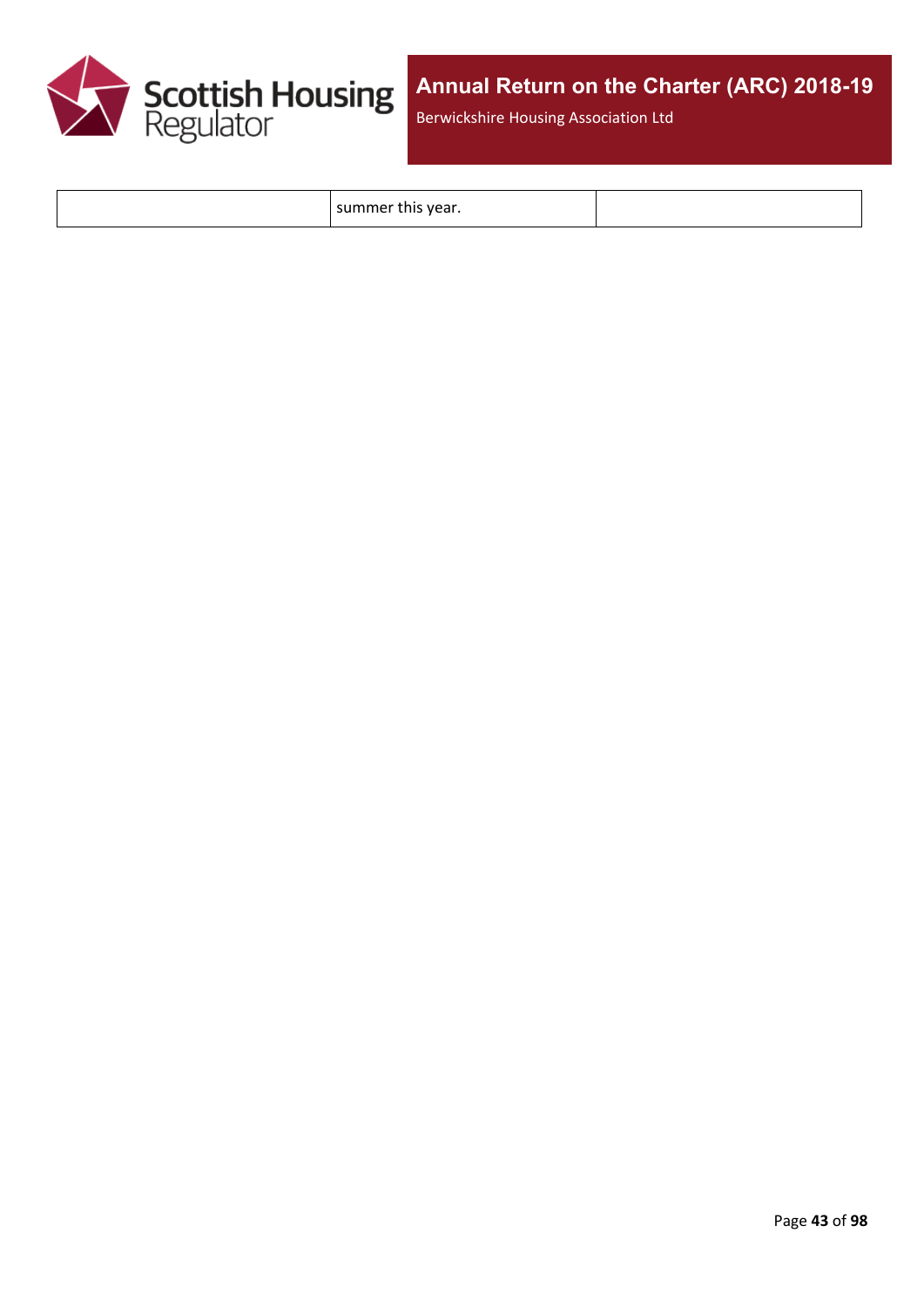

# *Scottish Housing Quality Standard (SHQS) – Working towards the standard (Indicator C27)*

**Please state:**

C27.1 How many properties did your organisation plan to bring fully up to the SHQS during the reporting year?  $100$ 

C27.2 How many properties did your organisation fully bring up to the SHQS during the reporting year  $78$ 

#### C27.3 If C27.1 and C27.2 are not the same, please provide an explanation for the difference

BHA appointed Everwarm to carry out works to upgrade properties from electric storage heating to air source heat pumps. Our sepcification for heat pumps is using a Daiken heat pump unit which due to the high demand for this product it was in short supply at wholesalers in the UK. Working closely with Daiken we were able to implement a soltion for this but we were delayed approximatley 2 months with our installation programme. We were also delayed in completing our window replacement programme during the reporting year, this was for various reasons outwith our control but have started on site in April 2019 to ensure we are able to get back on target.

| C27.4 How many properties does your organisation plan to bring fully up to the SHQS during the next $\leftarrow$ |  |
|------------------------------------------------------------------------------------------------------------------|--|
| reporting year                                                                                                   |  |

C27.5 The number of properties at C27.4 should equal the difference between the projected pass rates for the end of the reporting year and the end of the next reporting year (as reported at C25.5). If it does not, please explain the difference

BHA are to complete 52 new build properties during 2019 which will increase our stock profile. We will also have addressed the 5 properties which are currently failing the standard due to structural defects, this work is currently scheduled to take place during the summer months with planning and building warrant applications already submitted.

We also continue to address our properties with exemptions and abeyances and are underway installing air source heat pumps with thermal battery storage systems to address the hard to treat properties and those suffering from fuel poverty.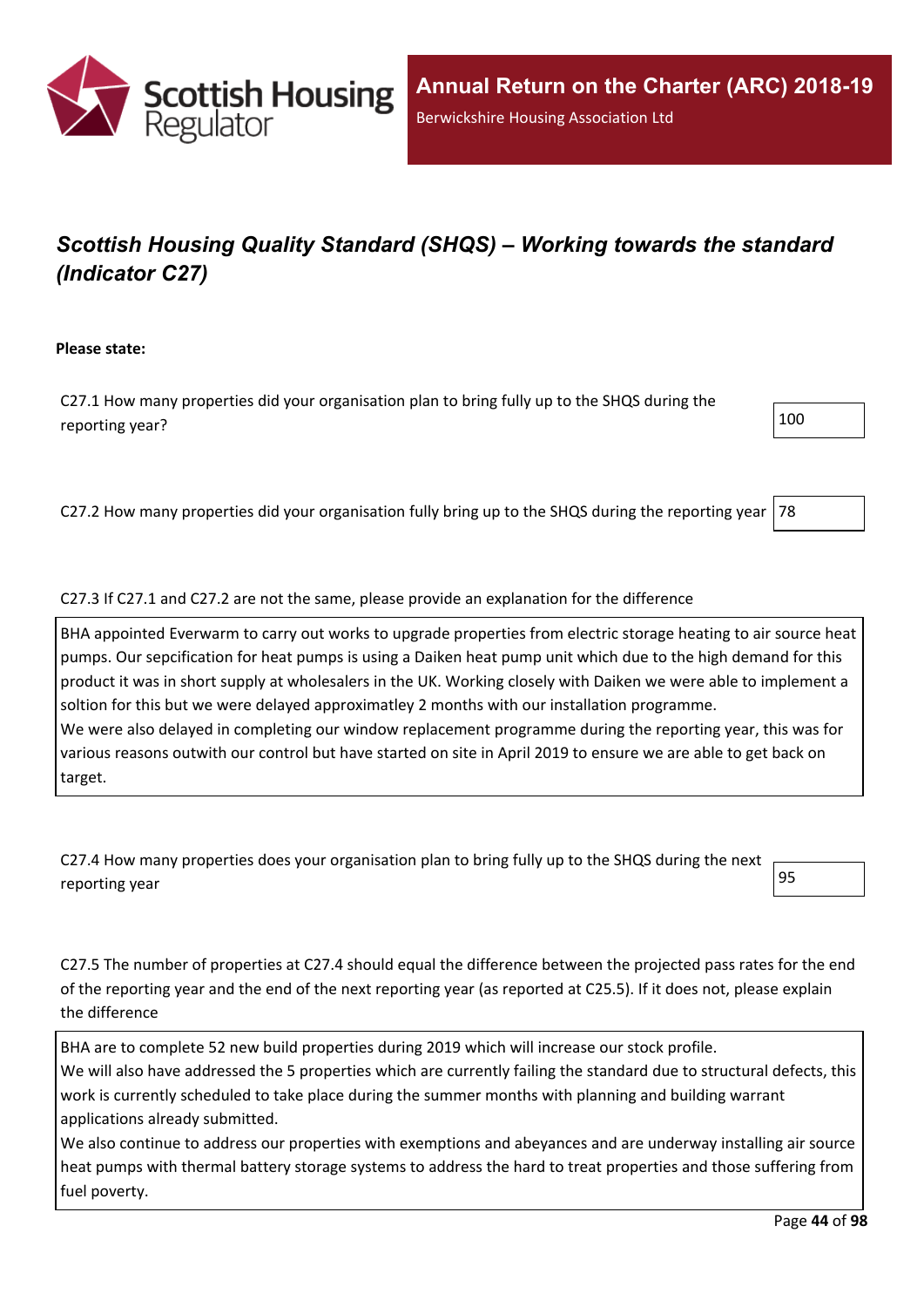

BHA are also continuing to look at property layouts to some of our stock to determine if they meet the needs of the modern day family life. This may allow us to increase the sizes of some kitchens to allow us to achieve the standard where it is not technically possible to do so using the current layout.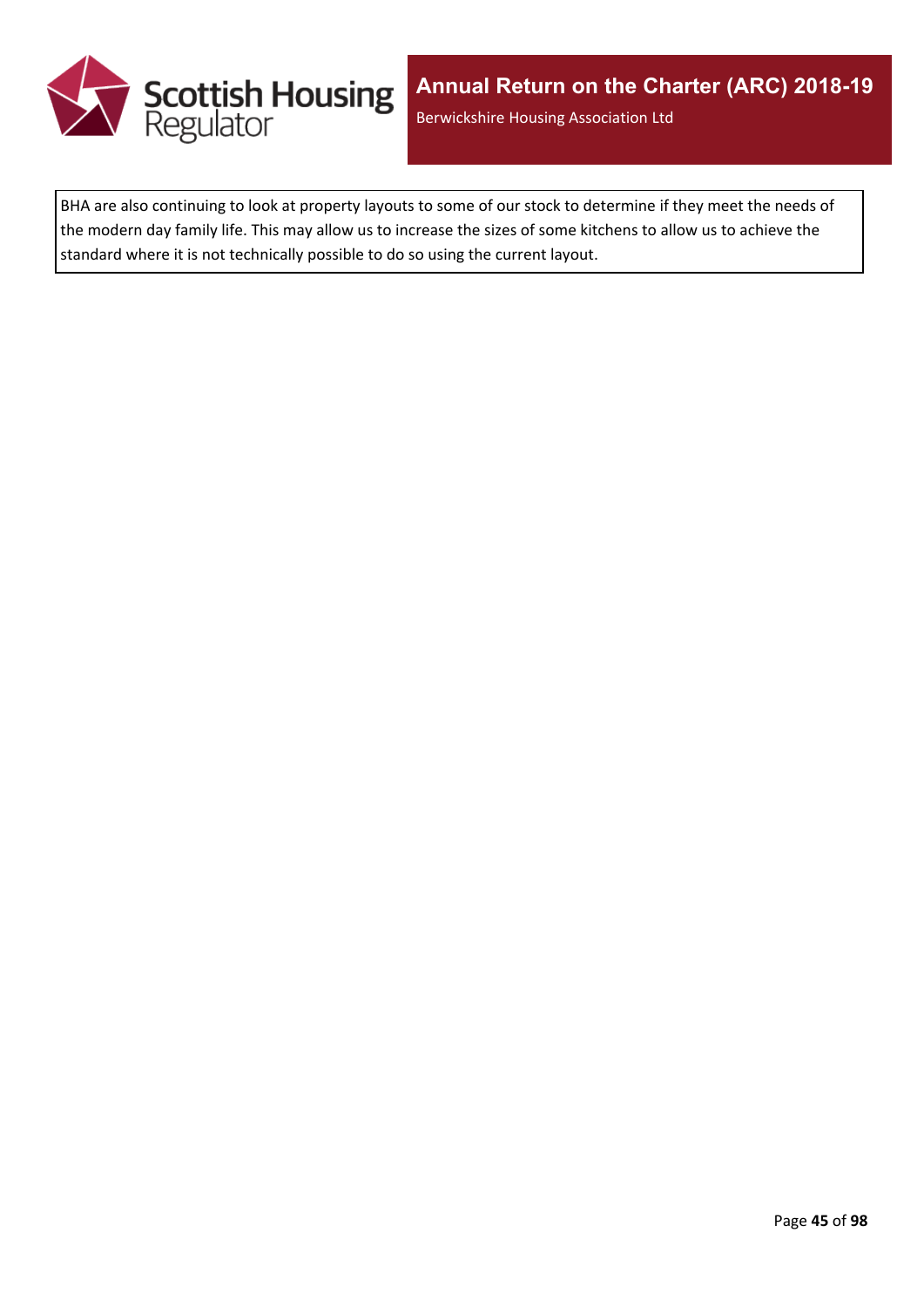

## *Scottish Housing Quality Standard (SHQS) (Indicator C28.1)*

**Please state:**

C28.1.1 The number of self-contained properties with exemptions at the year end  $\vert$ 166

C28.1.2 The range of elements not met

C Energy Efficiency: 34b Efficient central heating,C Energy Efficiency: 35 An energy efficiency rating of NHER 5 or SAP 2001 of 50 (oil, LPG, electric, solid fuel and biomass systems) or 60 (oil, LPG, electric, solid fuel and biomass systems),D Modern Facilities and Services: 39 Kitchen Facilities: adequate electrical sockets,D Modern Facilities and Services: 40 Kitchen Facilities: adequate food storage space

#### C28.1.3 The reason(s) the elements are not met

(b) Work cannot physically be done at any cost, or doing the work would cause unacceptable problems in the building,(c) Work could be done but the costs would be disproportionate

#### C28.1.4 What action is your organisation taking or planning to take to address these exemptions

BHA continue to work with our energy efficiency consultants, warm homes fund and Changeworks to deliver renewable technologies in our rural communities where all properties are off the gas grid. We have also commenced installing 149 thermal heat batteries to assist our customers in reducing their fuel bills due to less reliance on the national grid. Working with these partners as well as our installing contractor Everwarm it is envisaged that we will drastically reduce the number of exemptions by the December 2020 EESSH deadline. For stock requiring exemptions for modern facilities and services this is due to the fact that the kitchens in this criteria are too small to technically deliver the standard. We continue to look to address where possible by altering the structural layout of the property to suit the family living environment.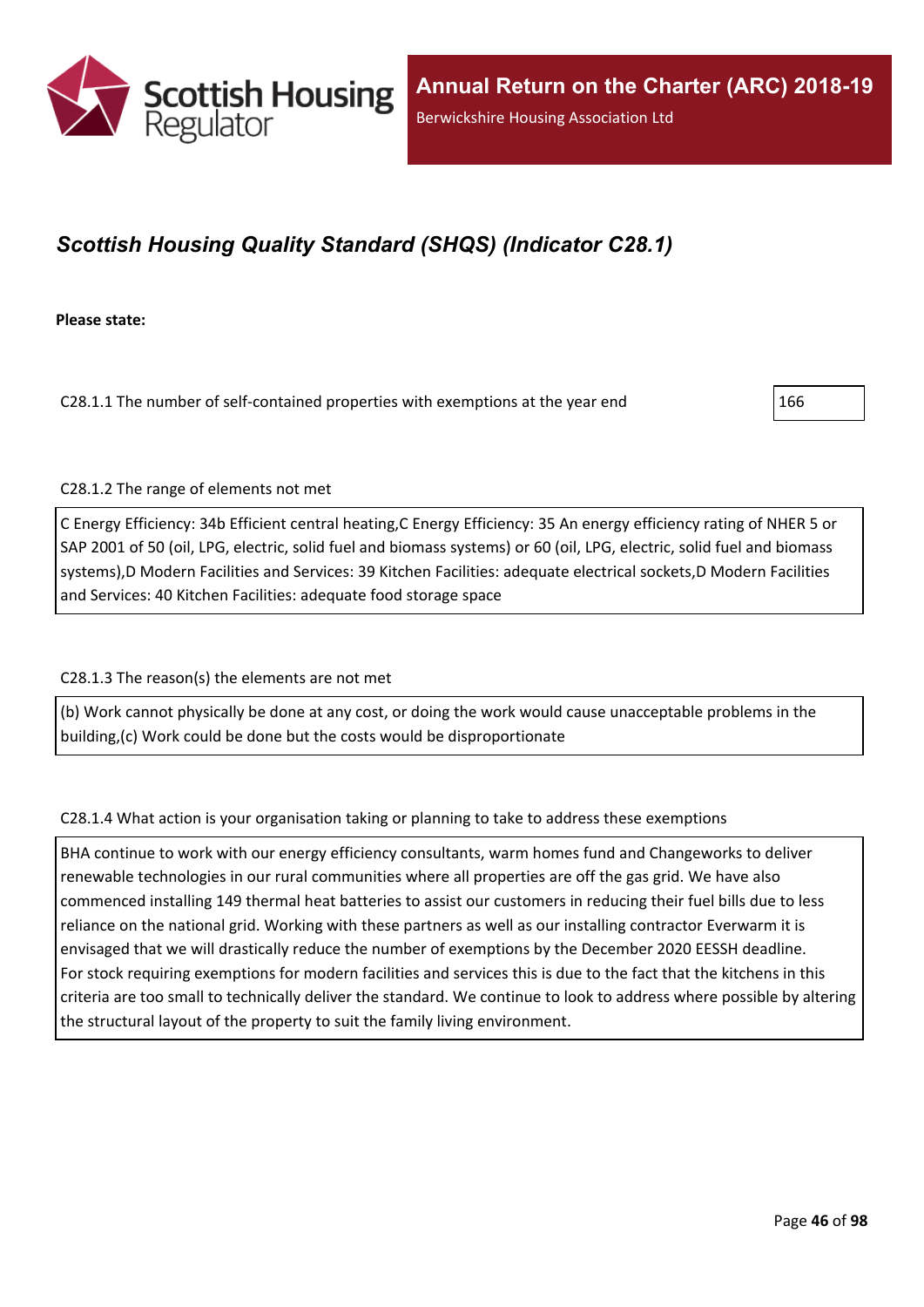

# *Scottish Housing Quality Standard (SHQS) – Abeyances at the year end (Indicator C28.2)*

**Please state:**

C28.2.1 The number of self-contained properties with abeyances at the year end  $\vert 6 \vert$ 



C28.2.2 The range of elements not met

C Energy Efficiency: 34b Efficient central heating,C Energy Efficiency: 35 An energy efficiency rating of NHER 5 or SAP 2001 of 50 (oil, LPG, electric, solid fuel and biomass systems) or 60 (oil, LPG, electric, solid fuel and biomass systems),D Modern Facilities and Services: 37 A-C Kitchen Condition

C28.2.3 The reason(s) the elements are not met

(a) Work cannot be done because the tenants objects

C28.2.4 What action is your organisation taking or planning to take to address these abeyances

During 2018/19 we managed to engage with several of our customers where previously they had refused work and therefore classed as abeyances. During the forthcoming year we will continue to work closely with the remaining customers who fall into this category and have already successfully carrie dout surveys with a view to completing the works in the forthcoming financial year. Should any of these properties become vacant we will also undertake this work.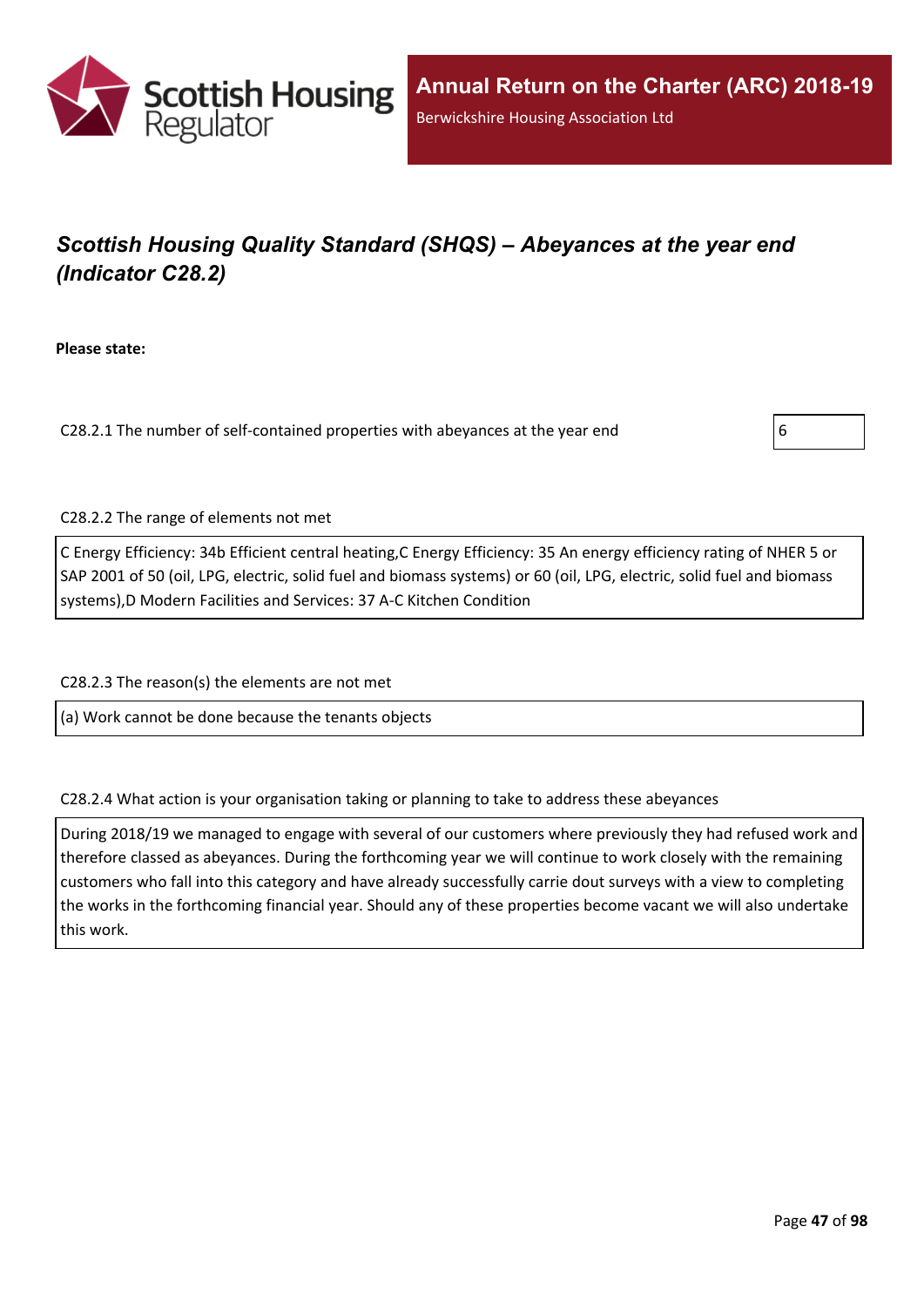

# *Scottish Housing Quality Standard (SHQS) – Actual and projected investment by criteria/element (Indicator C29)*

#### **Please state:**

|                                                                                                                 | (i) in the reporting<br>year                  |                                 | (ii) projected for the<br>next reporting year       |                                       |
|-----------------------------------------------------------------------------------------------------------------|-----------------------------------------------|---------------------------------|-----------------------------------------------------|---------------------------------------|
|                                                                                                                 | (a) the actual<br>number of homes<br>improved | (b) the amount<br>invested (£s) | (a) the actual<br>number of homes<br>to be improved | (b) the amount to<br>be invested (£s) |
| C29.1 Because they<br>were/are below the<br>tolerable standard                                                  | $\mathbf 0$                                   | 0                               | 0                                                   | $\mathbf 0$                           |
| C29.2 Because they<br>were/are in serious<br>disrepair                                                          | 67                                            | 205915                          | 130                                                 | 654600                                |
| C29.3 Because they<br>were/are not energy<br>efficient                                                          | 309                                           | 516996                          | 188                                                 | 944073                                |
| C29.4 Because they<br>did/do not have modern<br>facilities and services                                         | 184                                           | 503252                          | 121                                                 | 376500                                |
| C29.5 Because they<br>were/are not healthy,<br>safe and secure                                                  | 70                                            | 115467                          | 498                                                 | 187206                                |
| C29.6 The total number<br>of properties improved                                                                | 610                                           | 1341630                         | 800                                                 | 2162379                               |
| C29.7 The number of<br>properties demolished as<br>a direct result of the<br>SHQS and the cost of<br>demolition | $\mathbf 0$                                   | 0                               | 0                                                   | 0                                     |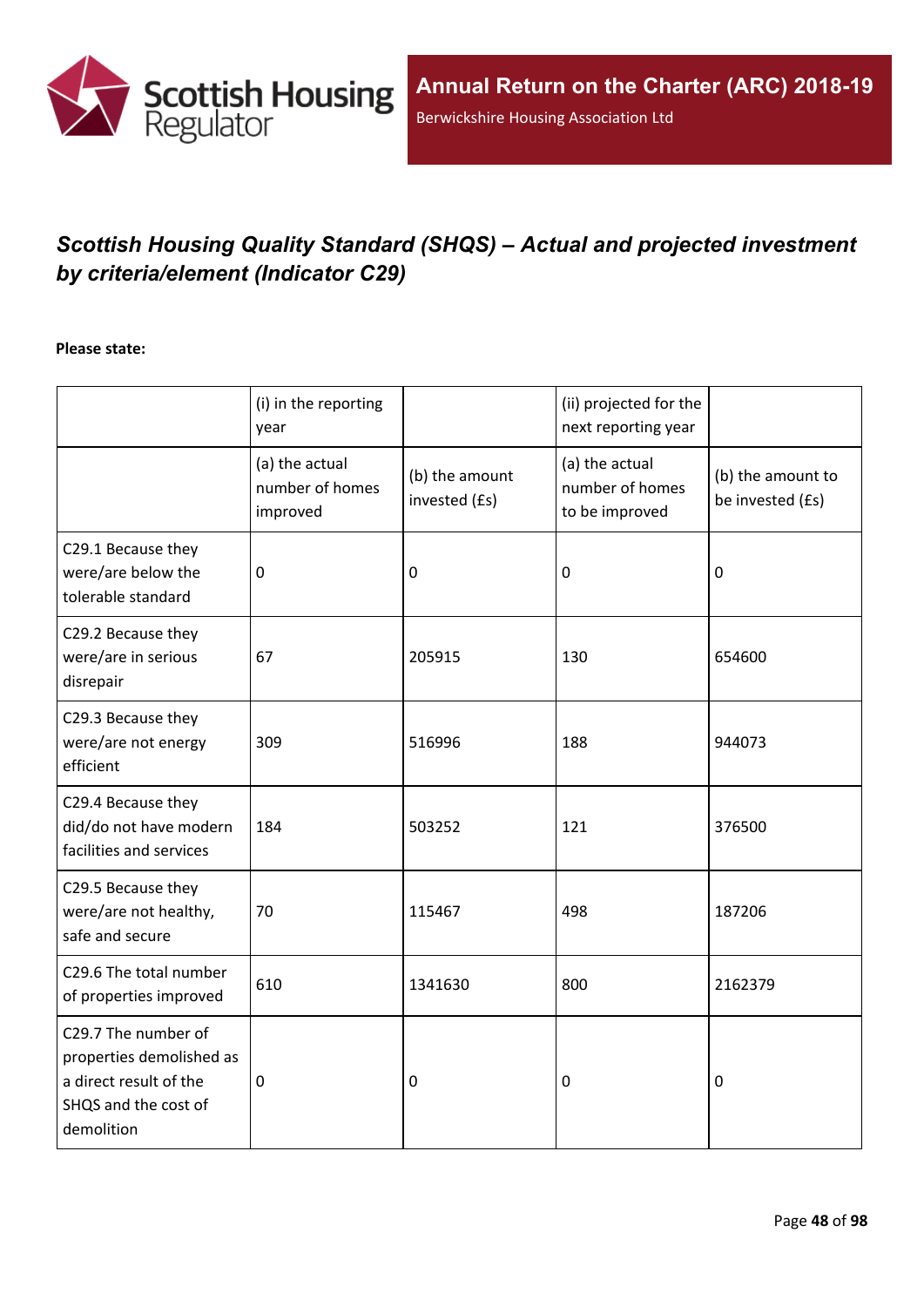

## *Percentage of stock meeting the Scottish Housing Quality Standard (SHQS) (Indicator 7)*

#### **For properties within scope of the SHQS, please state:**

| 7.1 The total number of properties within scope of the SHQS:<br>7.1.1 at the end of the reporting year | 1811 |
|--------------------------------------------------------------------------------------------------------|------|
| 7.1.2 projected to the end of the next reporting year                                                  | 1863 |
| 7.2 The number of properties meeting the SHQS:<br>7.2.1 at the end of the reporting year               | 1634 |
| 7.2.2 projected to the end of the next reporting year                                                  | 1777 |

| Percentage of stock meeting the SHQS at the end of the reporting year (Indicator 7) $\parallel$<br>90.23 |
|----------------------------------------------------------------------------------------------------------|
|----------------------------------------------------------------------------------------------------------|

| Percentage of stock meeting the SHQS projected to the end of the next reporting | 95.38 | % |
|---------------------------------------------------------------------------------|-------|---|
| year (Indicator 7)                                                              |       |   |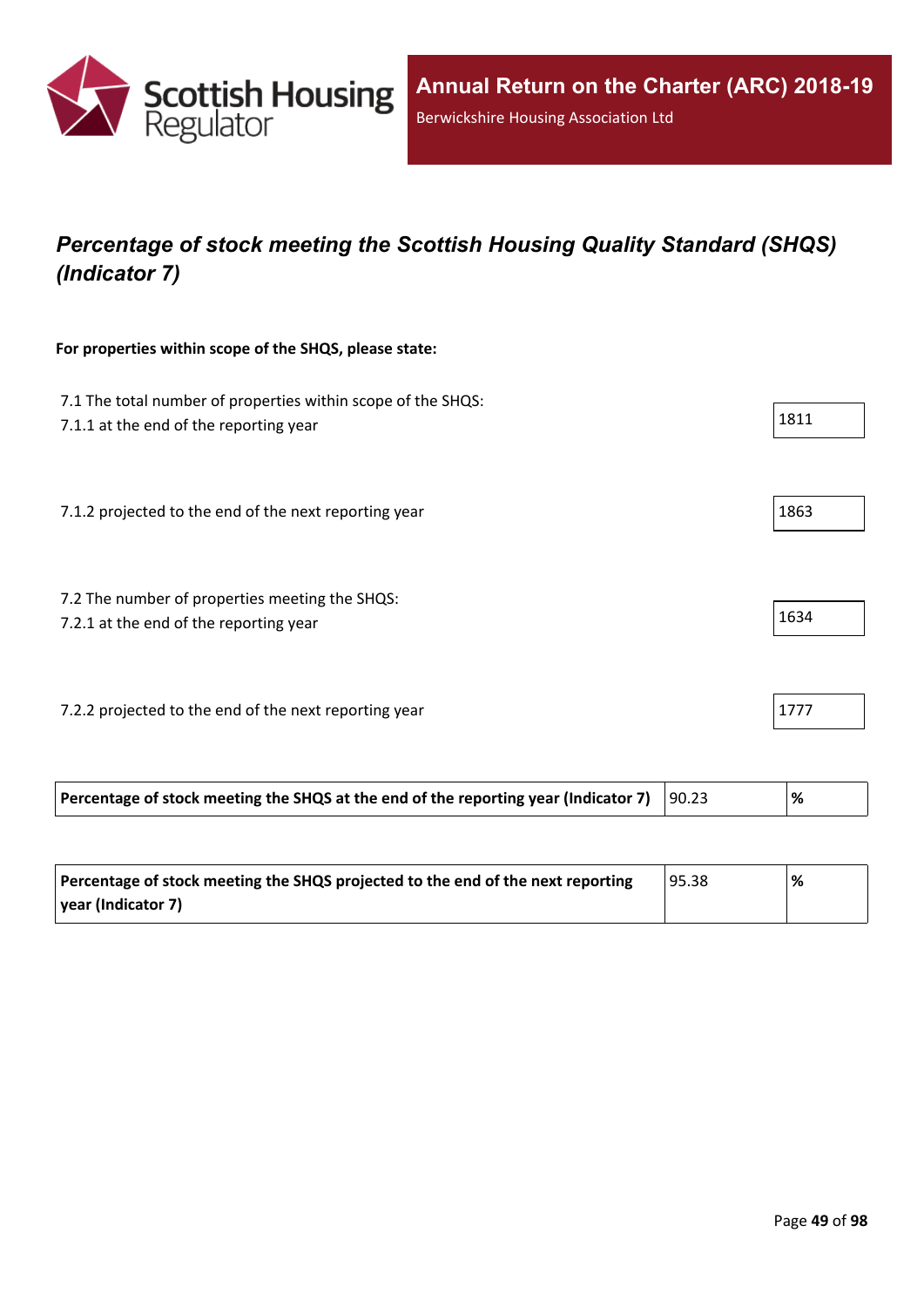

## *Percentage of properties at or above the appropriate NHER or SAP ratings specified in element 35 of the SHQS, as at 31 March each year (Indicator 8)*

| 8.1 The total number of properties within scope of the SHQS:                                        |      |
|-----------------------------------------------------------------------------------------------------|------|
| 8.1.1 at the end of the reporting year                                                              | 1811 |
|                                                                                                     |      |
|                                                                                                     |      |
| 8.1.2 projected to the end of the next reporting year                                               | 1863 |
|                                                                                                     |      |
|                                                                                                     |      |
| 8.2 The number of properties meeting the appropriate NHER or SAP ratings specified in element 35 of |      |
| the SHQS:                                                                                           | 1661 |
| 8.2.1 at the end of the reporting year                                                              |      |
|                                                                                                     |      |
|                                                                                                     |      |
| 8.2.2 projected to the end of the next reporting year                                               | 1780 |
|                                                                                                     |      |
|                                                                                                     |      |

| Percentage of properties at or above the appropriate NHER or SAP ratings specified in | 91.72 | $\%$ |
|---------------------------------------------------------------------------------------|-------|------|
| element 35 of the SHQS at the end of the reporting year (Indicator 8)                 |       |      |

| Percentage of properties at or above the appropriate NHER or SAP ratings specified in | 95.54 | '% |
|---------------------------------------------------------------------------------------|-------|----|
| element 35 of the SHQS projected to the end of the next reporting year(Indicator 8)   |       |    |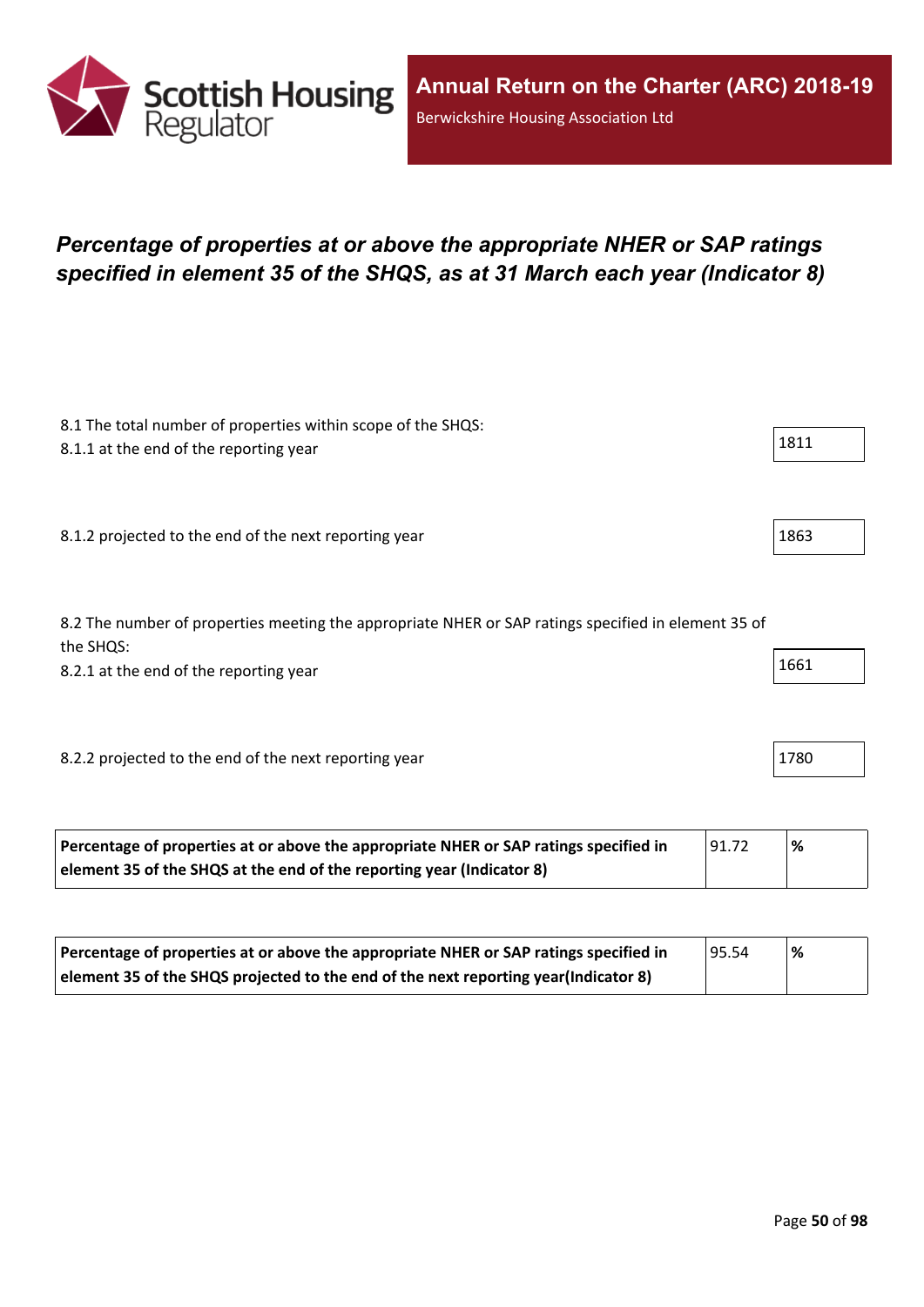

## *Percentage of tenants satisfied with the standard of their home when moving in (Indicator 9)*

In relation to tenant satisfaction with the standard of their home when moving in this year, please state:

9.1 Of the tenants who moved into their property in the last year, how many answered the question "Thinking about when you moved in, how satisfied or dissatisfied were you with the standard of your home?"  $\vert$  123

9.2 Of the tenants who answered, how many said that they were: **9.2.1 very satisfied** 47

**9.2.2 fairly satisfied** 49

**9.2.3 neither satisfied nor dissatisfied** 17

**9.2.4 fairly dissatisfied** 6

**9.2.5 very dissatisfied** 4

| Percentage of tenants satisfied with the standard of their home when moving in<br>$^{\circ}78.05$ |  | % |
|---------------------------------------------------------------------------------------------------|--|---|
| (Indicator 9)                                                                                     |  |   |

123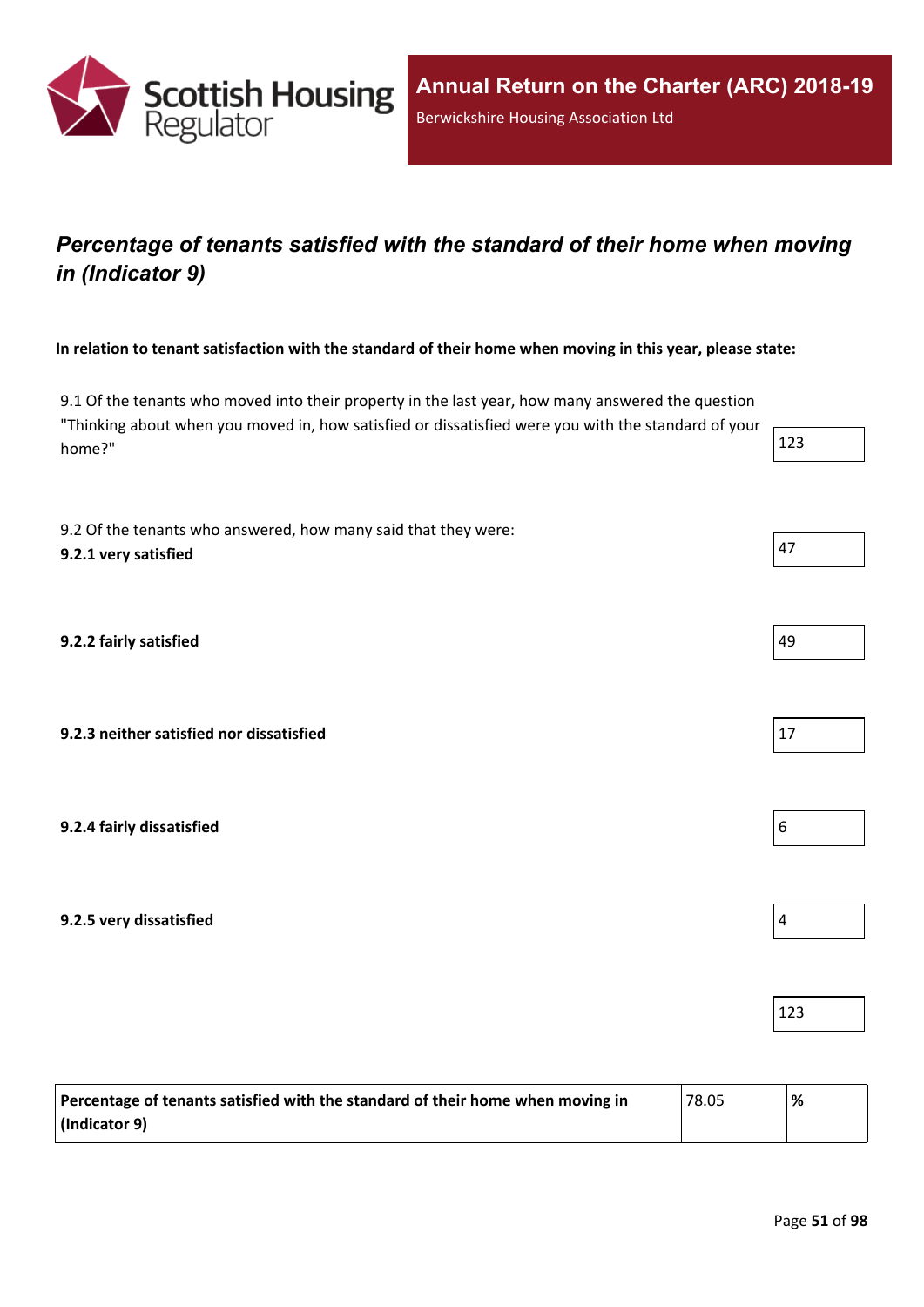

#### *Percentage of tenants satisfied with the quality of their home (Indicator 10)*

#### **In relation to tenant satisfaction with the quality of their home, please state:**

10.1 How many tenants answered the question "Overall, how satisfied or dissatisfied are you with the quality of your home?" 261 10.2 Of the tenants who answered, how many said that they were: **10.2.1 very satisfied** 89 **10.2.2 fairly satisfied** 136

**10.2.3 neither satisfied nor dissatisfied** 6

**10.2.4** fairly dissatisfied  $\vert$  16

#### **10.2.5 very dissatisfied** 14

| Percentage of tenants satisfied with the quality of their home (Indicator 10) | 86.21 | ℅ |
|-------------------------------------------------------------------------------|-------|---|
|-------------------------------------------------------------------------------|-------|---|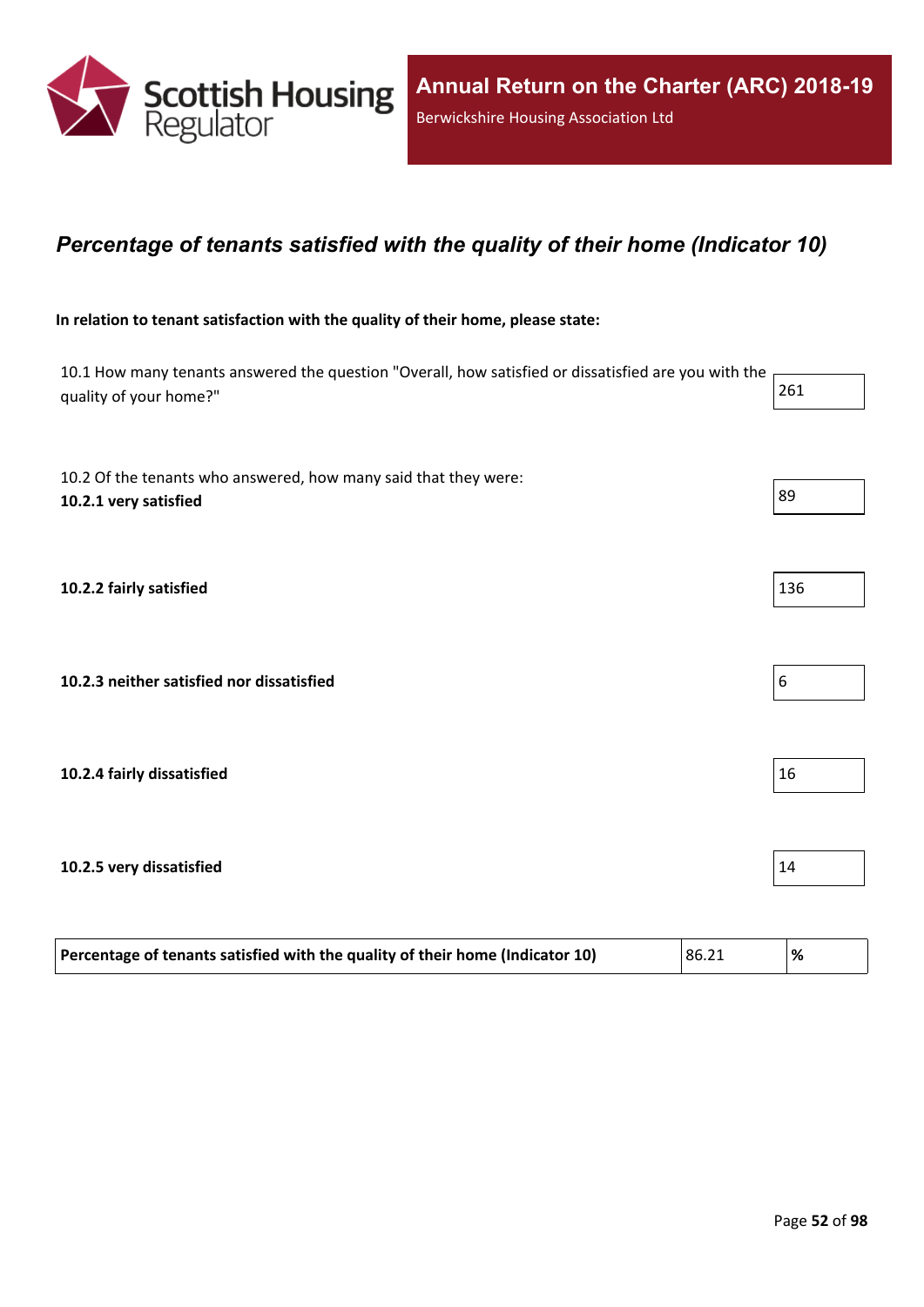

#### *Repairs, Maintenance & Improvements*

The information you give us here will tell us about the quality and energy efficiency of the housing you provide **and the repairs service you offer.**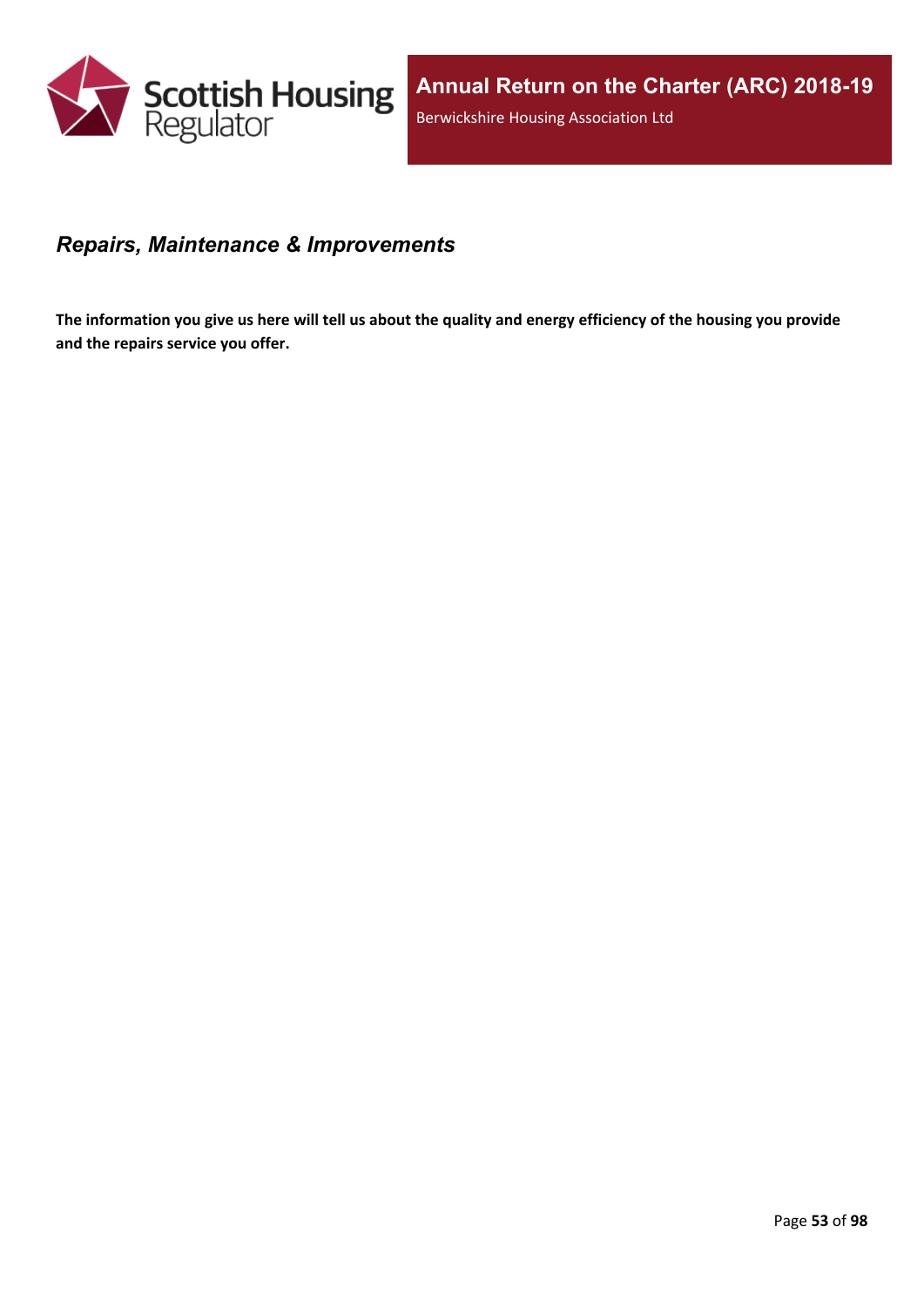

## *Average number of reactive repairs completed per occupied property (Indicator C13)*

**Please state:**

C13.1 The total number of reactive repairs completed during the reporting year  $\vert$  5390.0 C13.2 The number of occupied properties during the reporting year 1764

**Average number of reactive repairs completed per occupied property (Indicator C13)** 3.06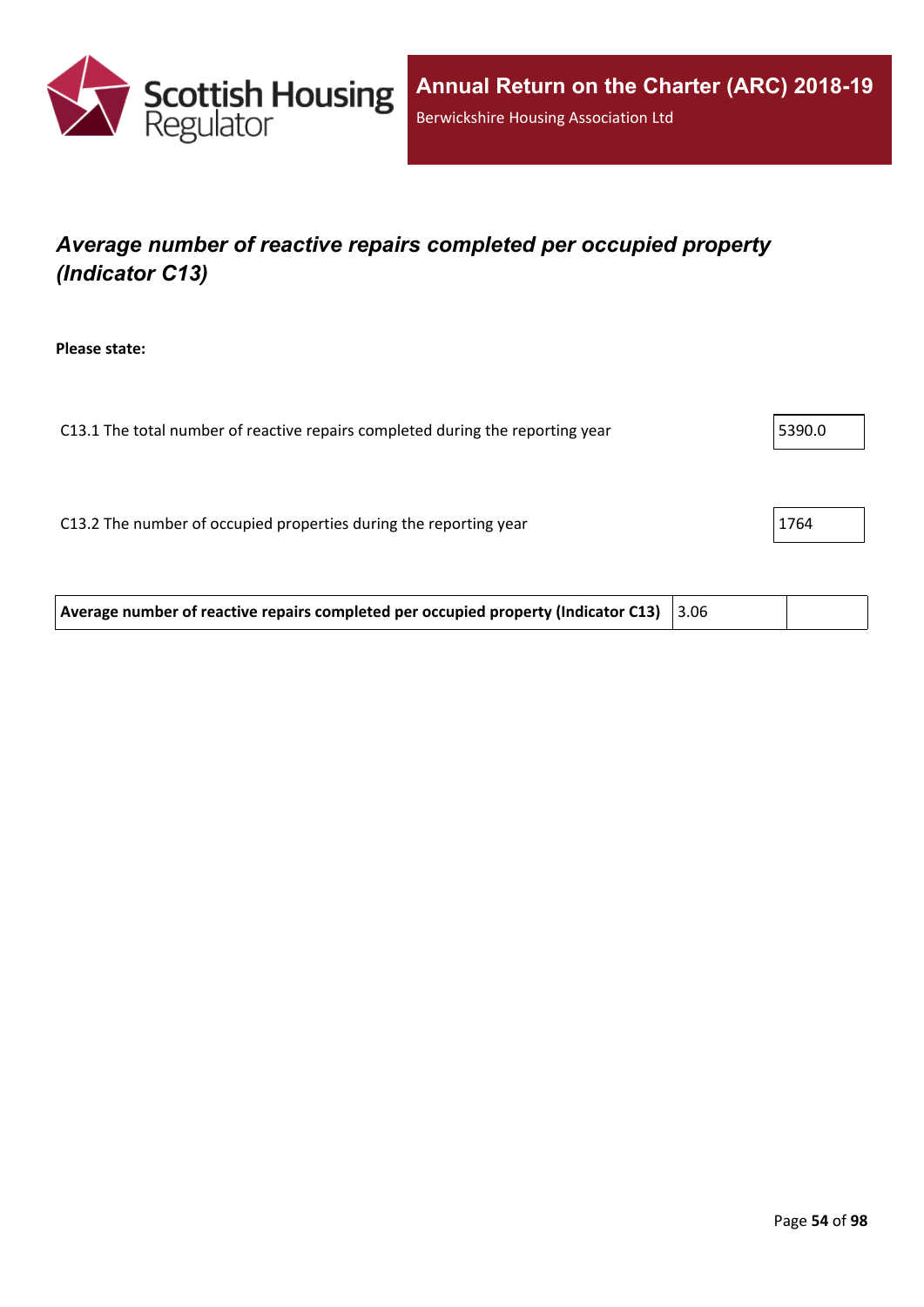

#### *Average length of time taken to complete emergency repairs (Indicator 11)*

Emergency repairs are reactive repairs necessary to prevent serious damage to the building, danger to health, risk **to safety or risk of serious loss or damage to the occupier's property. Please state:**

| 11.1 The number of emergency repairs completed in the reporting year | 652  |
|----------------------------------------------------------------------|------|
|                                                                      |      |
| 11.2 The total number of hours taken to complete emergency repairs   | 4141 |
|                                                                      |      |

| Average length of time taken to complete emergency repairs (Indicator 11) | 6.35 | <b>hours</b> |
|---------------------------------------------------------------------------|------|--------------|
|                                                                           |      |              |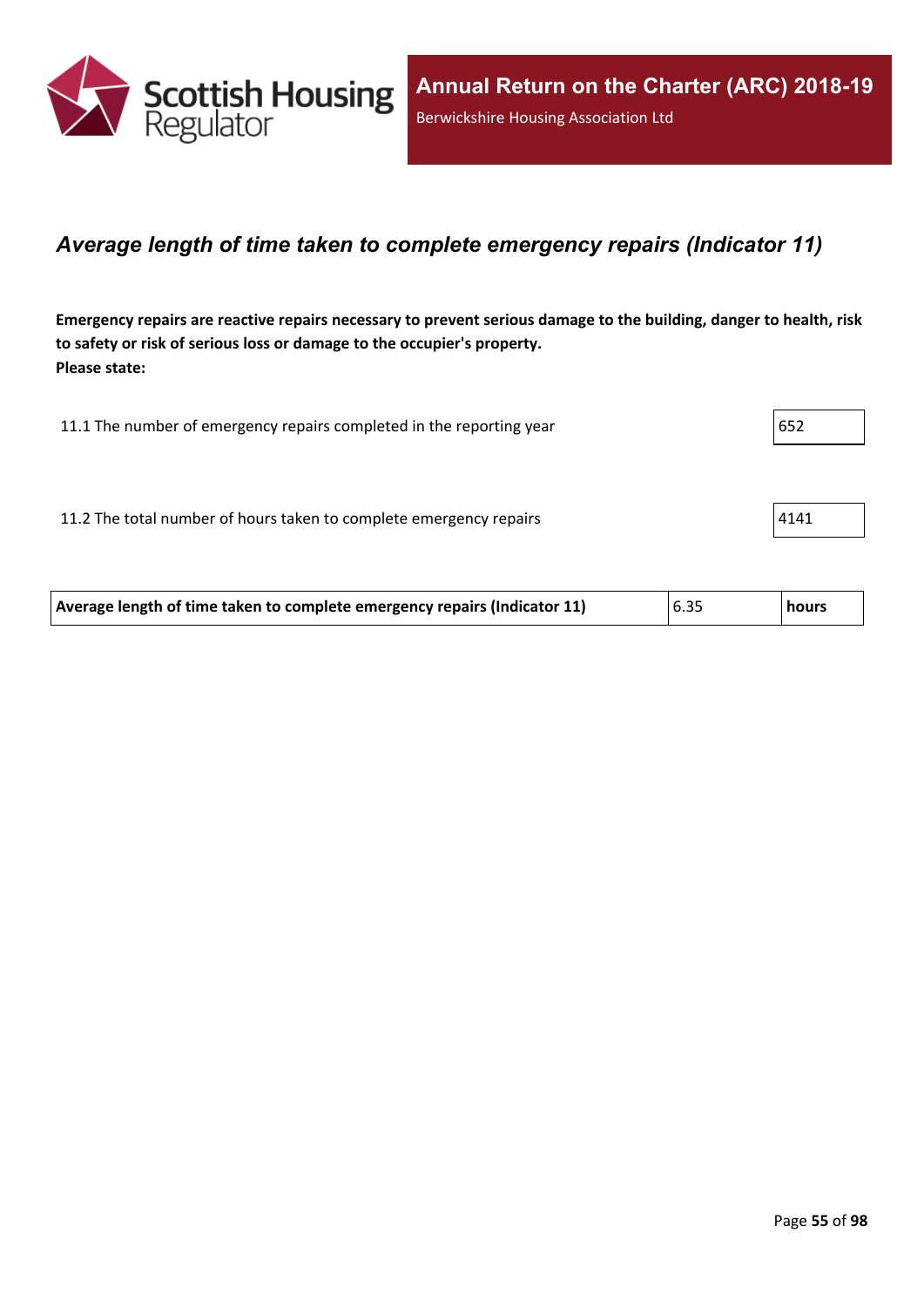

### *Average length of time taken to complete non-emergency repairs (Indicator 12)*

**Non-emergency repairs are reactive repairs that are not categorised as emergency. Please state:**

**Please state:**

**(i) The number of non-emergency repairs completed in the reporting year**

**(ii) The total number of working days taken to complete non-emergency repairs in the reporting year**

12.1 The total number of non-emergency repairs completed in the reporting year 4738

12.2 The total number of working days taken to complete non-emergency repairs 39453

| Average length of time taken to complete non-emergency repairs (Indicator 12) | $ 8.33\rangle$ | days |
|-------------------------------------------------------------------------------|----------------|------|
|                                                                               |                |      |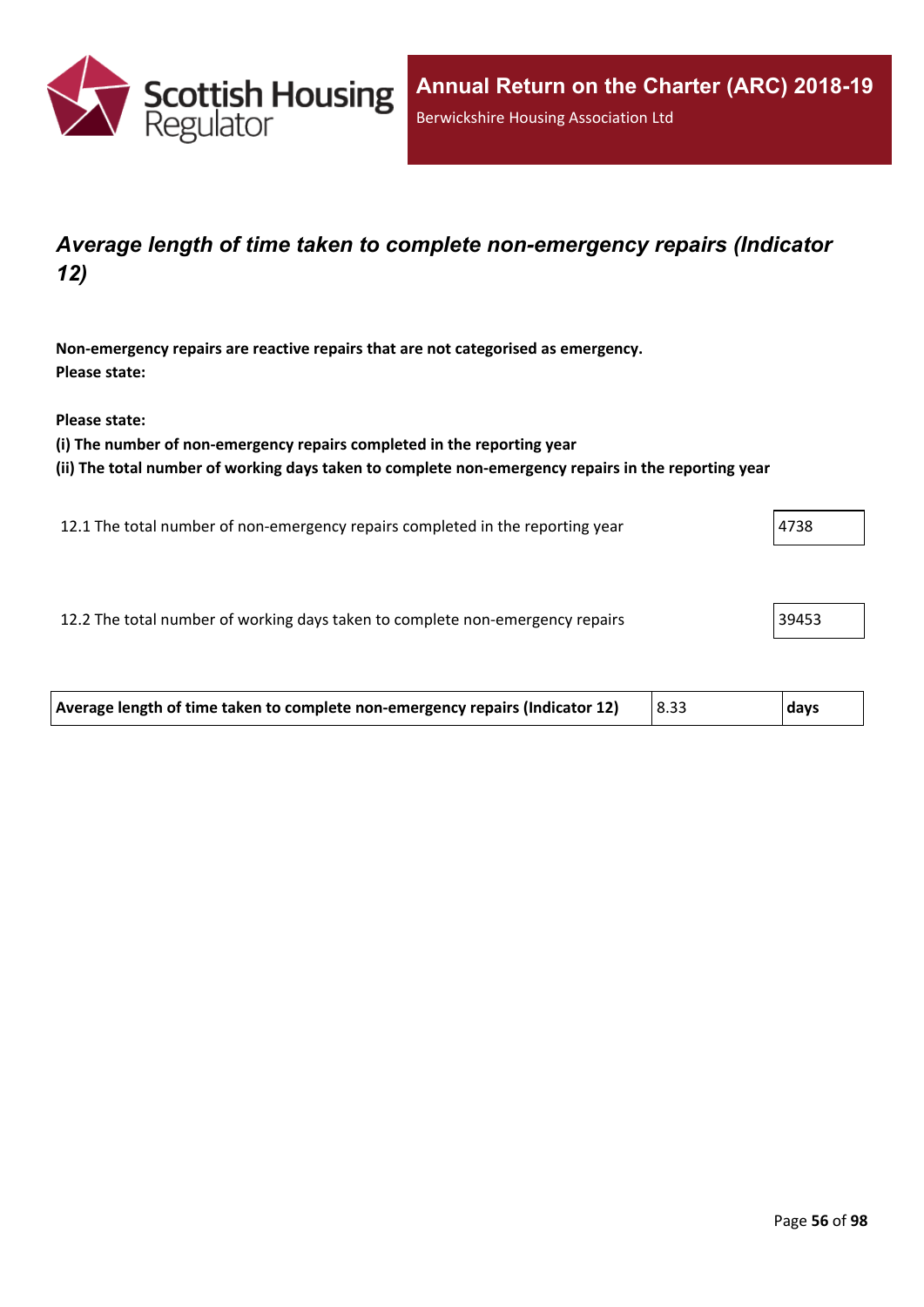

## *Percentage of reactive repairs carried out in the last year completed right first time (Indicator 13)*

**Please state:**

13.1 The number of reactive repairs completed right first time during the reporting year  $\vert$ 4685

13.2 The total number of reactive repairs completed during the reporting year  $|4738|$ 

| Percentage of reactive repairs carried out in the last year completed right first time | 98.88 | % |
|----------------------------------------------------------------------------------------|-------|---|
| (Indicator 13)                                                                         |       |   |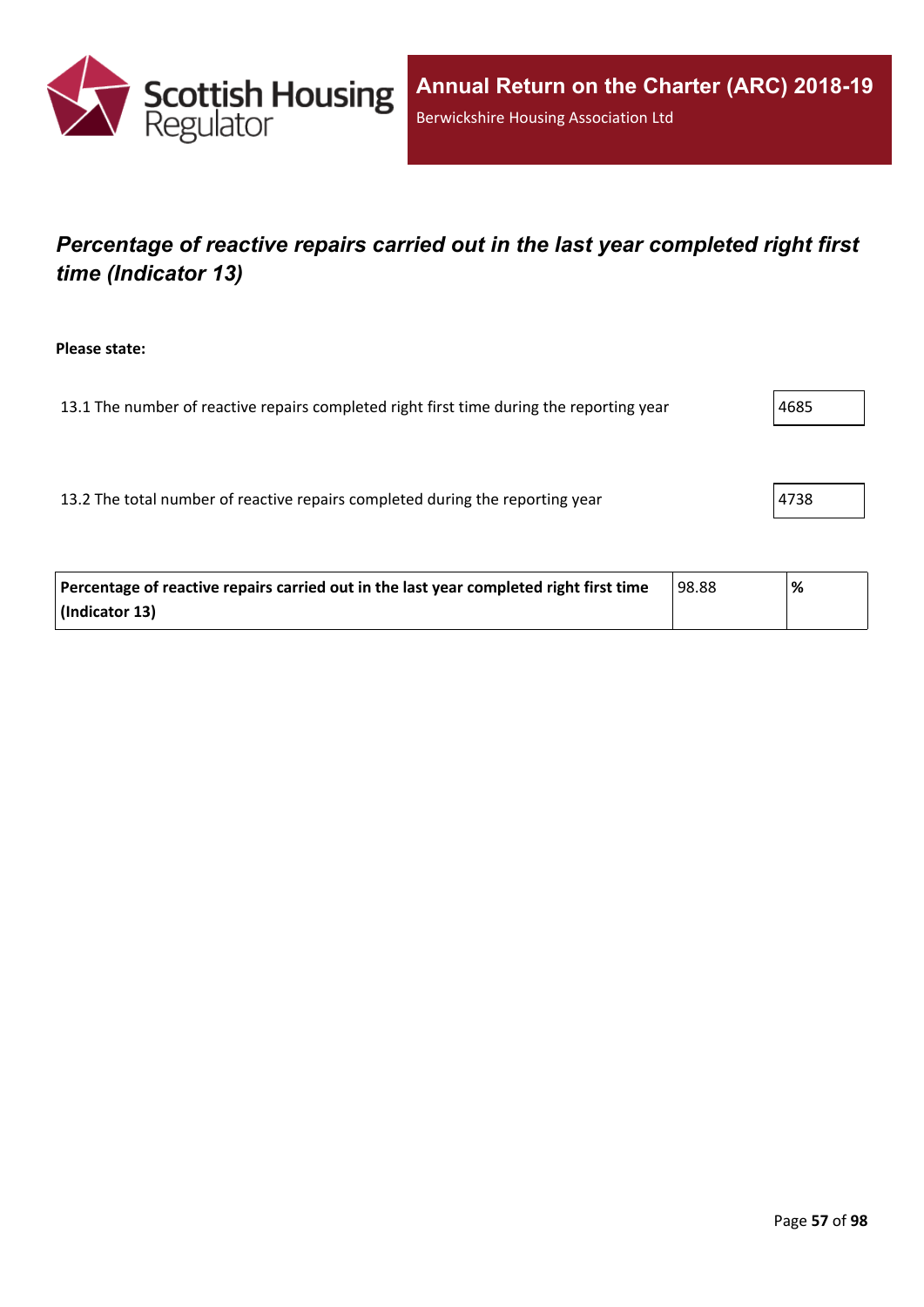

#### *Percentage of repairs appointments kept (Indicator 14)*

#### **Please state:**

| 14.1 Does your organisation operate a repairs appointment system?           |      |
|-----------------------------------------------------------------------------|------|
| Yes                                                                         |      |
|                                                                             |      |
| 14.2 The number of reactive repairs appointments made in the reporting year | 2392 |
| 14.3 The number of reactive repair appointments kept in the reporting year  | 2261 |

| Percentage of repairs appointments kept (Indicator 14) | 94.52 | % |
|--------------------------------------------------------|-------|---|
|                                                        |       |   |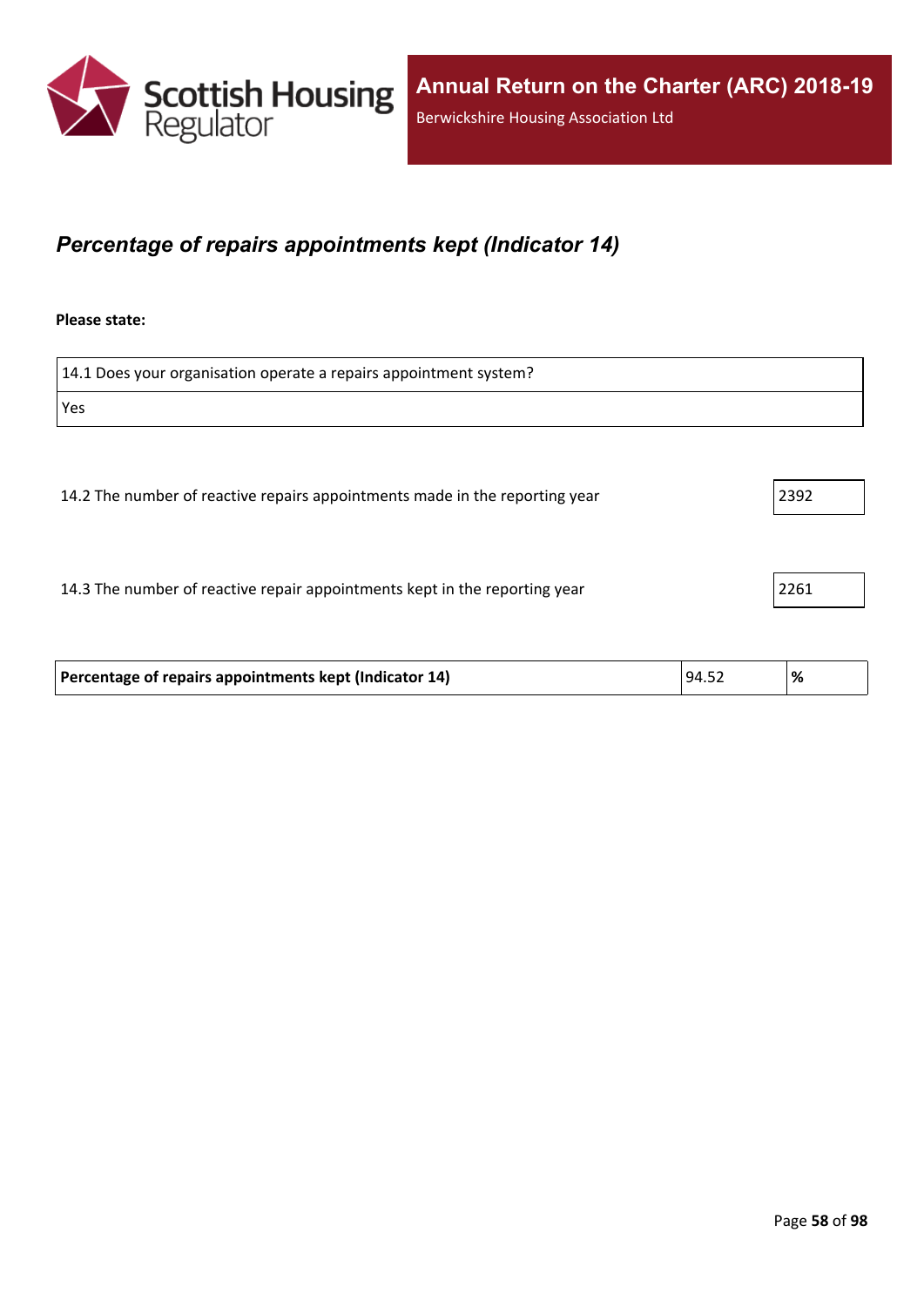

### *Percentage of properties that require a gas safety record which had a gas safety check and record completed by the anniversary date (Indicator 15)*

**Please state:**

15.1 As at the end of the reporting year, how many properties required gas safety records 1137

15.2 For properties which had current gas safety records in place at the end of the reporting year, how many had been renewed by their anniversary dates 1137

| Percentage of properties that require a gas safety record which had a gas safety check $\vert$ 100.00 | <b>%</b> |
|-------------------------------------------------------------------------------------------------------|----------|
| and record completed by the anniversary date (Indicator 15)                                           |          |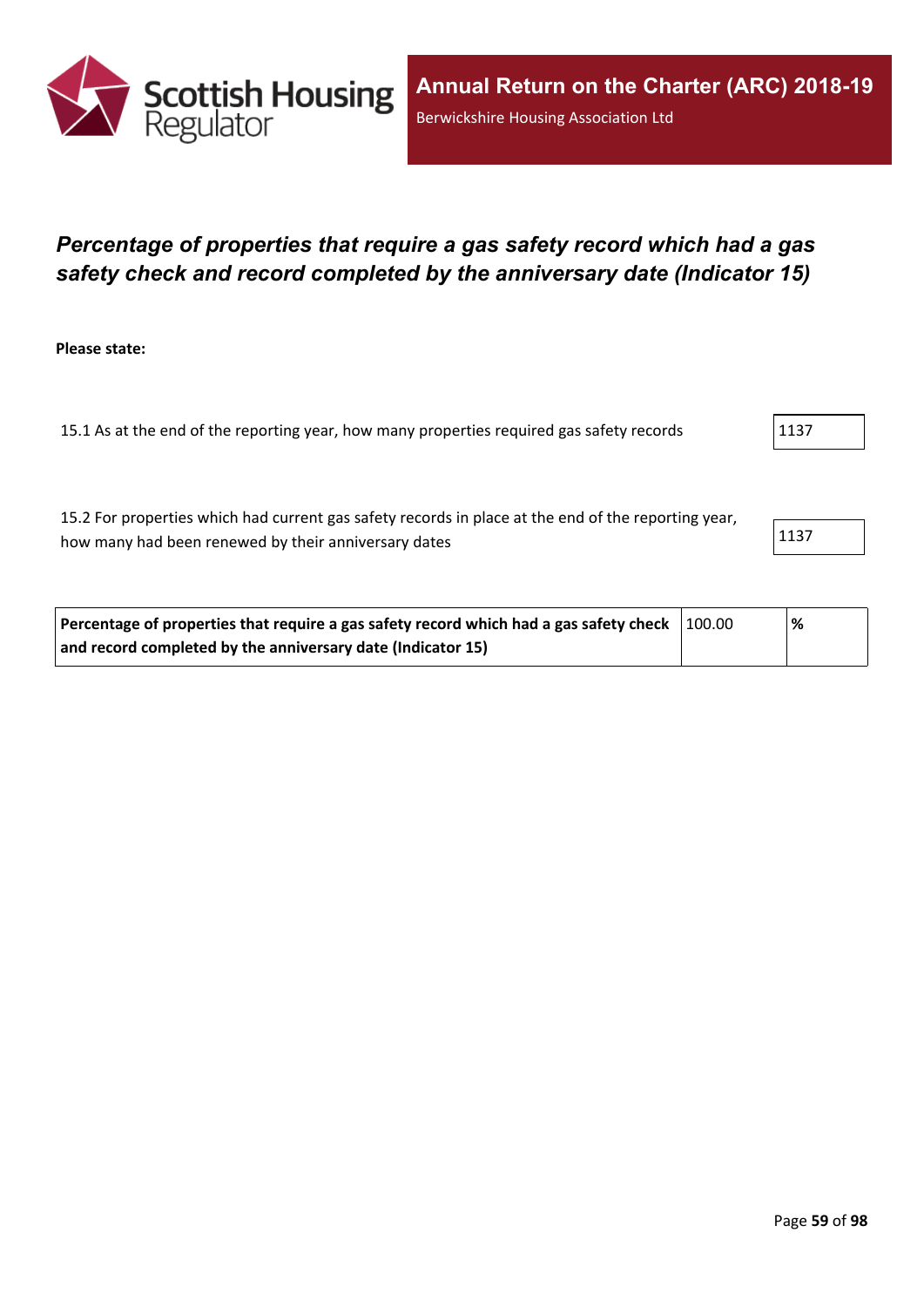

### *Percentage of tenants who have had repairs or maintenance carried out in last 12 months satisfied with the repairs and maintenance service (Indicator 16)*

In relation to tenant satisfaction with the repairs service provided for those with a repair carried out in the **reporting year, please state:**

16.1 Of the tenants who had repairs carried out in the last year, how many answered the question "Thinking about the LAST time you had repairs carried out, how satisfied or dissatisfied were you with the repairs service provided by your landlord?"  $\vert$  815

16.2 Of the tenants who answered, how many said that they were: **16.2.1 very satisfied** 620

**16.2.2 fairly satisfied** 85

**16.2.3 neither satisfied nor dissatisfied** 58

**16.2.4 fairly dissatisfied** 11

#### **16.2.5 very dissatisfied** 41

| Percentage of tenants who have had repairs or maintenance carried out in last 12<br>86.50 |  | '% |
|-------------------------------------------------------------------------------------------|--|----|
| months satisfied with the repairs and maintenance service (Indicator 16)                  |  |    |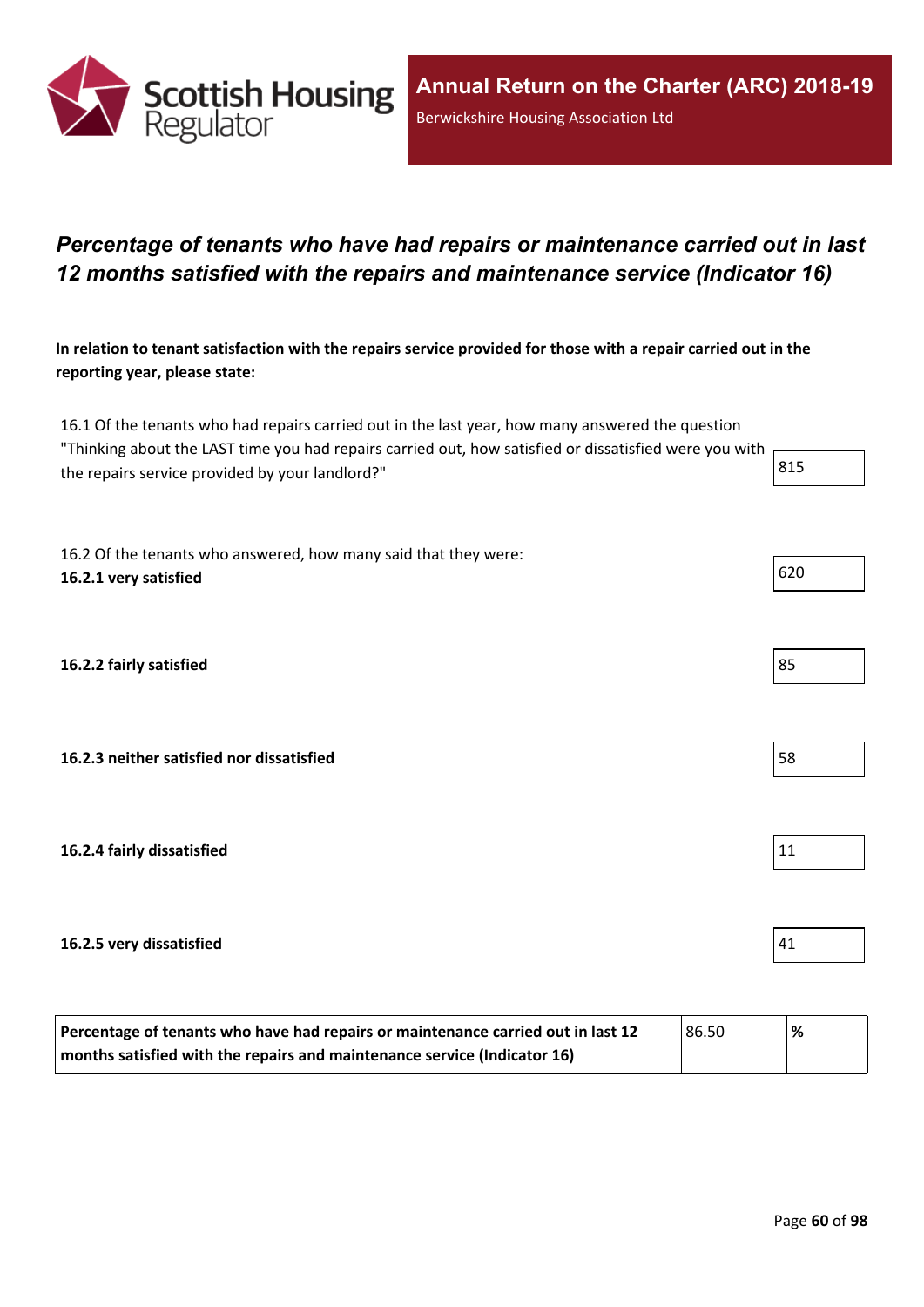

## *Comments (Housing quality and maintenance)*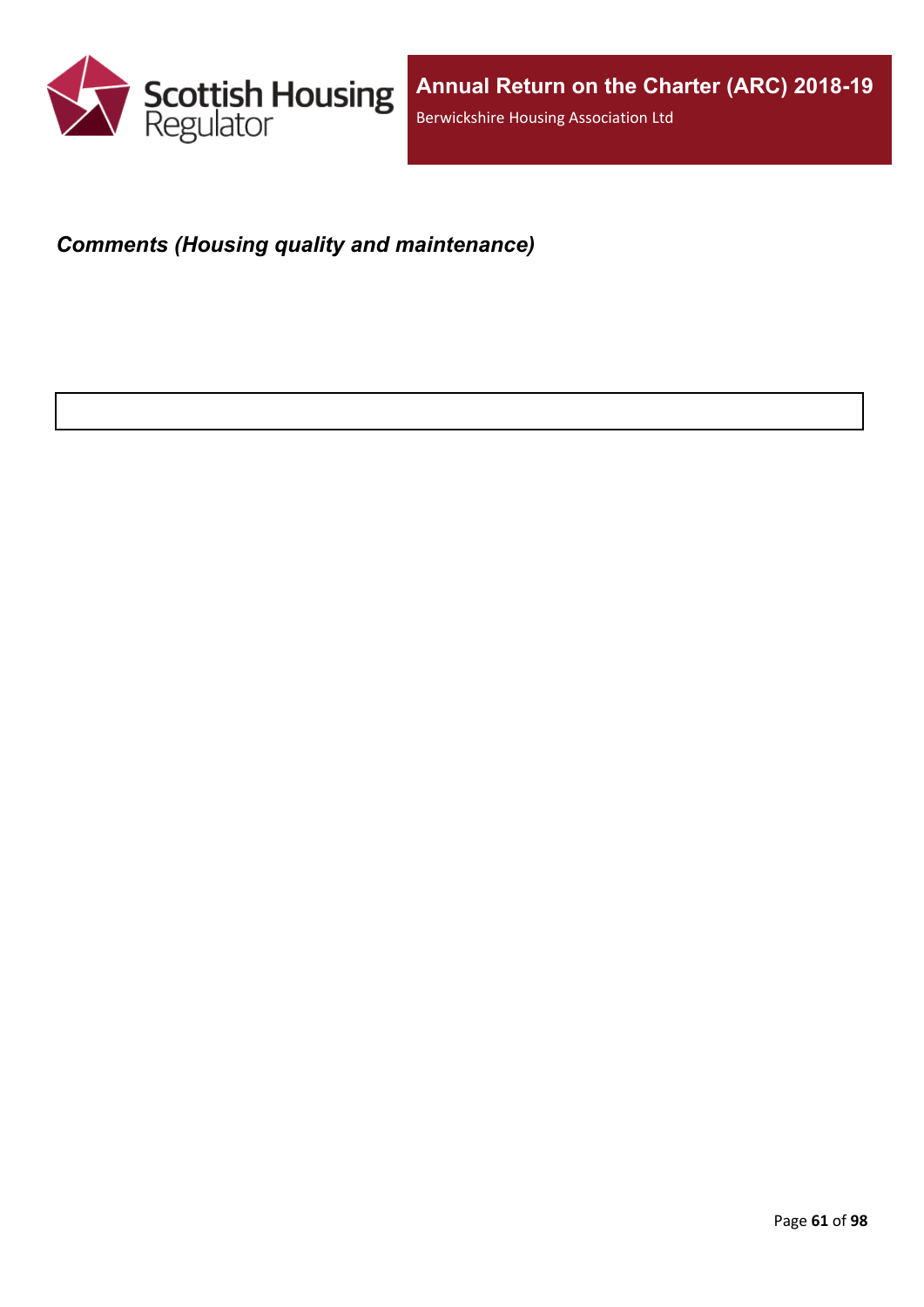

### *Neighbourhood and Community*

**The information you give us here will tell us about the neighbourhoods and communities you manage.**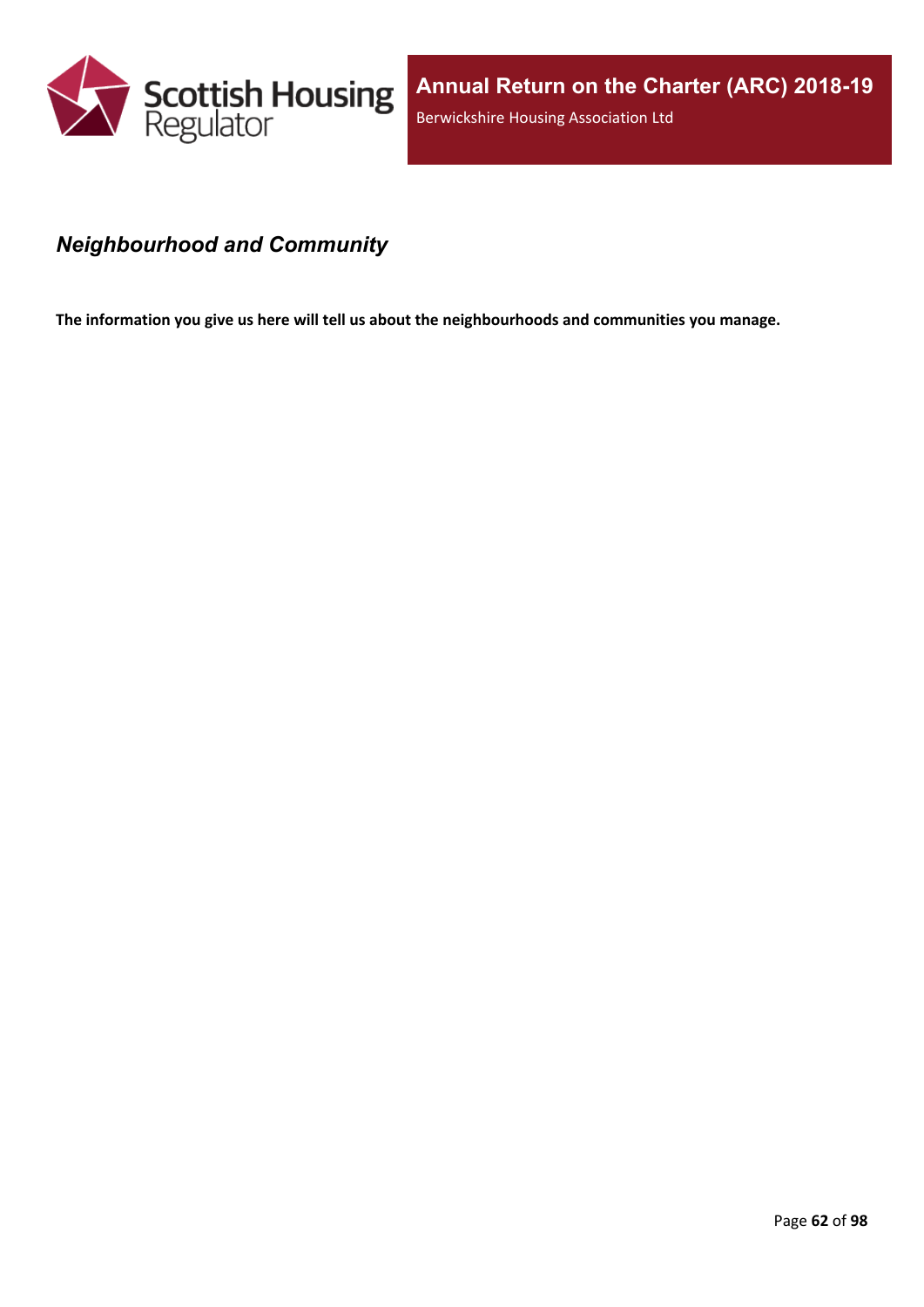

## *Estate Management, anti-social behaviour, neighbour nuisance and tenancy disputes*

**The information you give us here will tell us about the neighbourhoods and communities you manage.**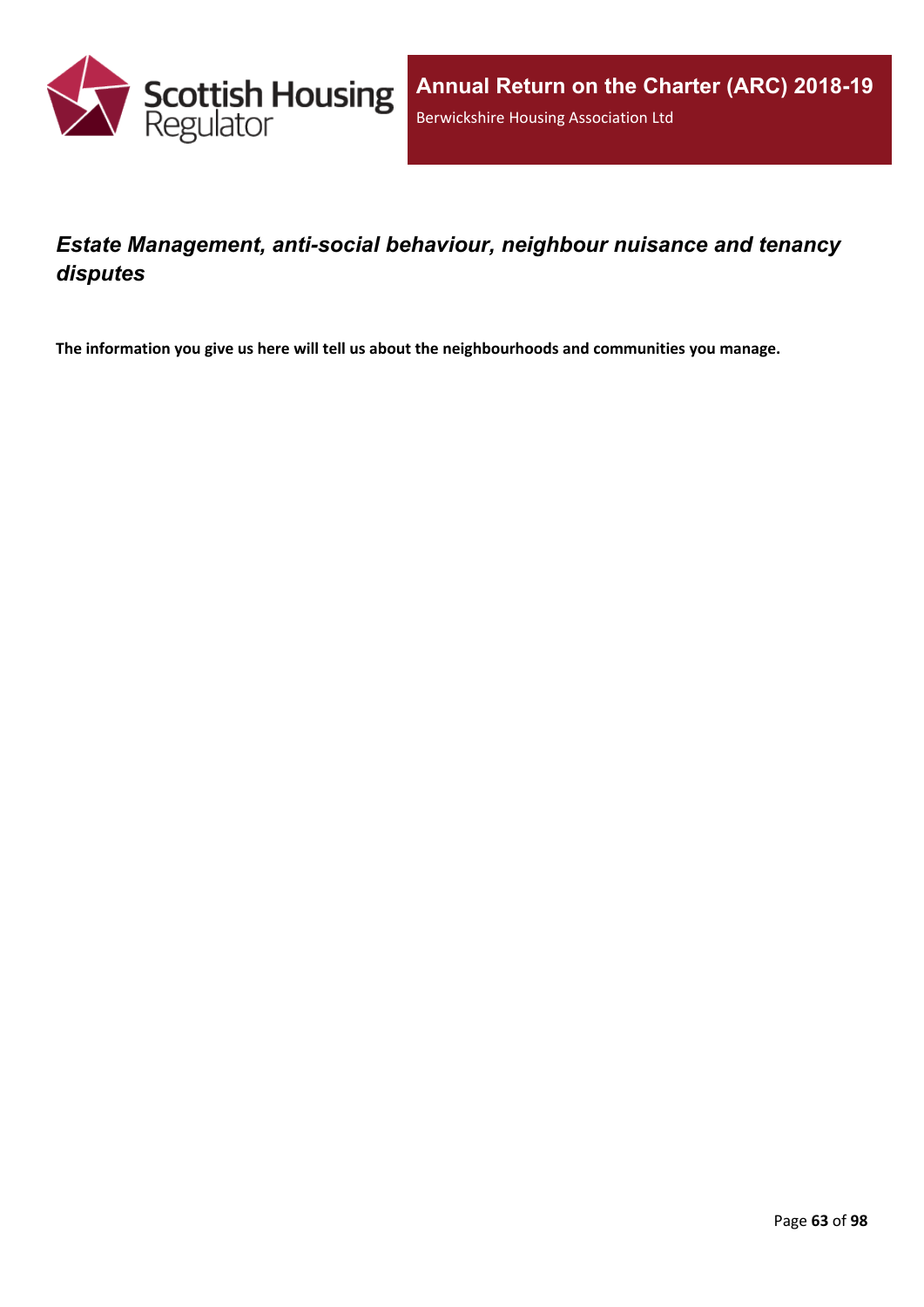

# *Percentage of 1st and 2nd stage complaints resolved by the landlord (Indicators 4 & 5)*

#### **Equalities related issues:**

|                                                                                                      | 4.1.1 1st Stage<br>complaints |            | 4.1.2 2nd Stage<br>complaints |            |
|------------------------------------------------------------------------------------------------------|-------------------------------|------------|-------------------------------|------------|
|                                                                                                      | Number                        | Percentage | Number                        | Percentage |
| Received in the reporting year                                                                       | $\Omega$                      | N/a        | 0                             | N/a        |
| Carried forward from the previous reporting<br>year                                                  | $\Omega$                      | N/a        | 0                             | N/a        |
| 4.1.3 Complaints responded to in full by the<br>landlord in the reporting year                       | $\Omega$                      | 0          | 0                             | 0          |
| 4.1.4 Complaints upheld by the landlord in<br>the reporting year                                     | 0                             | 0          | 0                             | 0          |
| 5.1 Complaints responded to in full within<br>the timescales set out in the SPSO Model<br><b>CHP</b> | 0                             | 0          | 0                             | $\Omega$   |

#### **Other issues:**

|                                                                                | 4.2.1 1st Stage<br>complaints |            | 4.2.2 2nd Stage<br>complaints |            |
|--------------------------------------------------------------------------------|-------------------------------|------------|-------------------------------|------------|
|                                                                                | Number                        | Percentage | Number                        | Percentage |
| Received in the reporting year                                                 | 6                             | N/a        |                               | N/a        |
| Carried forward from the previous reporting  <br>year                          | $\Omega$                      | N/a        | 0                             | N/a        |
| 4.2.3 Complaints responded to in full by the<br>landlord in the reporting year | 6                             | 100.0      |                               | 100.0      |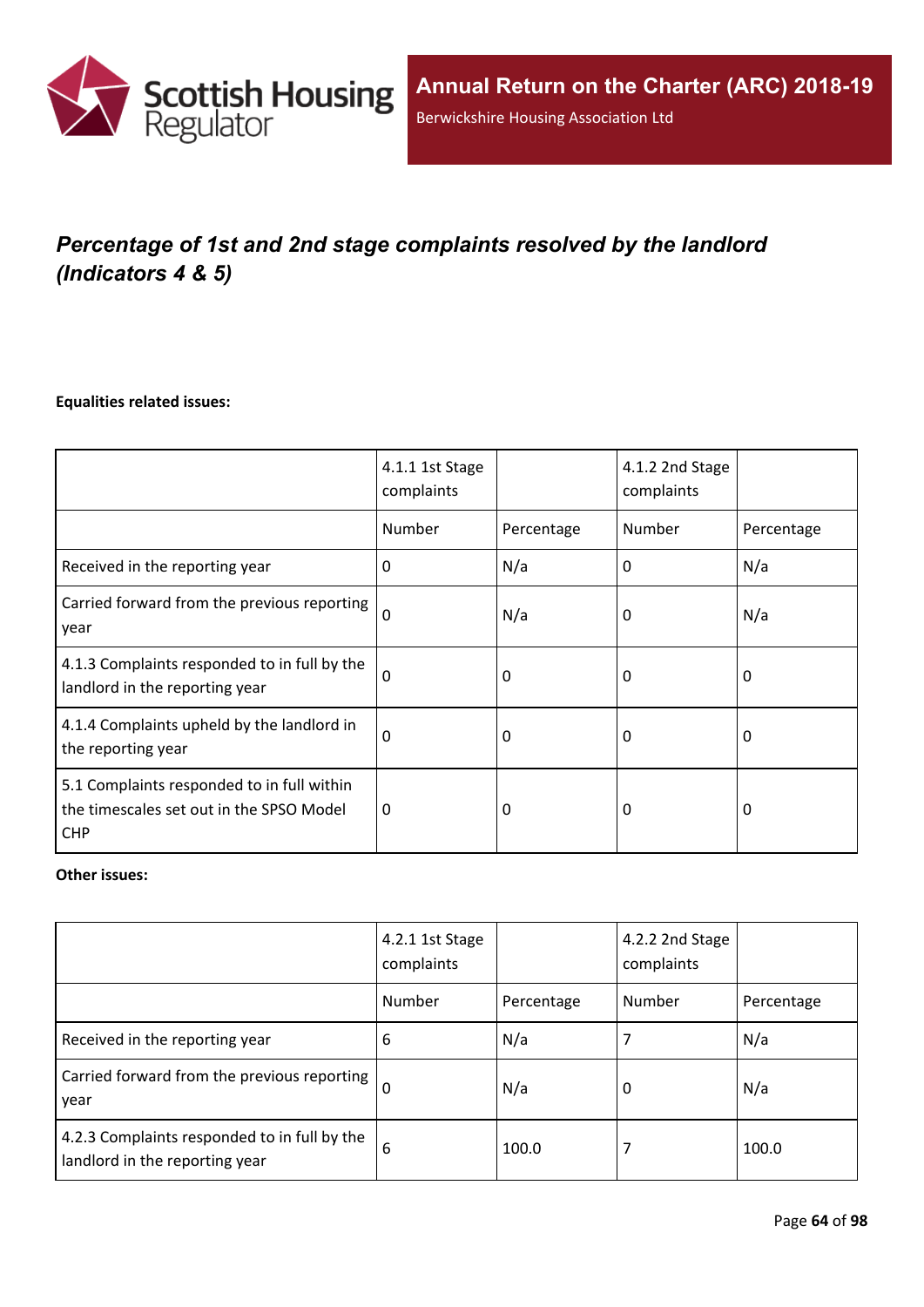

Berwickshire Housing Association Ltd

| 4.2.4 Complaints upheld by the landlord in<br>the reporting year                                     | 83.33 | 14.29 |
|------------------------------------------------------------------------------------------------------|-------|-------|
| 5.2 Complaints responded to in full within<br>the timescales set out in the SPSO Model<br><b>CHP</b> | 100.0 | 100.0 |

#### **All complaints:**

|                                                                                                      | 4.3.1 1st Stage<br>complaints |            | 4.3.2 2nd Stage<br>complaints |            |
|------------------------------------------------------------------------------------------------------|-------------------------------|------------|-------------------------------|------------|
|                                                                                                      | Number                        | Percentage | Number                        | Percentage |
| Received in the reporting year                                                                       | 6                             | N/a        | 7                             | N/a        |
| Carried forward from the previous reporting<br>year                                                  | $\Omega$                      | N/a        | 0                             | N/a        |
| 4.3.3 Complaints responded to in full by the<br>landlord in the reporting year                       | 6                             | 100.0      | 7                             | 100.0      |
| 4.3.4 Complaints upheld by the landlord in<br>the reporting year                                     | 5                             | 83.33      | 1                             | 14.29      |
| 5.3 Complaints responded to in full within<br>the timescales set out in the SPSO Model<br><b>CHP</b> | 6                             | 100.0      | 7                             | 100.0      |

| Percentage of 1st stage complaints on equalities issues responded to in full by the | % |
|-------------------------------------------------------------------------------------|---|
| landlord (Indicators 4 & 5)                                                         |   |

| Percentage of 1st stage complaints on other issues responded to in full by the landlord | 100.0 | % |
|-----------------------------------------------------------------------------------------|-------|---|
| (Indicators 4 & 5)                                                                      |       |   |

| Percentage of 1st stage complaints on equalities issues upheld by the landlord (Indicators $\vert$ 0 | % |
|------------------------------------------------------------------------------------------------------|---|
| (48.5)                                                                                               |   |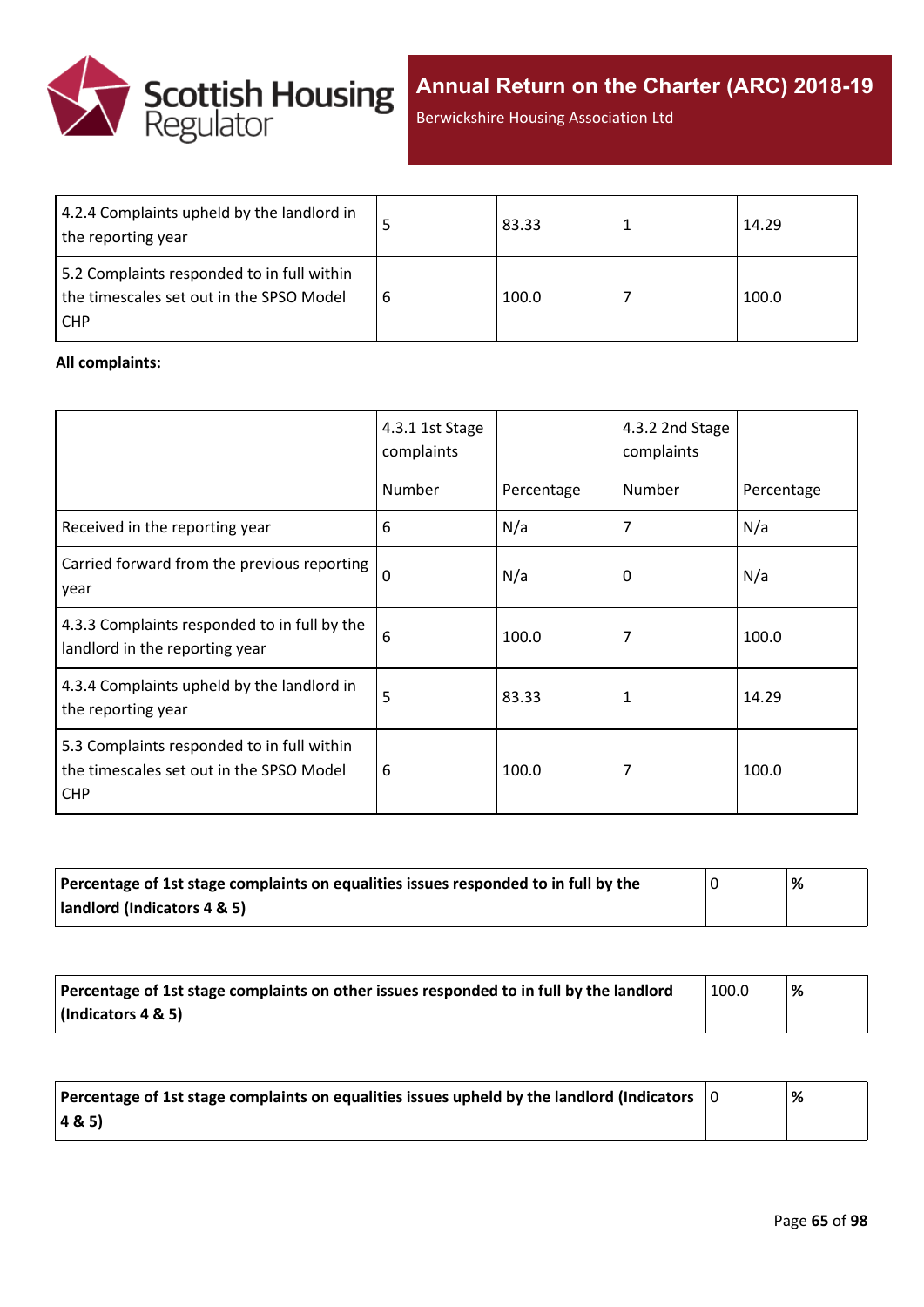

Berwickshire Housing Association Ltd

| Percentage of 1st stage complaints on other issues upheld by the landlord (Indicators 4 & $ 83.33 $ | l % |
|-----------------------------------------------------------------------------------------------------|-----|
| 5)                                                                                                  |     |

| Percentage of 2nd stage complaints on equalities issues responded to in full by the | % |
|-------------------------------------------------------------------------------------|---|
| landlord (Indicators 4 & 5)                                                         |   |

| Percentage of 2nd stage complaints on other issues responded to in full by the landlord | 100.0 | '% |
|-----------------------------------------------------------------------------------------|-------|----|
| $\vert$ (Indicators 4 & 5)                                                              |       |    |

| $\mid$ Percentage of 2nd stage complaints on equalities issues upheld by the landlord (Indicators $\mid$ 0 | % |
|------------------------------------------------------------------------------------------------------------|---|
| 4&5)                                                                                                       |   |

| Percentage of 2nd stage complaints on other issues upheld by the landlord (Indicators 4 & $\mid$ 14.29 | % |
|--------------------------------------------------------------------------------------------------------|---|
| 5)                                                                                                     |   |

| Percentage of 1st stage complaints on equalities issues responded to in full by the | % |
|-------------------------------------------------------------------------------------|---|
| landlord within SPSO CHP timescales (Indicators 4 & 5)                              |   |

| Percentage of 1st stage complaints on other issues responded to in full by the landlord | 100.0 | '% |
|-----------------------------------------------------------------------------------------|-------|----|
| within SPSO CHP timescales (Indicators 4 & 5)                                           |       |    |

| Percentage of 2nd stage complaints on equalities issues responded to in full by the | '% |
|-------------------------------------------------------------------------------------|----|
| landlord within SPSO CHP timescales (Indicators 4 & 5)                              |    |

| Percentage of 2nd stage complaints on other issues responded to in full by the landlord | 100.0 | '% |
|-----------------------------------------------------------------------------------------|-------|----|
| within SPSO CHP timescales (Indicators 4 & 5)                                           |       |    |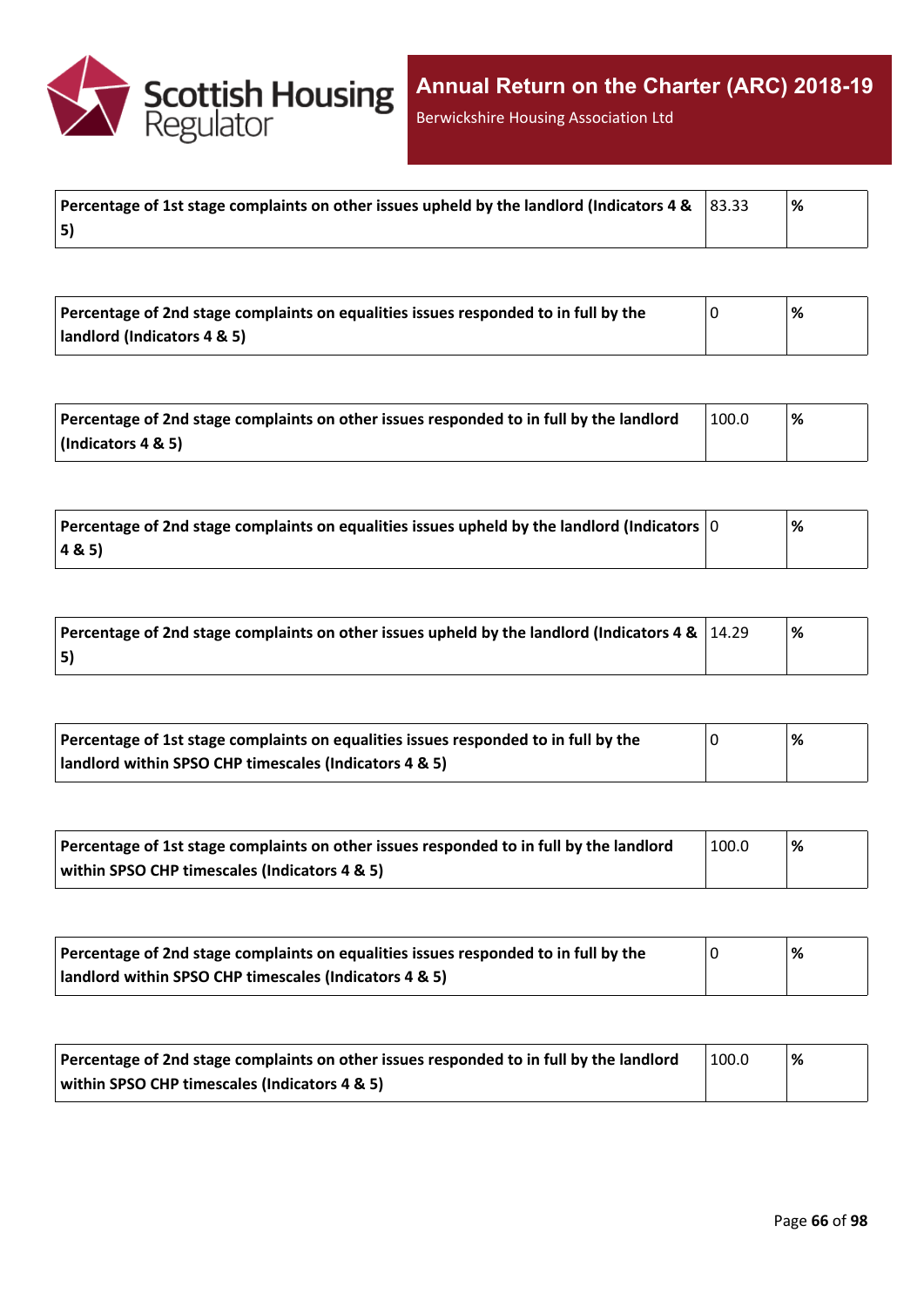

## *Percentage of tenants satisfied with the management of the neighbourhood they live in (Indicator 17)*

**In relation to tenant satisfaction with their landlord's management of the neighbourhood in which they live, please state:**

17.1 How many tenants answered the question "Overall, how satisfied or dissatisfied are you with your landlord's management of the neighbourhood you live in?"

17.2 Of the tenants who answered, how many said that they were: **17.2.1 very satisfied** 94

**17.2.2 fairly satisfied** 119

**17.2.3 neither satisfied nor dissatisfied** 17

**17.2.4 fairly dissatisfied** 6

**17.2.5 very dissatisfied** 14

| Percentage of tenants satisfied with the management of the neighbourhood they live $ 85.20\rangle$ | '% |
|----------------------------------------------------------------------------------------------------|----|
| $\vert$ in (Indicator 17)                                                                          |    |

| ノトト<br>. . |
|------------|
|------------|





| í |  |  |
|---|--|--|
|   |  |  |

| l |
|---|
|---|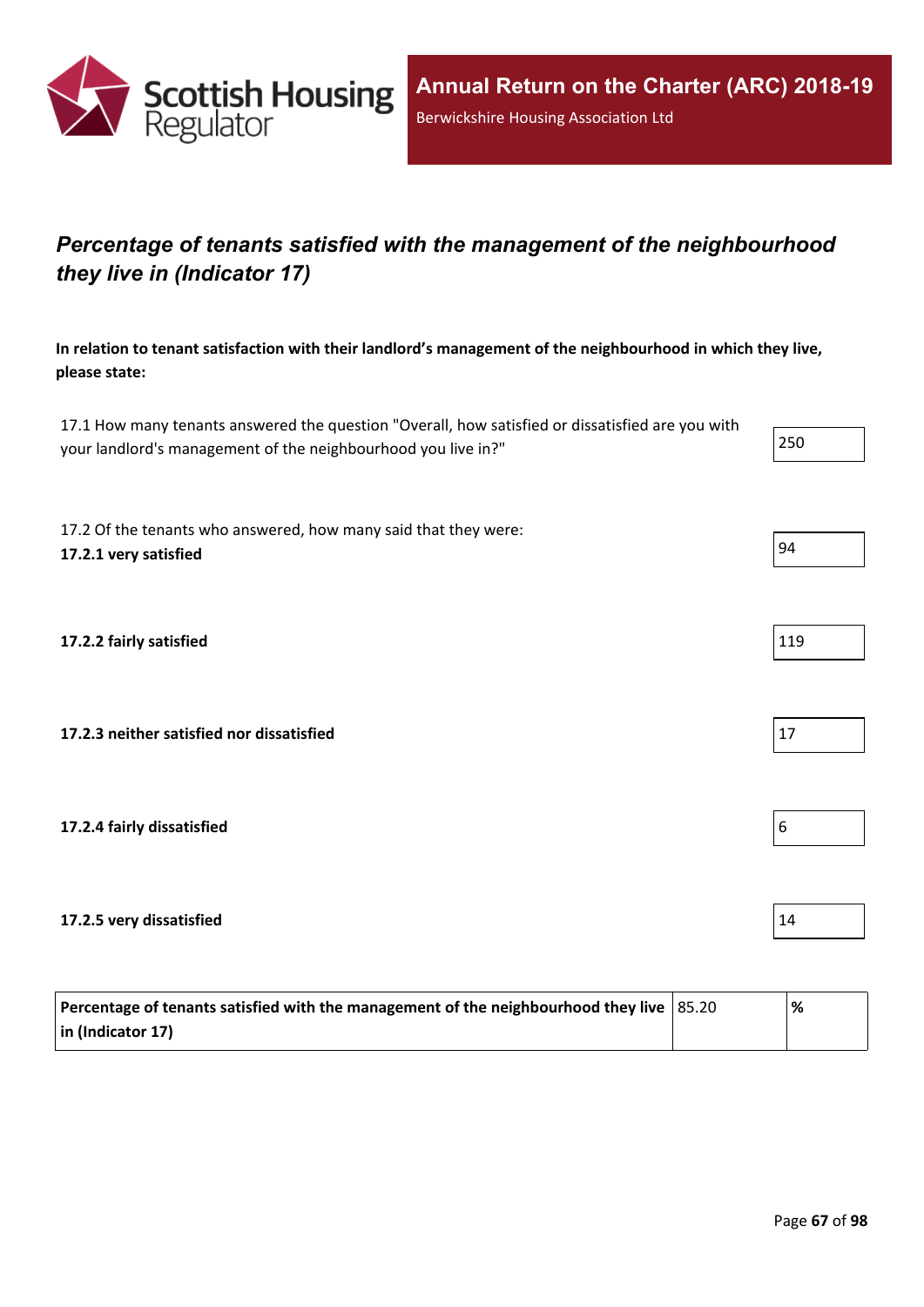

### *Percentage of tenancy offers refused during the year (Indicator 18)*

**Please state:**

| 18.1 The number of tenancy offers made during the reporting year | 394 |
|------------------------------------------------------------------|-----|
|                                                                  |     |
| 18.2 The number of tenancy offers that were refused              | 169 |
|                                                                  |     |

| Percentage of tenancy offers refused during the year (Indicator 18) | 42.89 | % |  |
|---------------------------------------------------------------------|-------|---|--|
|---------------------------------------------------------------------|-------|---|--|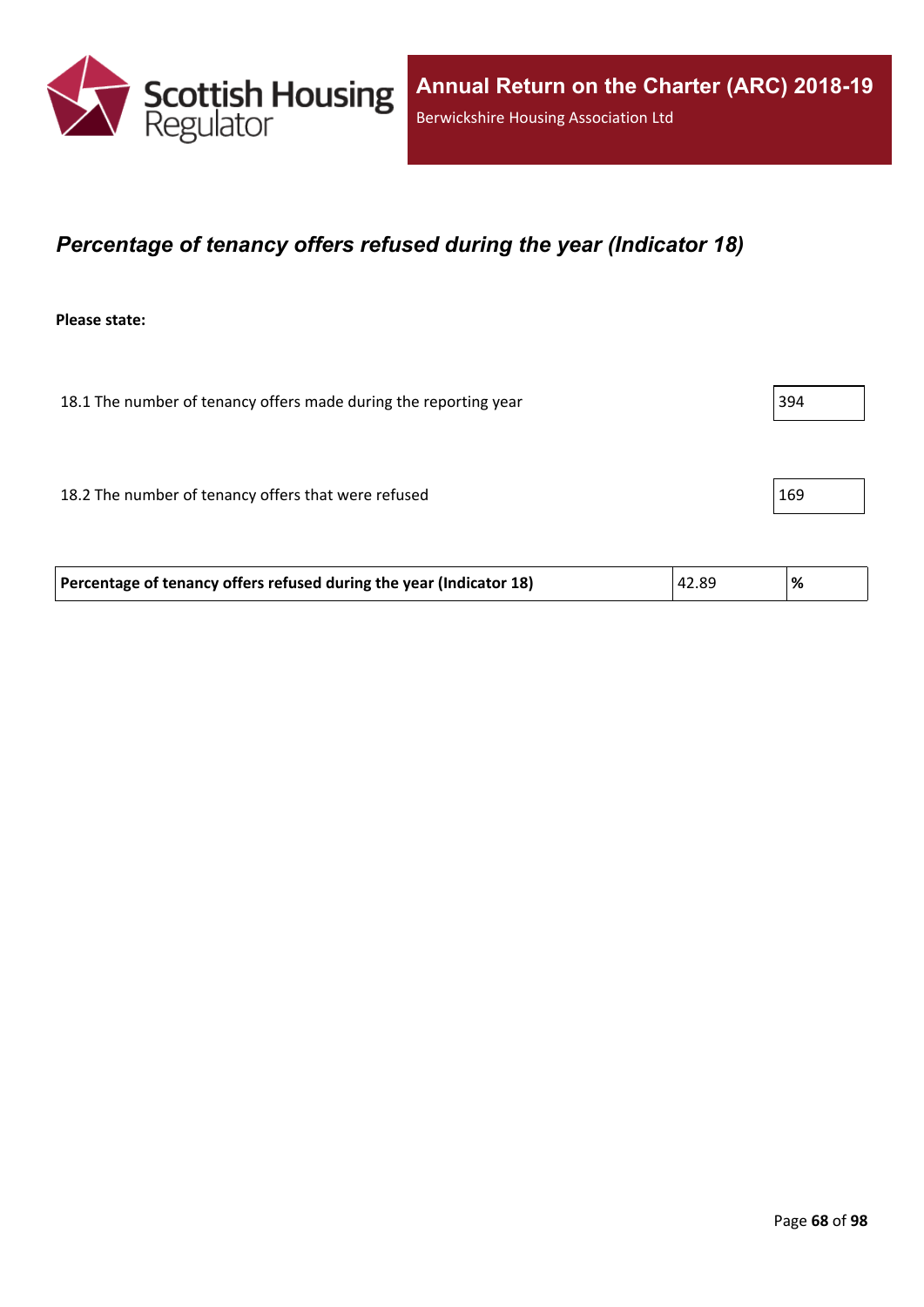

## *Percentage of anti-social behaviour cases reported in the last year which were resolved within locally agreed targets (Indicator 19)*

**Please state:**

19.1 The number of cases of anti-social behaviour reported in the reporting year 19 19.2 Of those at 19.1, the number of cases resolved in the reporting year 14

19.3 Of those at 19.1, the number of cases resolved within locally agreed targets in the reporting year  $|12|$ 

| Percentage of anti-social behaviour cases reported in the last year which were | 63.16 | % |
|--------------------------------------------------------------------------------|-------|---|
| resolved within locally agreed targets (Indicator 19)                          |       |   |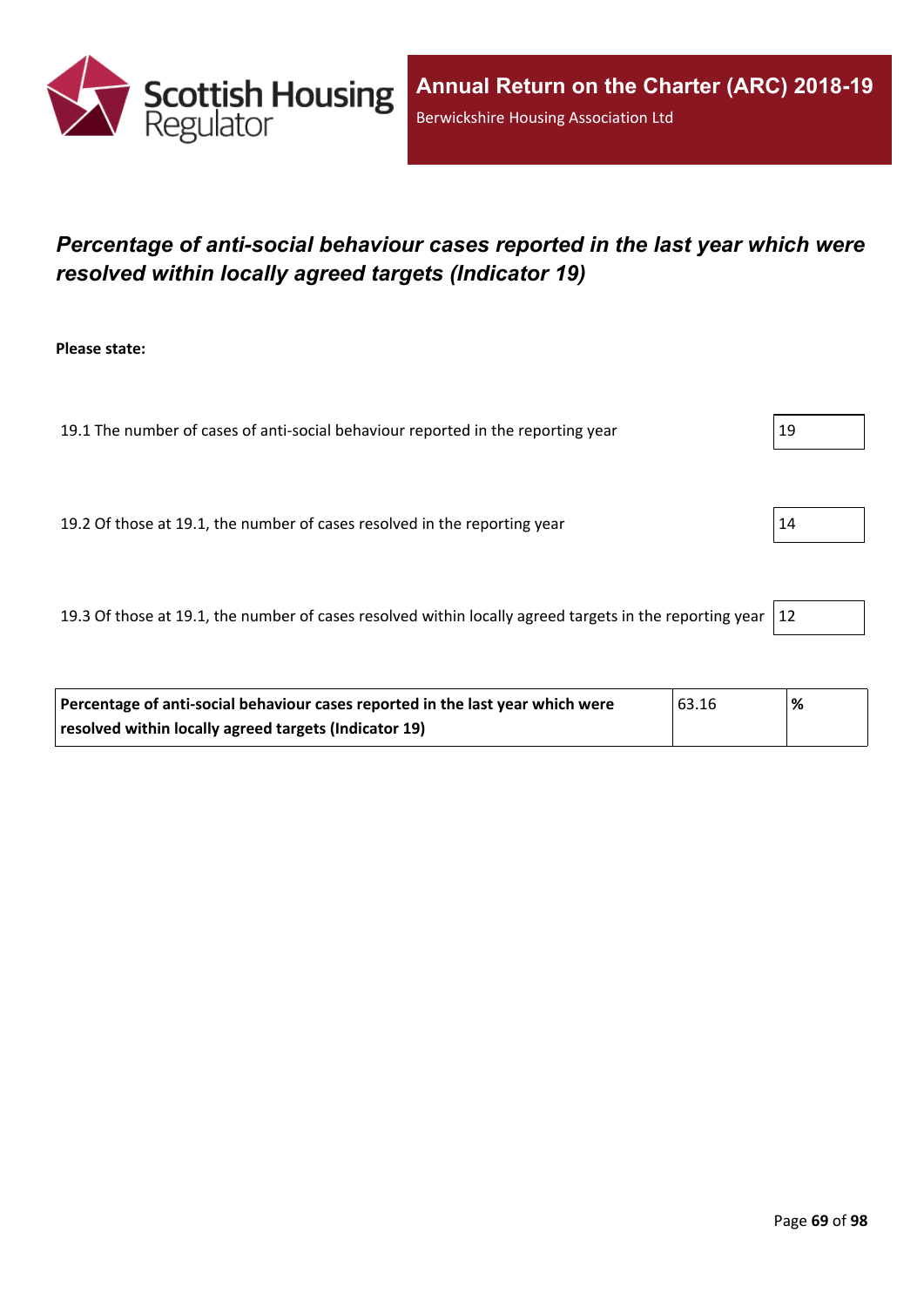

## *Percentage of the court actions initiated which resulted in eviction and the reasons for eviction (Indicator 24)*

Court actions are initiated by the landlord following the issue of a Notice of Proceedings and raising of a court **order.**

**Please state:**

24.1 The total number of court actions initiated during the reporting year  $|15|$ 

24.2 The number of properties recovered:

24.2.1 because rent had not been paid  $\vert$  1

24.2.2 because of anti-social behaviour  $\vert 0 \rangle$ 

#### 24.2.3 for other reasons  $\vert$  0

| Percentage of the court actions initiated which resulted in eviction because rent had | 6.67 | % |
|---------------------------------------------------------------------------------------|------|---|
| not been paid (Indicator 24)                                                          |      |   |

| Percentage of the court actions initiated which resulted in eviction because of anti- | % |
|---------------------------------------------------------------------------------------|---|
| social behaviour (Indicator 24)                                                       |   |

| Percentage of the court actions initiated which resulted in eviction for other reasons | 0.0 | % |
|----------------------------------------------------------------------------------------|-----|---|
| (Indicator 24)                                                                         |     |   |

| Percentage of the court actions initiated which resulted in eviction (Indicator 24) | 16.67 | % |
|-------------------------------------------------------------------------------------|-------|---|
|-------------------------------------------------------------------------------------|-------|---|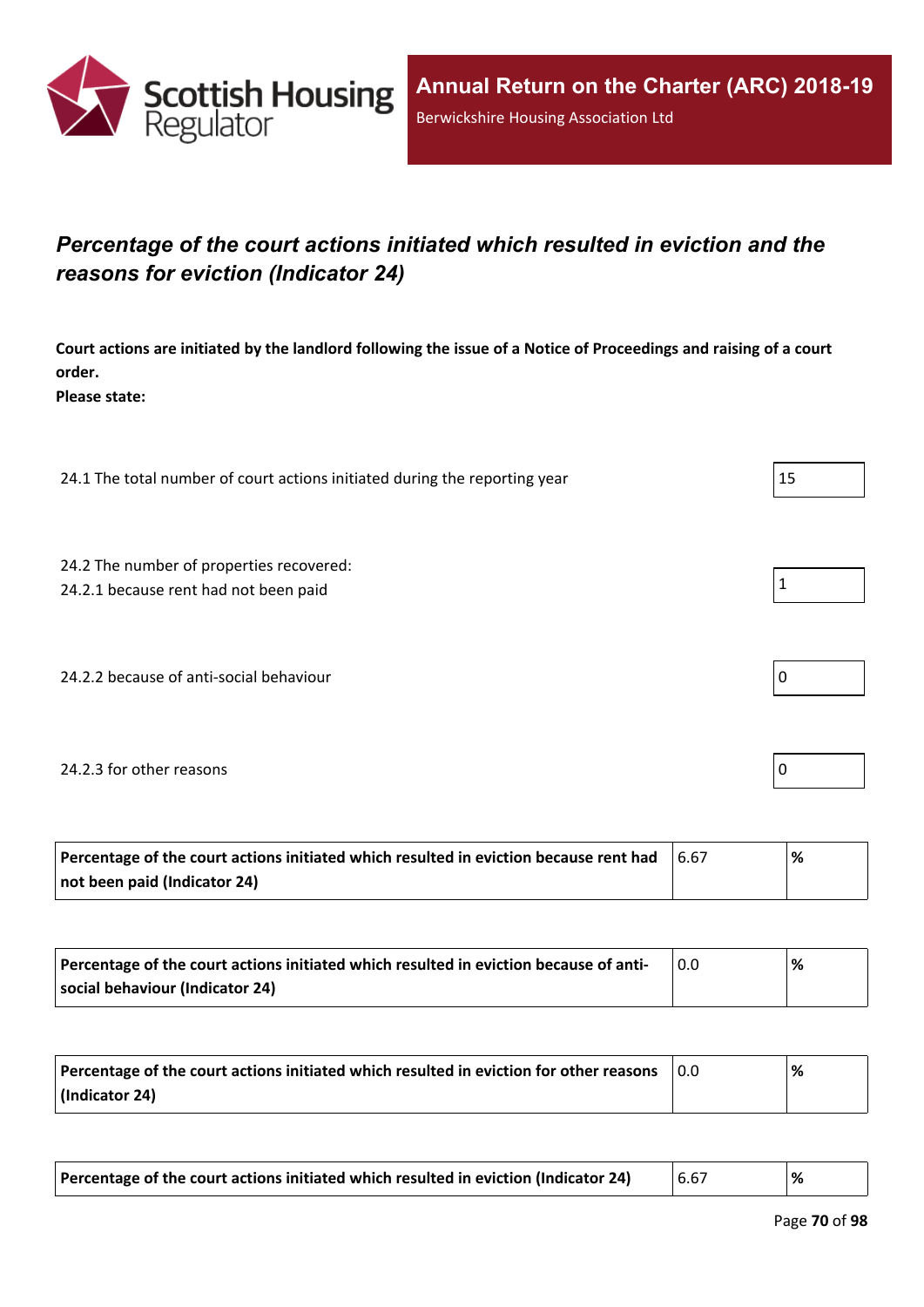

### *Abandoned properties (Indicator C11)*

**As defined by the Housing (Scotland) Act 2001, a property is abandoned where the landlord has reasonable grounds to believe that: the property is unoccupied; and the tenant does not intend to occupy the property as their home Please state:**

C11.1 The number of properties abandoned during the reporting year  $|4|$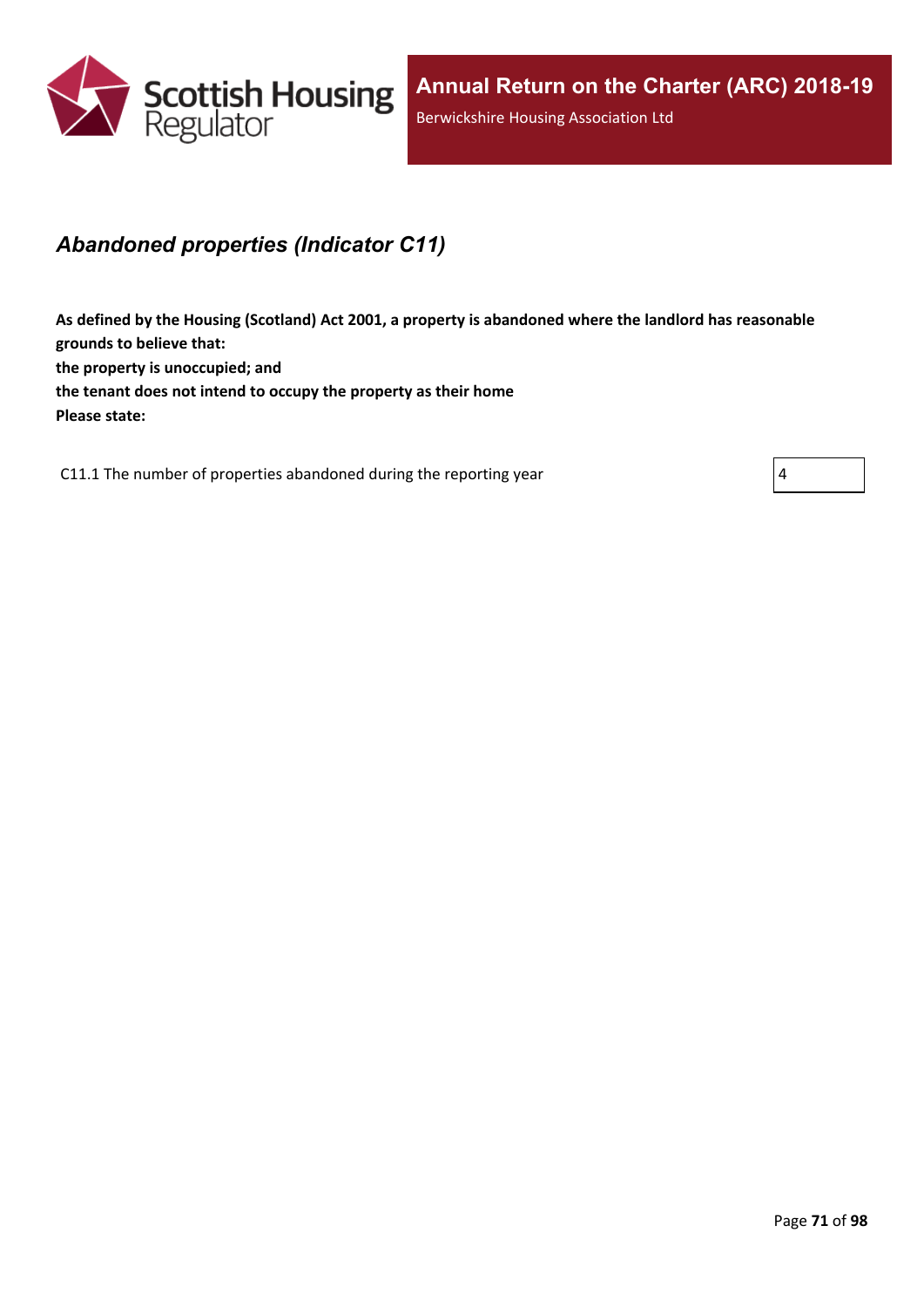

## *Number of notices of proceedings issued and court action initiated (Indicator C12)*

Notices of Proceedings are legal documents issued during the first stage in the process of evicting tenant. Orders for recovery of possession are issued by the court and give a landlord the right to repossess a property. **Please state:**

C12.1 The number of notices of proceedings issued during the reporting year 39

C12.2 The number of orders for recovery of possession granted during the reporting year  $\sqrt{7}$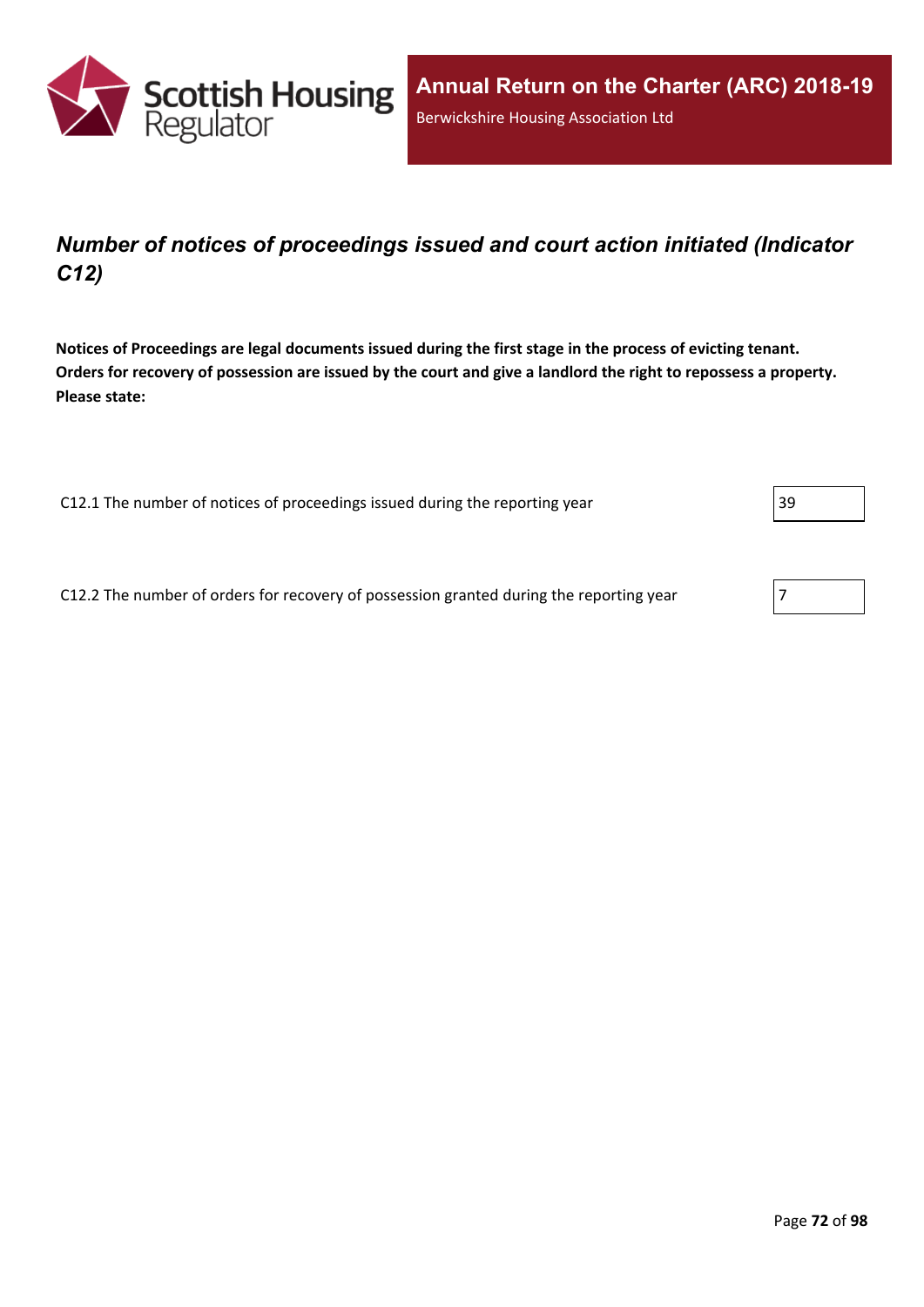

## *Comments (Neighbourhood & community)*

Indicator 19: Note that 3 open cases at end of year were received Feb and March therefore, whilst not resolved they are still within target currently. 1 further case is within the 6 month target and also remains open. This cannot be shown in ARC fields.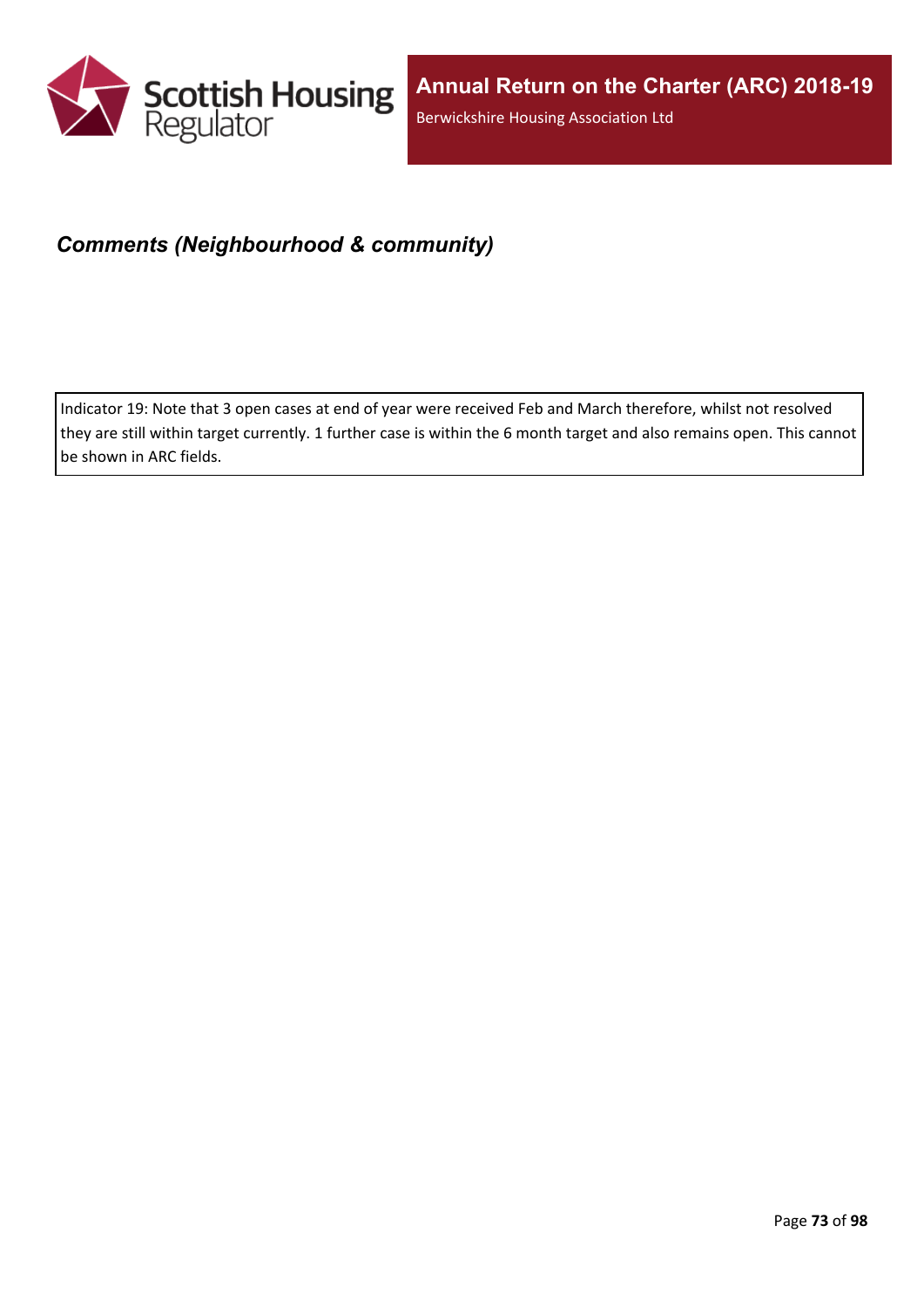

### *Access to housing and support*

The information you give us here will tell us about how people access your housing stock and how you support **new and existing tenants.**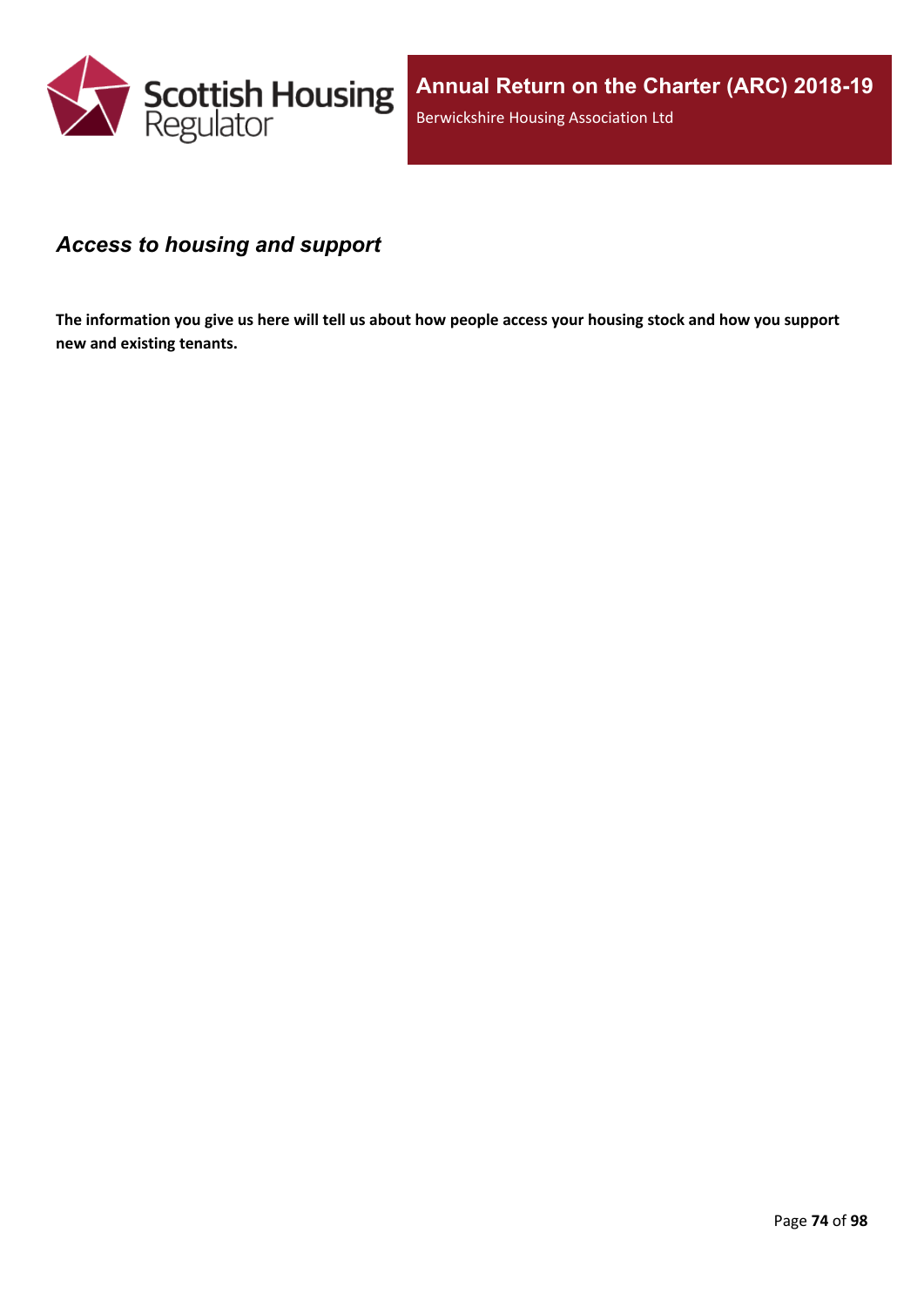

## *Housing Options and Access to Social Housing*

The information you give us here allows us to monitor the arrangements your organisation has for providing **service users access to its housing, and managing its re-lets.**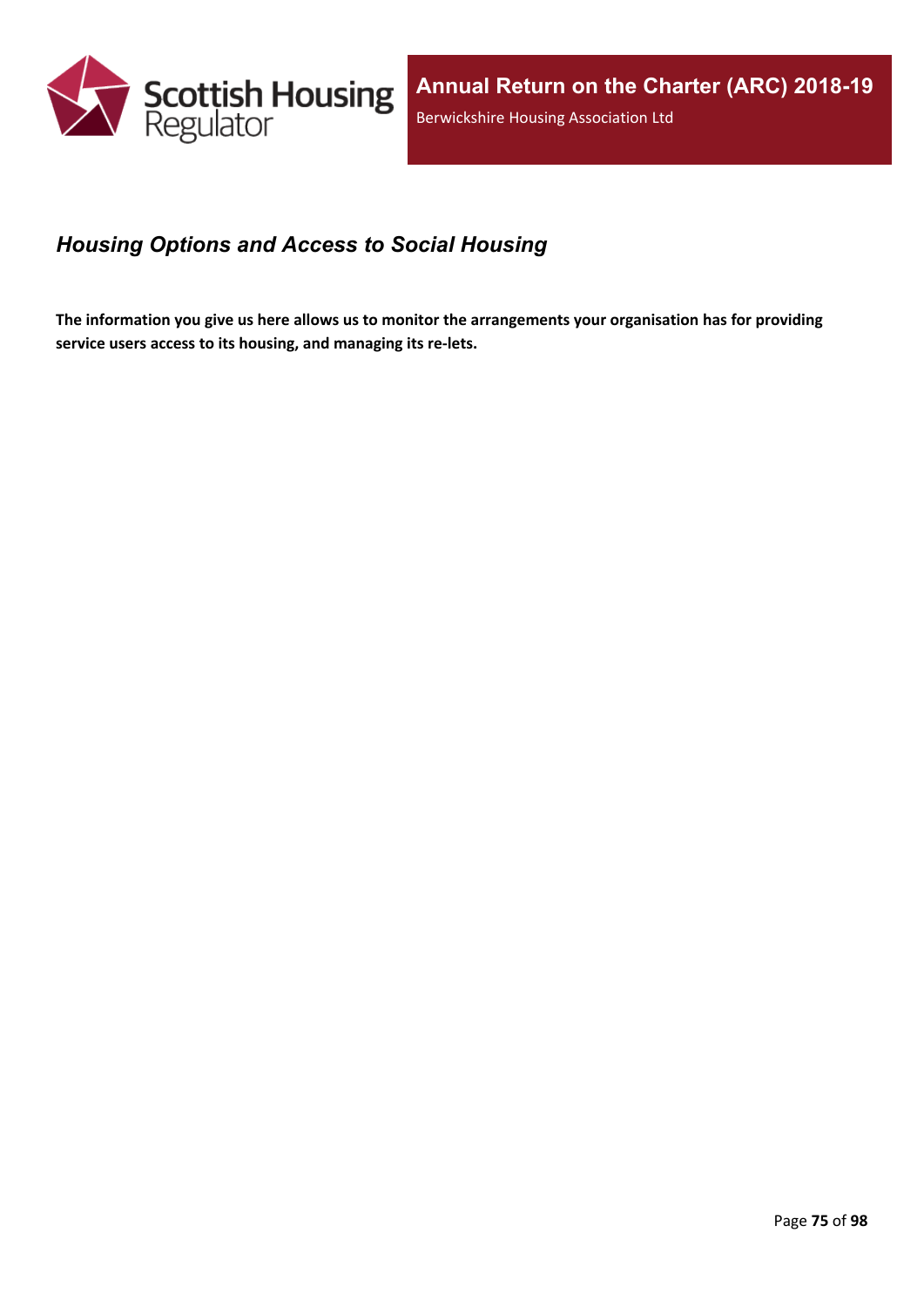

## *Percentage of lettable houses that became vacant in the last year (Indicator 21)*

**Please state:**

21.1 The number of empty dwellings that arose during the reporting year in self-contained lettable stock 212

| Percentage of lettable houses that became vacant in the last year (Indicator 21) | 11.72 |  |
|----------------------------------------------------------------------------------|-------|--|
|                                                                                  |       |  |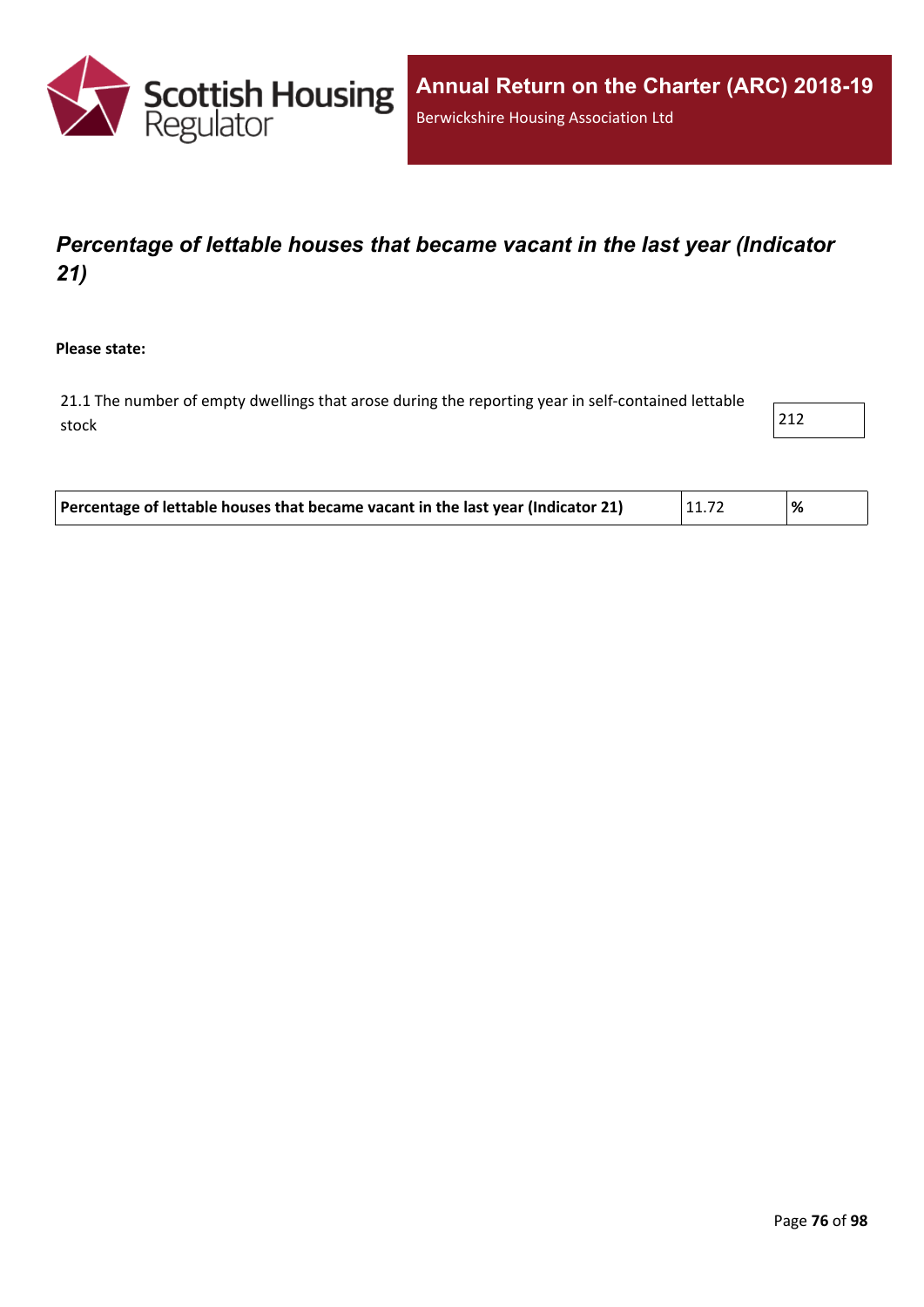

### *Average time to re-let properties in the last year (Indicator 35)*

**Please state:**

| 35.1 The total number of properties re-let in the reporting year |      |
|------------------------------------------------------------------|------|
|                                                                  |      |
| 35.2 The total number of calendar days properties were empty     | 3212 |

| 17.75<br>Average time to re-let properties in the last year (Indicator 35) | days |
|----------------------------------------------------------------------------|------|
|----------------------------------------------------------------------------|------|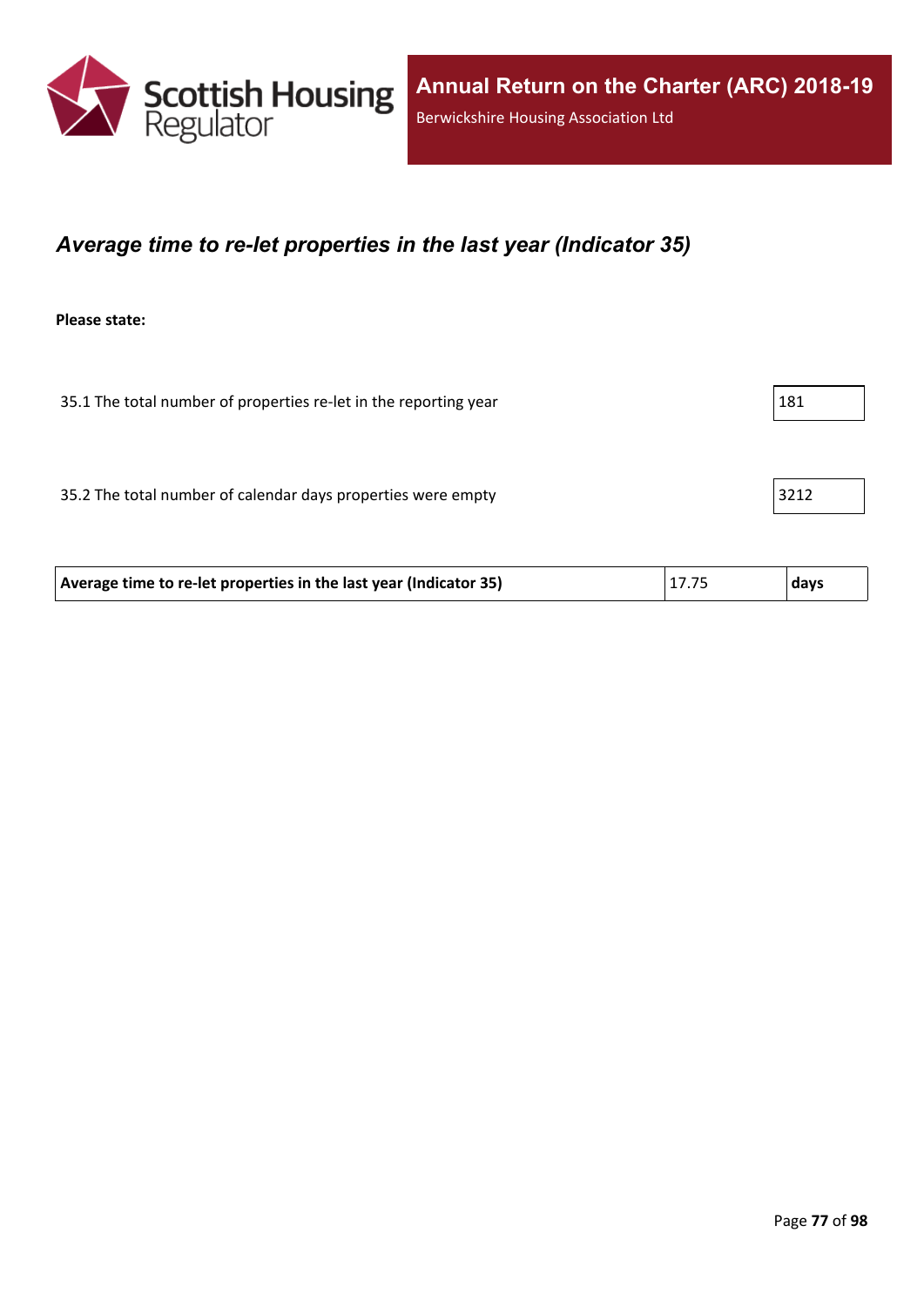

# *Percentage of approved applications for medical adaptations completed during the reporting year and the average time to complete applications (Indicators 22 & 23)*

A 'medical adaptation' is a collective term for a broad range of products (including assistive technology) and changes to the fabric of a building that enable people of all ages to carry out ordinary, daily activities that have **been affected by:**

- **impairment**
- **ill health**
- **traumatic injury**
- **ageing**

#### **Please state:**

| 22.1 The number of approved applications on the list for medical adaptations at the start of the |    |
|--------------------------------------------------------------------------------------------------|----|
| reporting year plus any new, approved applications made during the reporting year                | 53 |

22.2 The number of approved applications completed between start and end of the reporting year 32

23.1 The total number of days taken to complete approved applications | 9124

23.2 The number of medical adaptations completed in the reporting year 34

| Percentage of approved applications for medical adaptations completed during the | 60.38 | ℅ |
|----------------------------------------------------------------------------------|-------|---|
| reporting year (Indicator 22)                                                    |       |   |

| Average time to complete approved applications for medical adaptations in the | 285.12 | days |
|-------------------------------------------------------------------------------|--------|------|
| reporting year (Indicator 23)                                                 |        |      |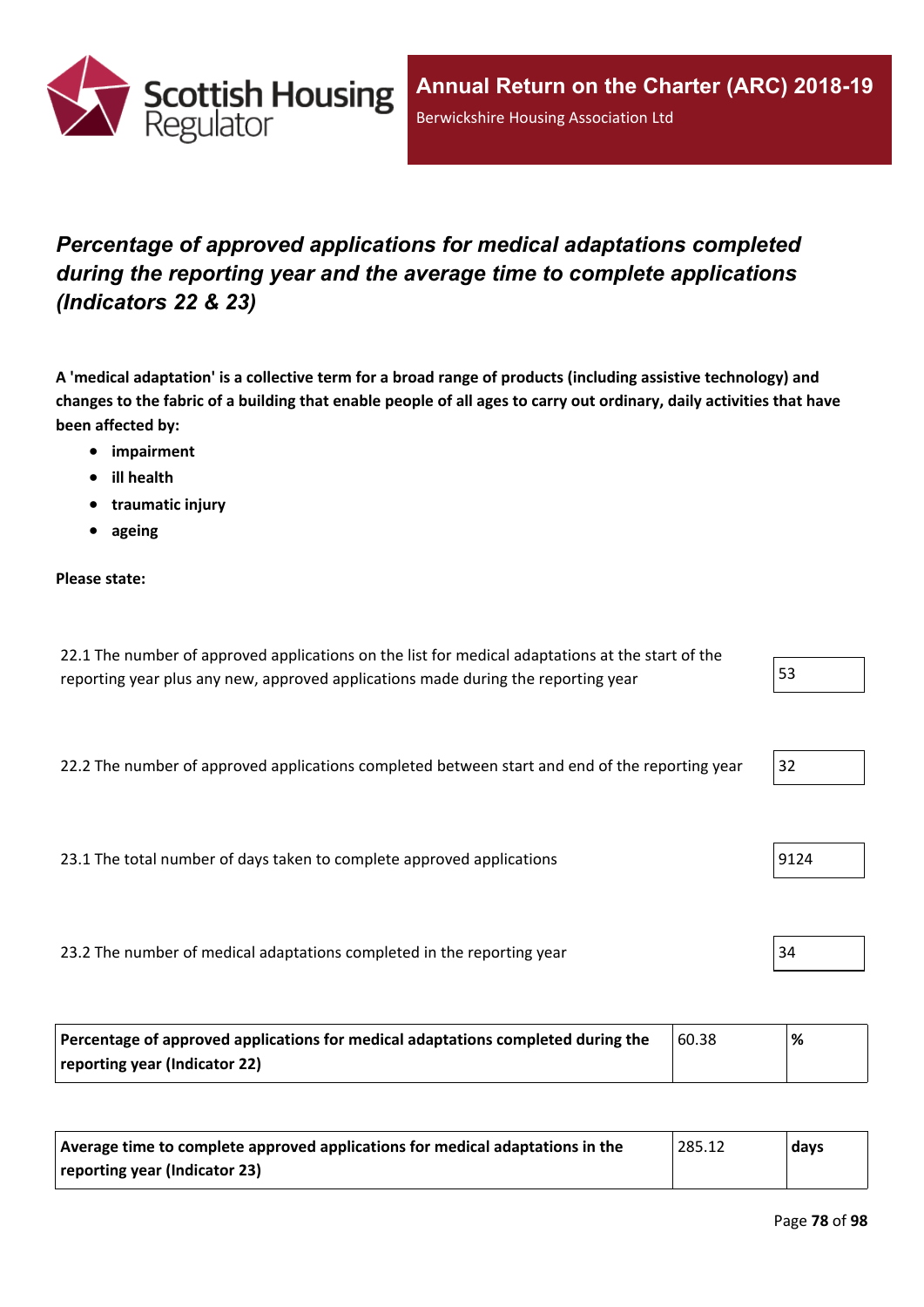

## *Percentage of new tenancies sustained for more than a year, by source of let (Indicator 20)*

**Please state:**

| 20.1 The number of tenancies which began in the previous reporting year by:<br>20.1.1 existing tenants               |             |  |  |  |
|----------------------------------------------------------------------------------------------------------------------|-------------|--|--|--|
| 20.1.2 applicants who were assessed as statutory homeless by the local authority                                     | 53          |  |  |  |
| 20.1.3 applicants from your organisation's housing list                                                              | 87          |  |  |  |
| 20.1.4 nominations from local authority                                                                              | $\mathbf 0$ |  |  |  |
| 20.1.5 others                                                                                                        | $\pmb{0}$   |  |  |  |
| 20.2 The number of tenants at 20.1 who remained in their tenancy for more than a year by:<br>20.2.1 existing tenants | 35          |  |  |  |
| 20.2.2 applicants who were assessed as statutory homeless by the local authority                                     | 49          |  |  |  |
| 20.2.3 applicants from your organisation's housing list                                                              | 75          |  |  |  |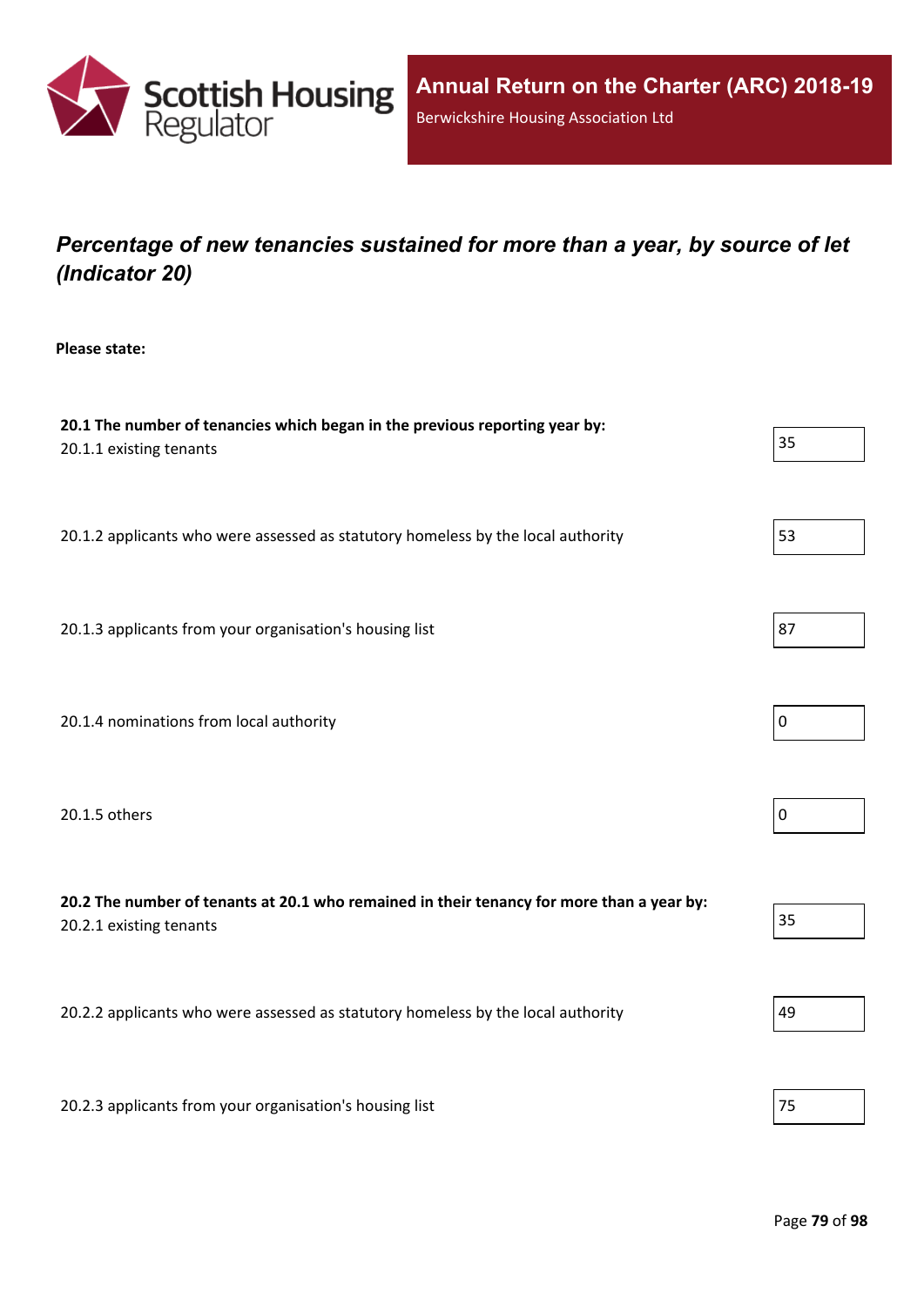

Berwickshire Housing Association Ltd

### 20.2.4 nominations from local authority

20.2.5 others  $\boxed{0}$ 

| . .<br>۔ |
|----------|
|          |
|          |

| Percentage of new tenancies to existing tenants sustained for more than a year | 100.00 | % |
|--------------------------------------------------------------------------------|--------|---|
| (Indicator 20)                                                                 |        |   |

| Percentage of new tenancies to applicants who were assessed as statutory homeless | 92.45 | % |
|-----------------------------------------------------------------------------------|-------|---|
| by the local authority sustained for more than a year (Indicator 20)              |       |   |

| Percentage of new tenancies to applicants from the landlord's housing list sustained | 86.21 | % |  |
|--------------------------------------------------------------------------------------|-------|---|--|
| for more than a year (Indicator 20)                                                  |       |   |  |

| Percentage of new tenancies through nominations from local authority sustained for | 10.0 | % |
|------------------------------------------------------------------------------------|------|---|
| more than a year (Indicator 20)                                                    |      |   |

| Percentage of new tenancies to others sustained for more than a year (Indicator 20) |  | ℅ |
|-------------------------------------------------------------------------------------|--|---|
|-------------------------------------------------------------------------------------|--|---|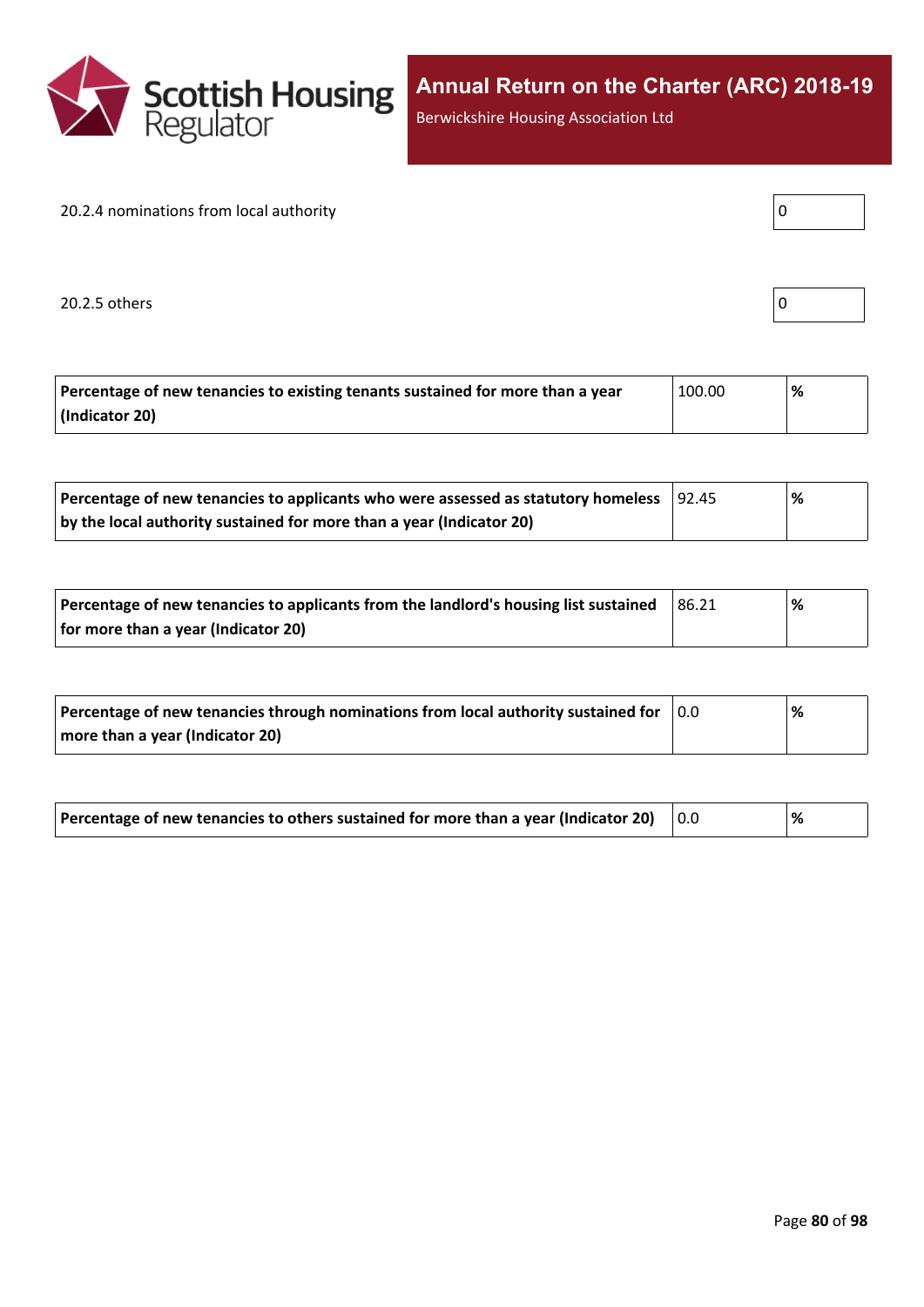

## *Comments (Access to housing and support)*

With reference to Indicator 20, of the 16 tenants who did not sustain for more than one year there was 1 x death and 4 x transfers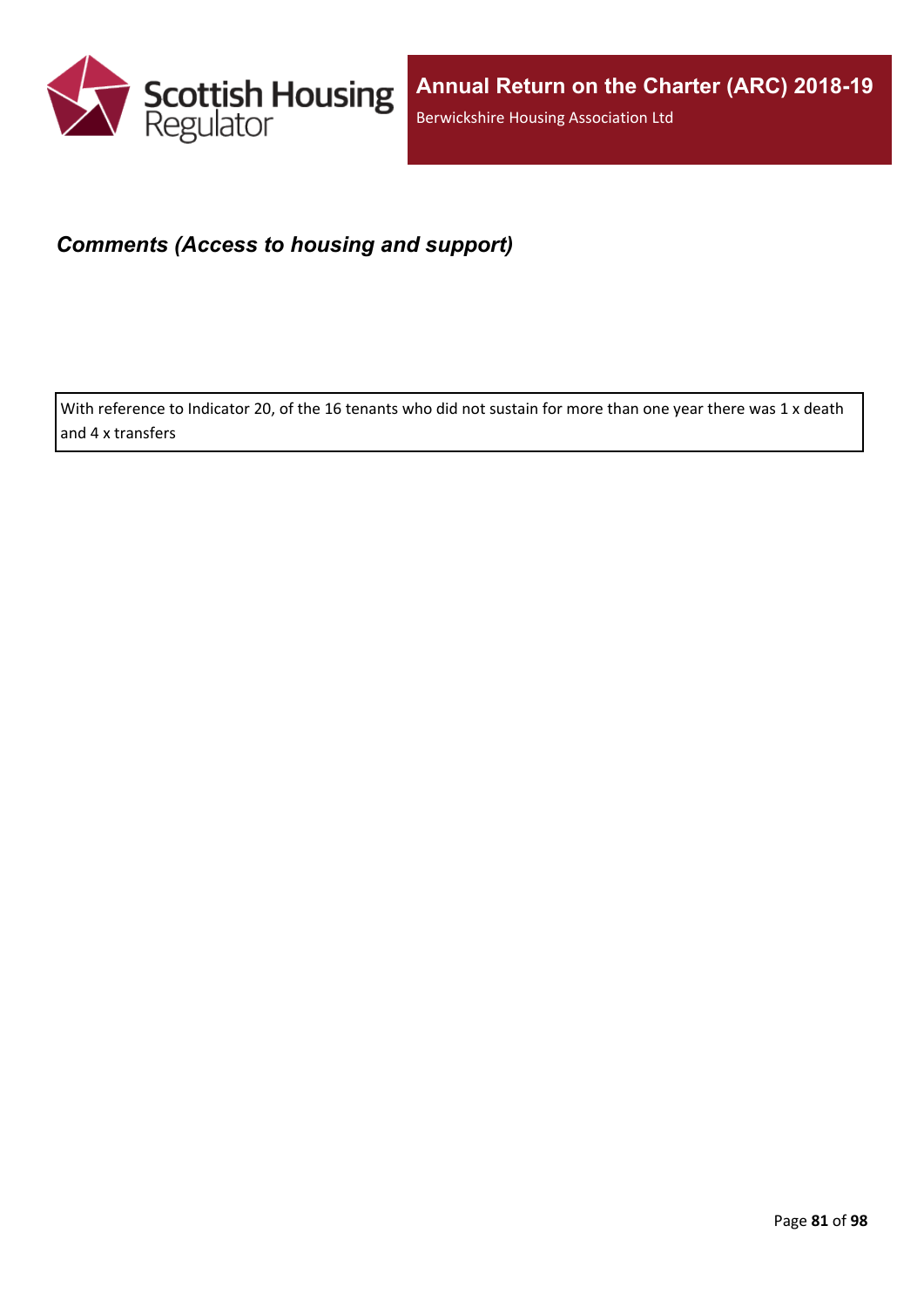

### *Getting good value from rents and service charges*

The information you give us here will tell us about your charges and the value for money you achieve.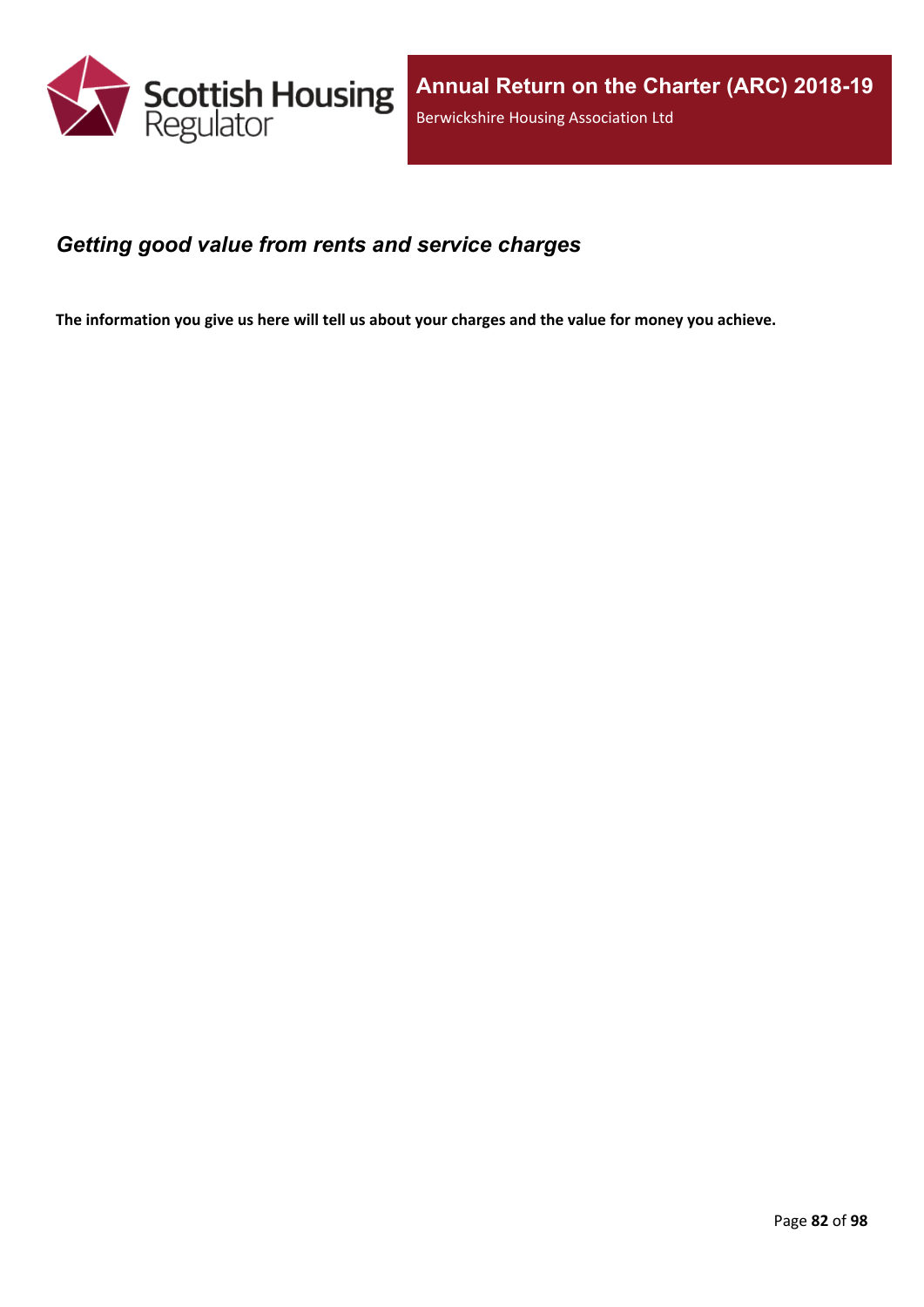

### *Value for money*

**The information you give us here will tell us about the value for money you achieve.**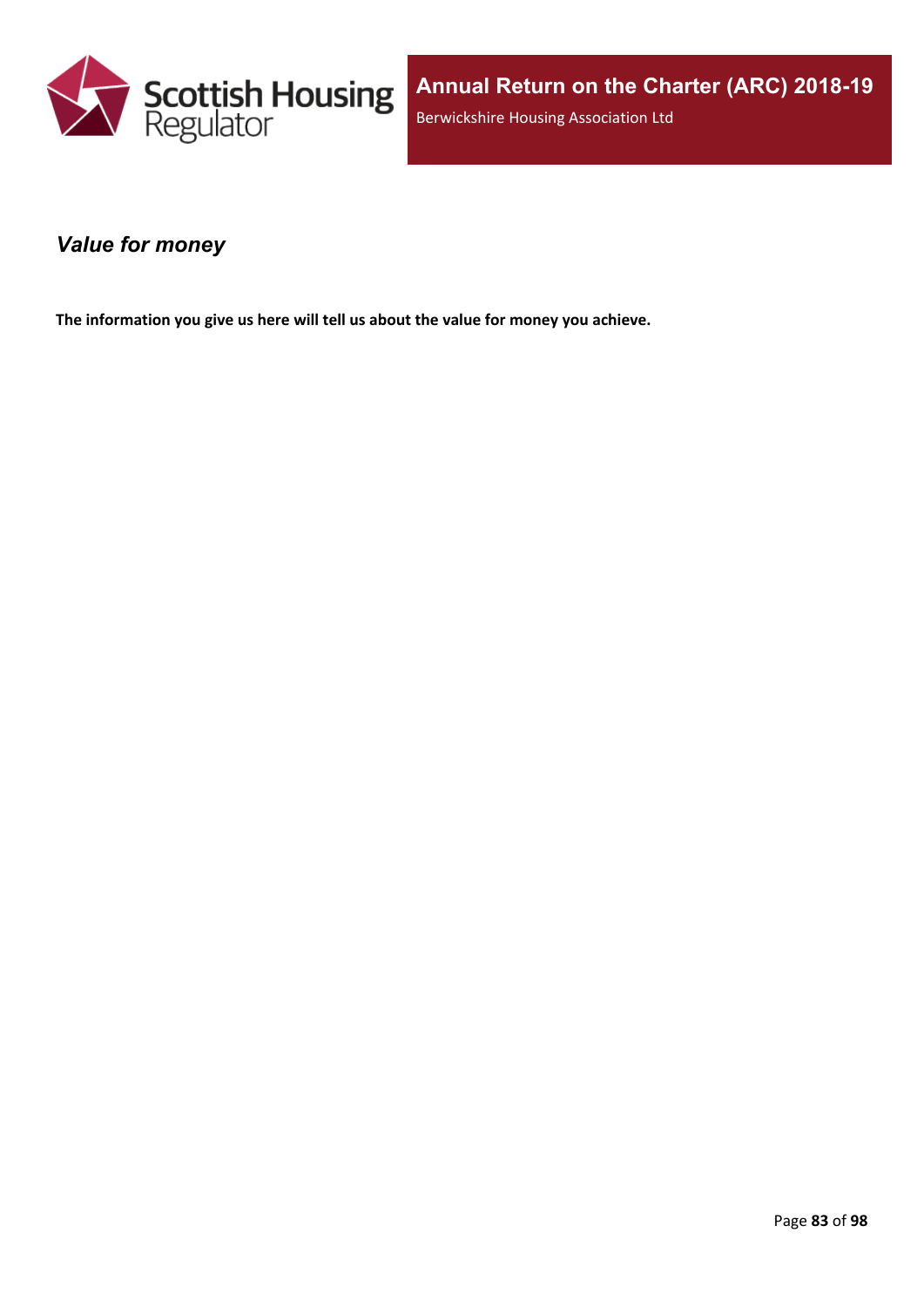

## *Percentage of tenants who feel that the rent for their property represents good value for money (Indicator 29)*

In relation to tenant satisfaction with the value for money provided by the rent they pay, please state:

29.1 How many tenants answered the question "Taking into account the accommodation and the services your landlord provides, do you think the rent for your property represents good or poor value for money?"  $25$ 

29.2 Of the tenants who answered, how many said that their rent represented: **29.2.1 very good value for money** 87

**29.2.2 fairly good value for money** 

**29.2.3 neither good nor poor value for money** 12

**29.2.4 fairly poor value for money** 10

**29.2.5 very poor value for money** 14

| Percentage of tenants who feel that the rent for their property represents good value   85.66 | % |
|-----------------------------------------------------------------------------------------------|---|
| for money (Indicator 29)                                                                      |   |

| 128 |  |
|-----|--|
|     |  |

|--|--|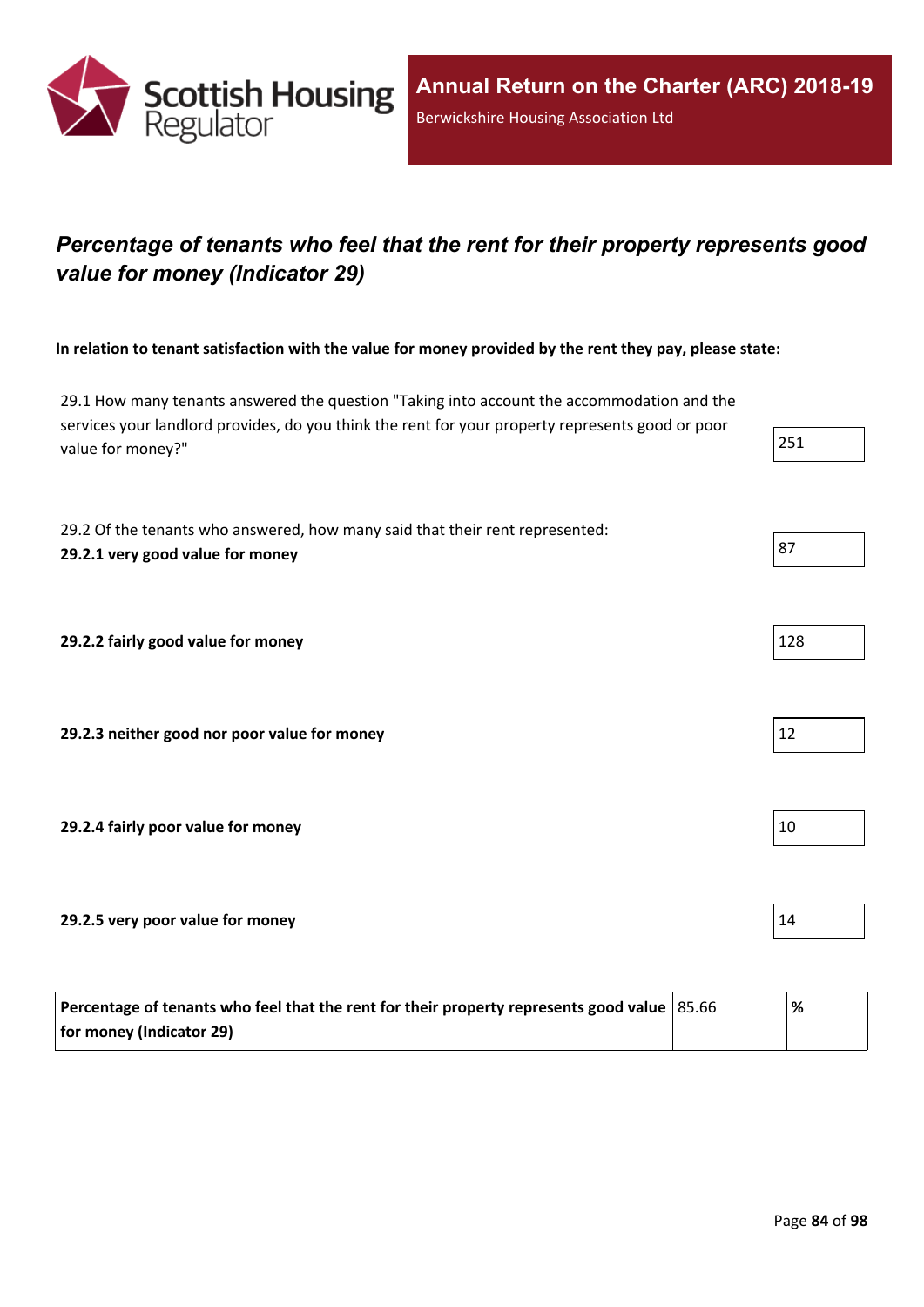

## *Percentage of factored owners satisfied with the factoring service they receive (Indicator 33)*

**In relation to tenant satisfaction with the factoring services provided, please state:**

33.1 How many factored owners answered the question "Taking everything into account, how satisfied or dissatisfied are you with the factoring services provided by your landlord?"

33.2 Of the factored owners who answered, how many said that they were: **33.2.1 very satisfied** 0

**33.2.2 fairly satisfied** 0

**33.2.3 neither satisfied nor dissatisfied** 0

**33.2.4 fairly dissatisfied** 0

#### **33.2.5 very dissatisfied** 0

| Percentage of factored owners satisfied with the factoring service they receive | 0.0 | % |
|---------------------------------------------------------------------------------|-----|---|
| (Indicator 33)                                                                  |     |   |





| -<br>0 |  |  |  |
|--------|--|--|--|
|        |  |  |  |



| 0 |  |  |  |
|---|--|--|--|
|   |  |  |  |

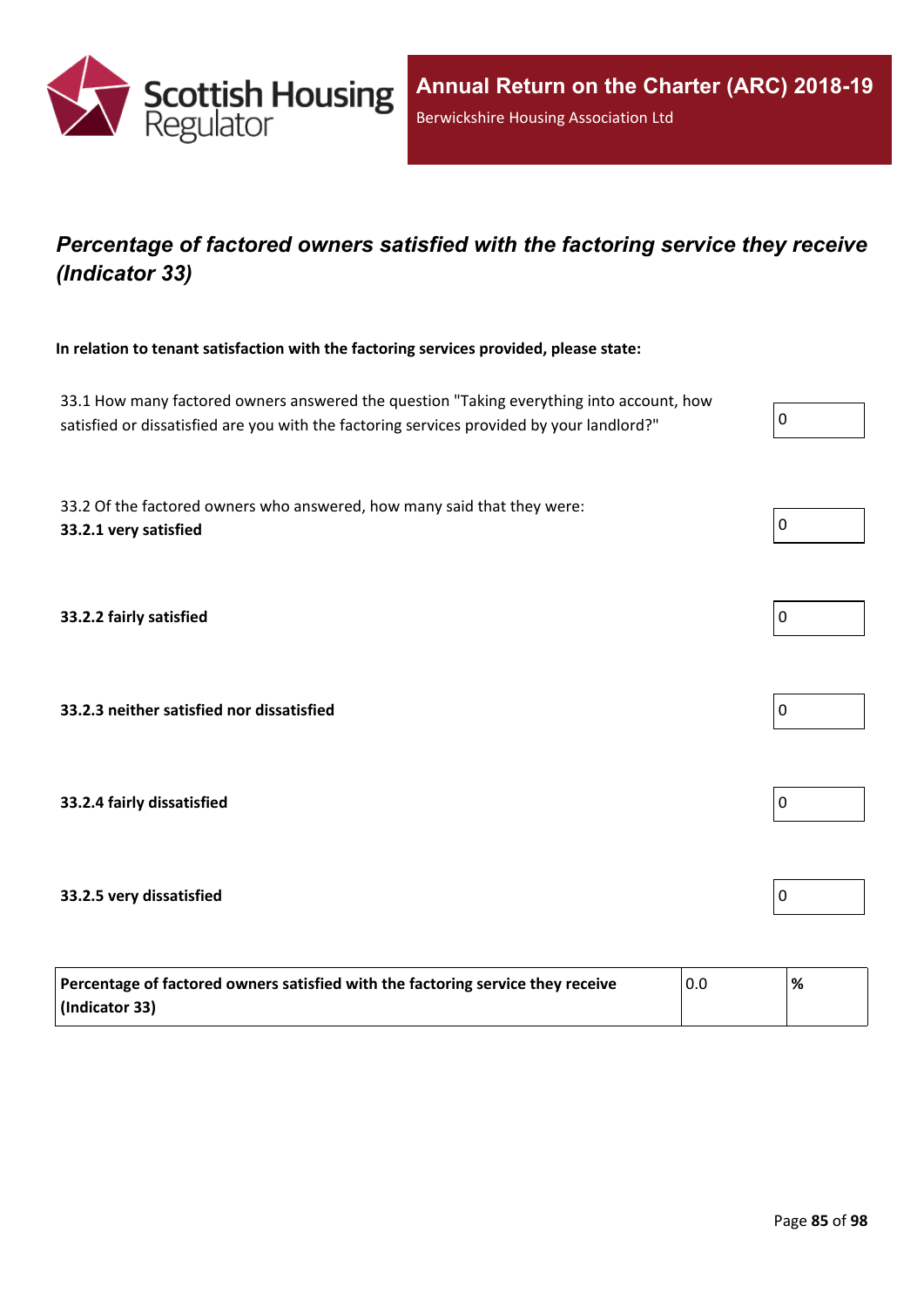

### *Rents and service charges*

**The information you give us here will tell us about how you maximise your income.**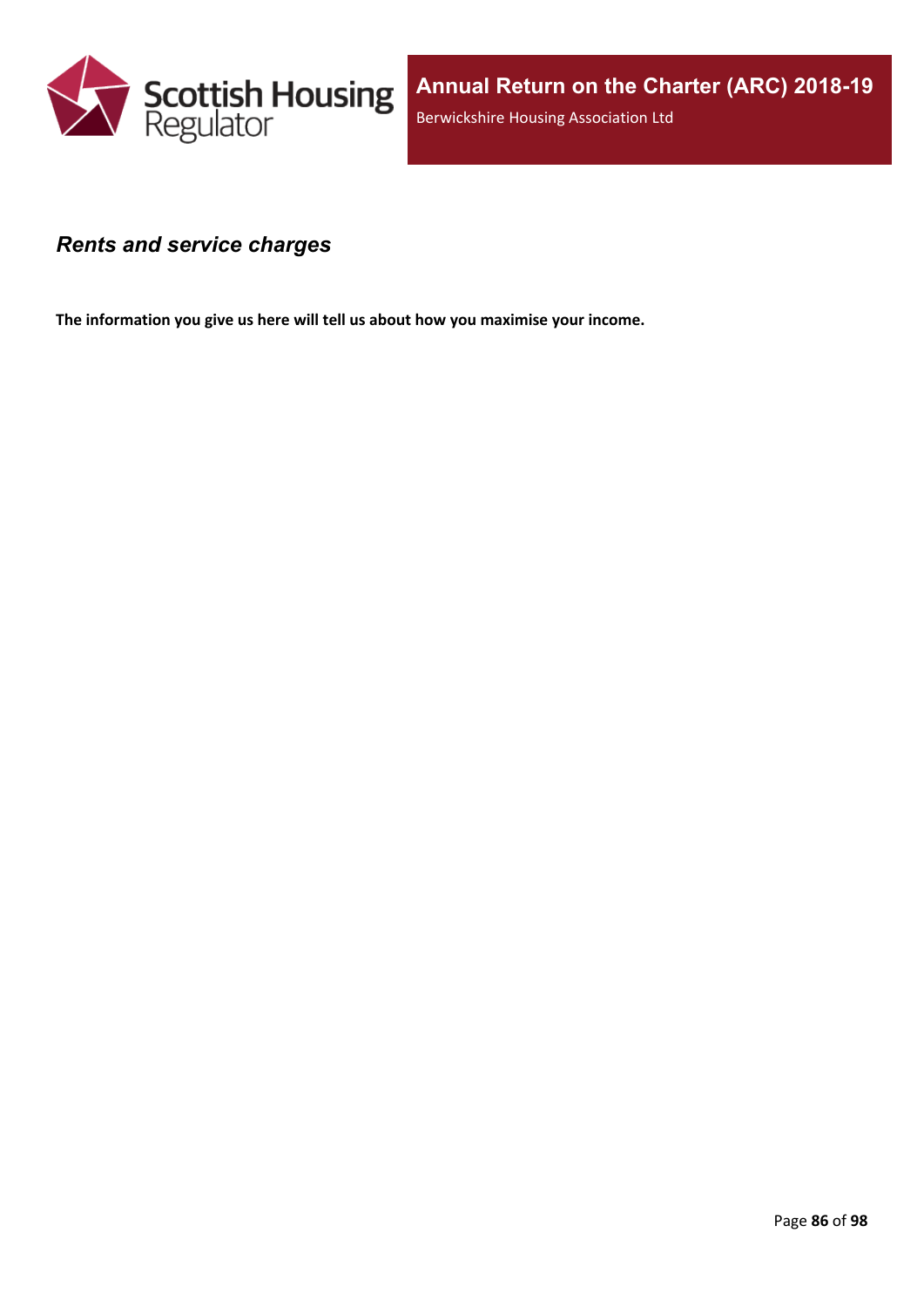

## *Rent collected as percentage of total rent due in the reporting year (Indicator 30)*

**Please state:**

| 30.1 The total amount of rent collected in the reporting year | 7253601 |
|---------------------------------------------------------------|---------|
|---------------------------------------------------------------|---------|

30.2 The total amount of rent due to be collected in the reporting year (annual rent debit) 7288604

| Rent collected as percentage of total rent due in the reporting year (Indicator 30) | 99.52 | '% |  |
|-------------------------------------------------------------------------------------|-------|----|--|
|-------------------------------------------------------------------------------------|-------|----|--|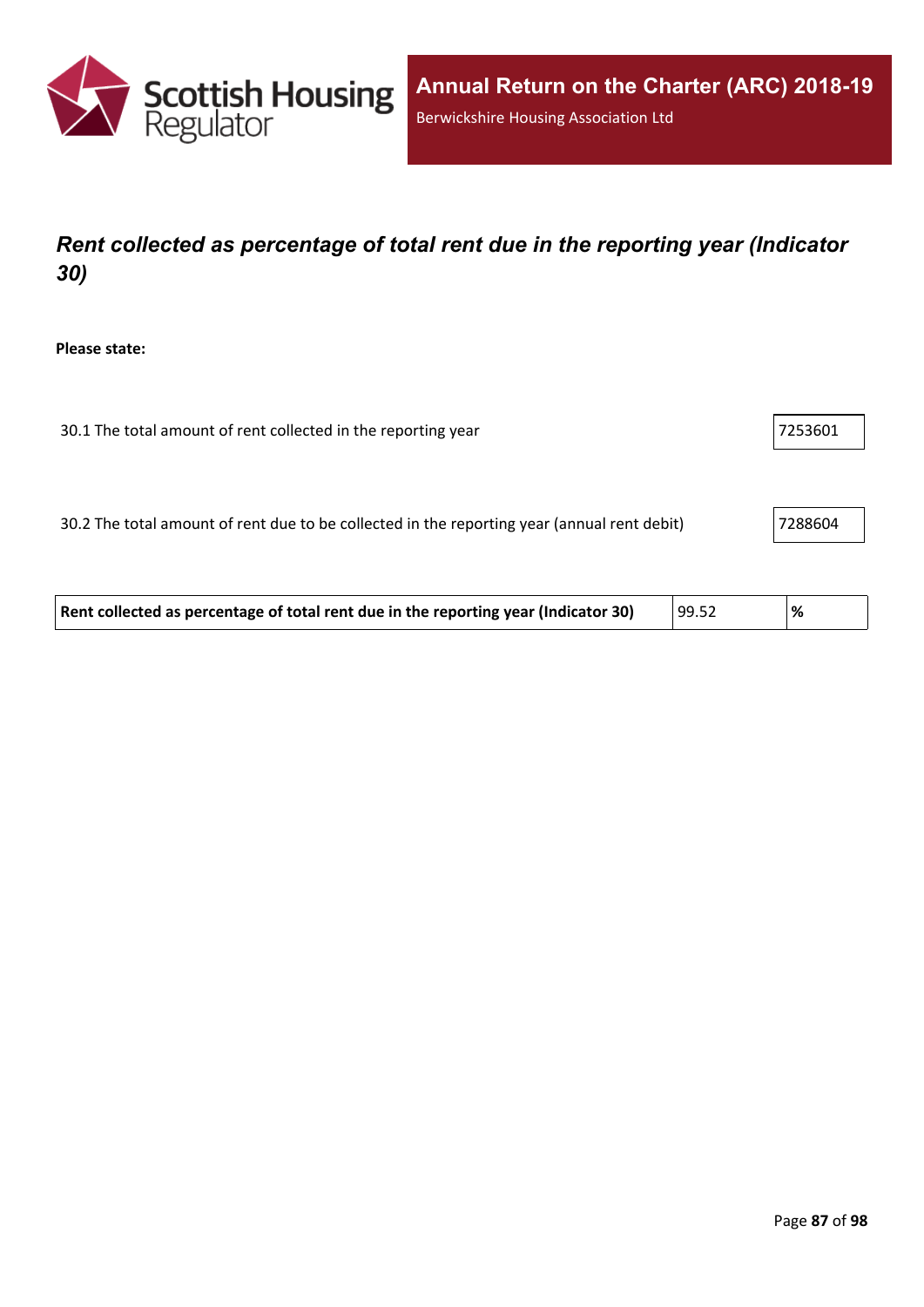

## *Gross rent arrears (all tenants) as at 31 March each year as a percentage of rent due for the reporting year (Indicator 31)*

**Please state:**

31.1 The total value ( $E$ ) of gross rent arrears as at the end of the reporting year  $173294$ 

31.2 The total rent due for the reporting year 7423738

| Gross rent arrears (all tenants) as at 31 March each year as a percentage of rent due $ 2.33\rangle$ | % |
|------------------------------------------------------------------------------------------------------|---|
| for the reporting year (Indicator 31)                                                                |   |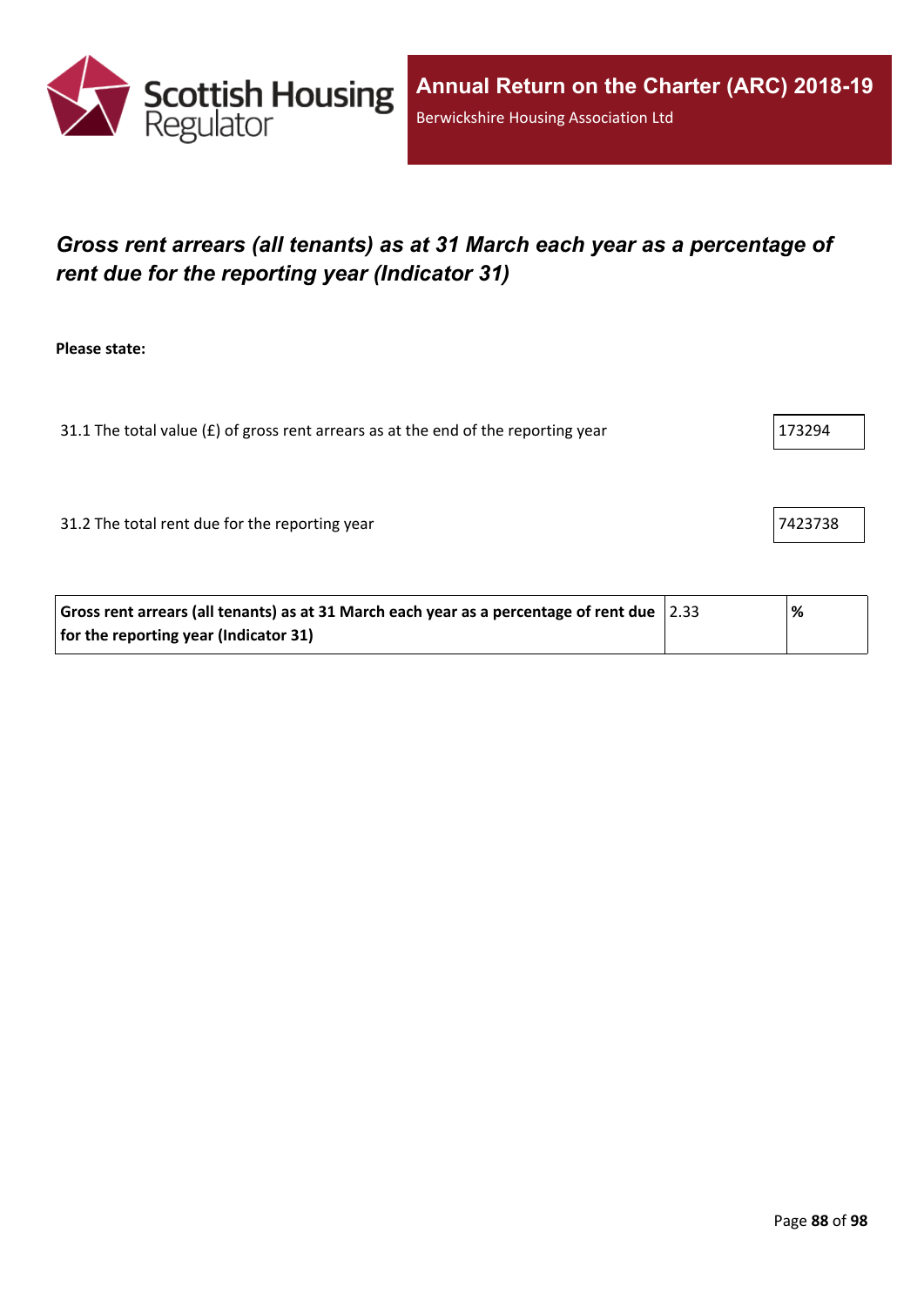

### *Average annual management fee per factored property (Indicator 32)*

A factored property is where a landlord is responsible for the delivery of a management service to the owner of **the property. Please state:**

32.1 The number of residential properties factored  $\vert$  67

32.2 The total value of management fees invoiced to factored owners in the reporting year 25586

| Average annual management fee per factored property (Indicator 32) | $E$   381.88 |  |
|--------------------------------------------------------------------|--------------|--|
|                                                                    |              |  |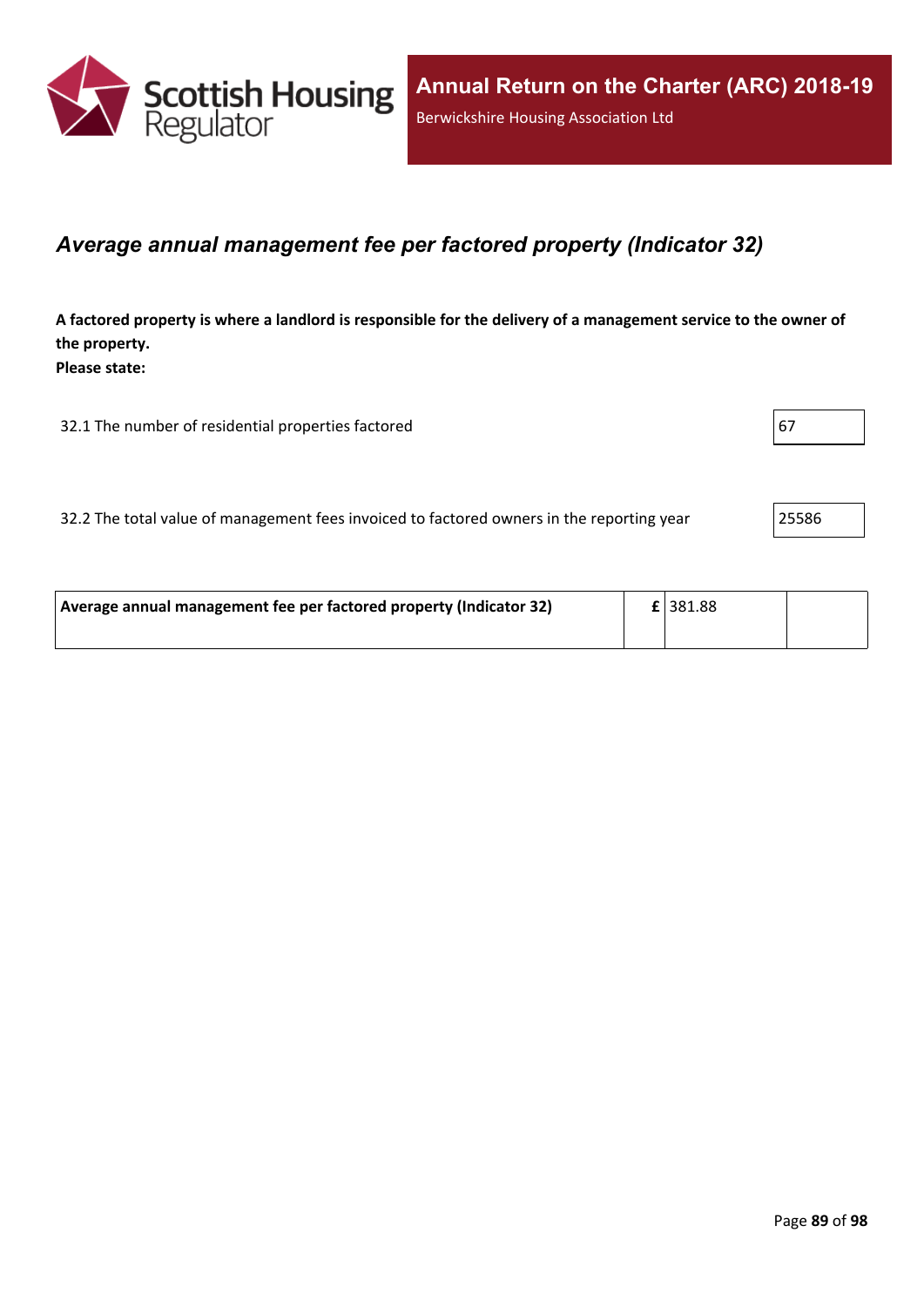

# *Percentage of rent due lost through properties being empty during the last year (Indicator 34)*

**Please state:**

34.1 The total amount of rent due for the reporting year 7423738.0

34.2 The total amount of rent lost through properties being empty during the reporting year 113984

| Percentage of rent due lost through properties being empty during the last year | 1.54 | % |
|---------------------------------------------------------------------------------|------|---|
| (Indicator 34)                                                                  |      |   |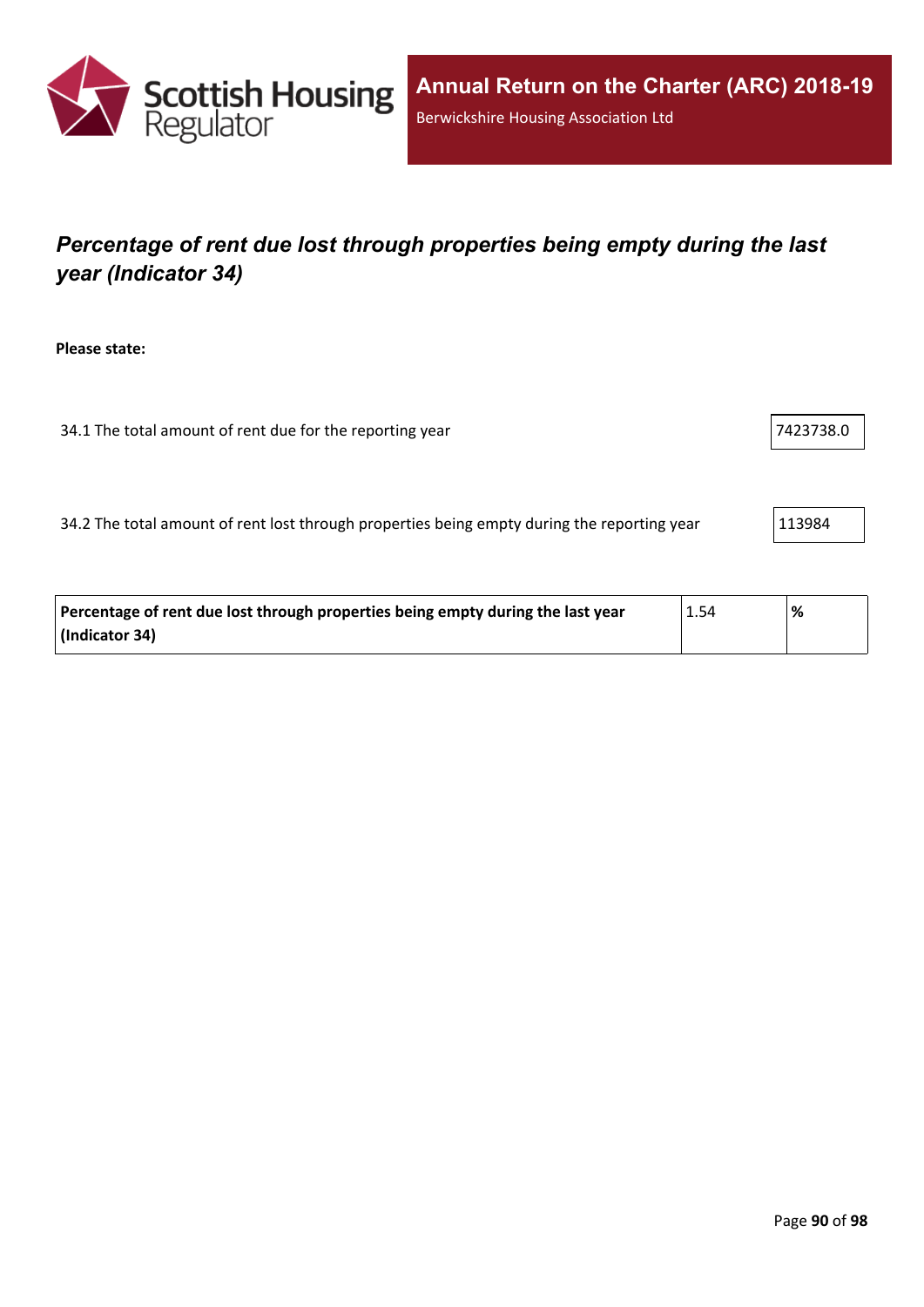

### *Rent increase (Indicator C21)*

**Please state:**

C21.1 The percentage average weekly rent increase to be applied in the next reporting year  $\vert$  3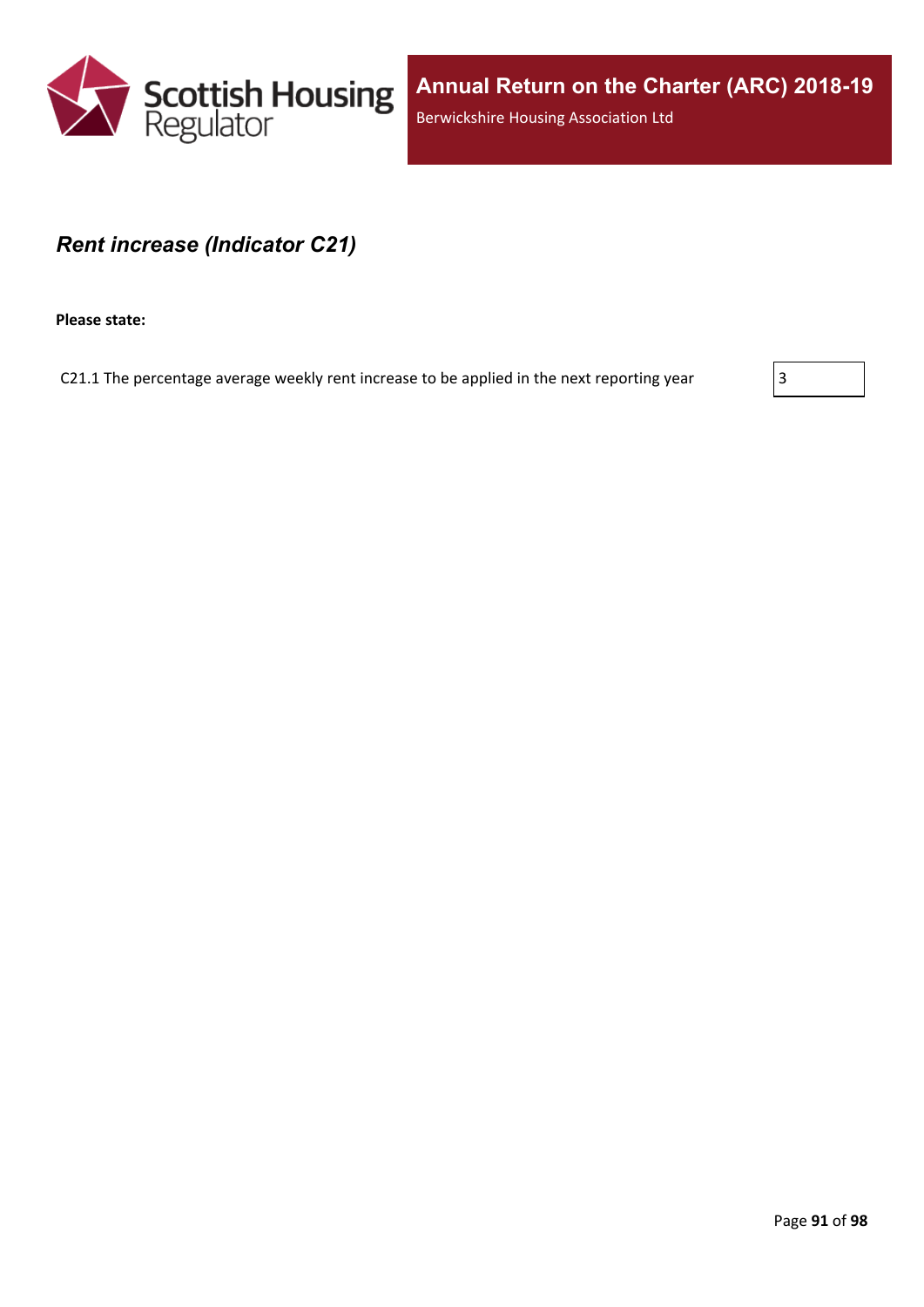

## *The number of households for which landlords are paid housing costs directly and the total value of payments received in the reporting year (Indicator C22)*

**Please state:**

C22.1 The number of households the landlord received housing costs directly for during the reporting year  $\begin{vmatrix} 890 \end{vmatrix}$ 

C22.2 The value of direct housing cost payments received during the reporting year 2679409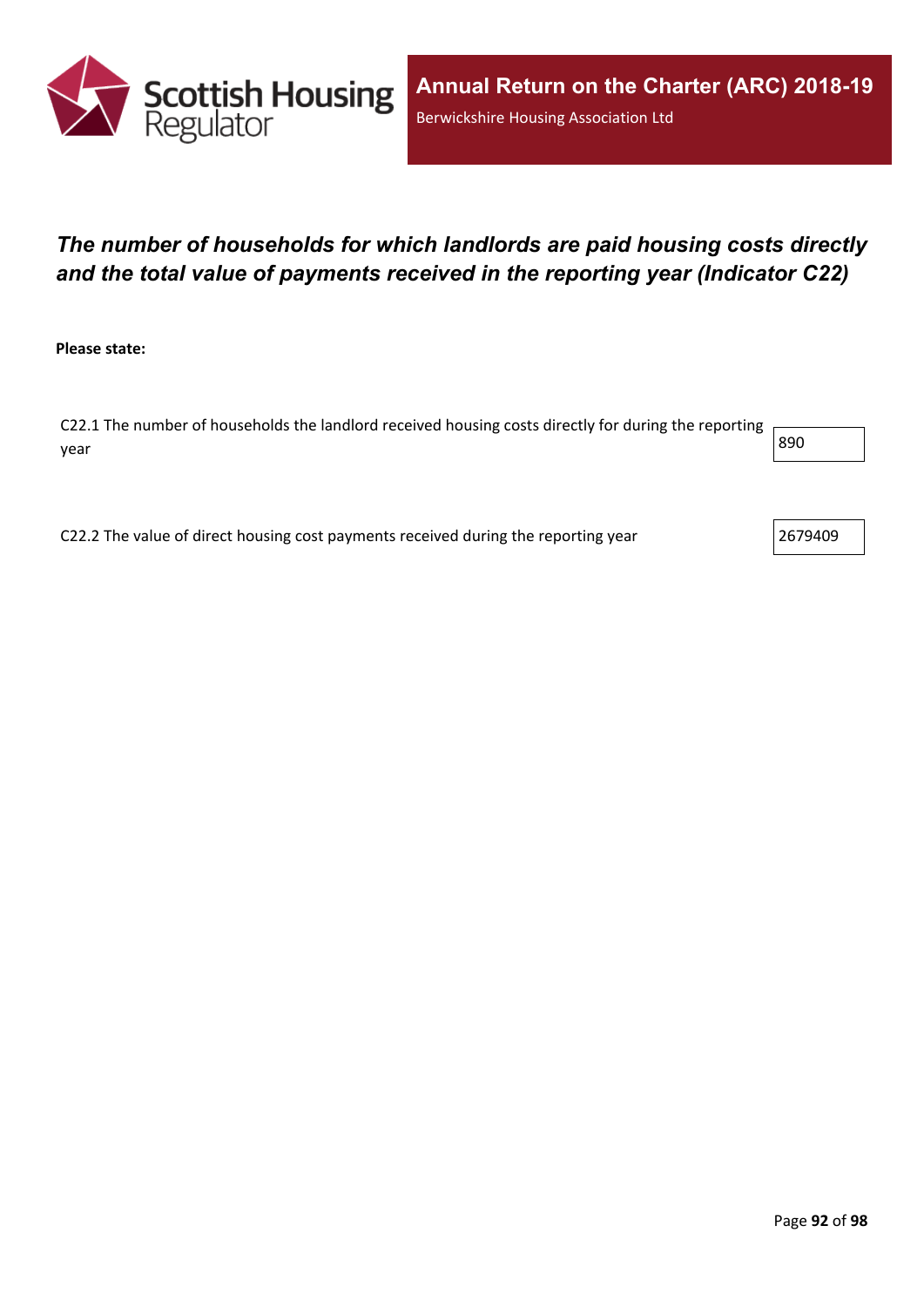

## *Amount and percentage of former tenant rent arrears written off at the year end (Indicator C23)*

**Please state:**

C23.1 The total value of former tenant arrears at year end 99662

C23.2 The total value of former tenant arrears written off at year end  $\vert$  18676

| Amount and percentage of former tenant rent arrears written off at the year end | 18.74 | % |
|---------------------------------------------------------------------------------|-------|---|
| (Indicator C23)                                                                 |       |   |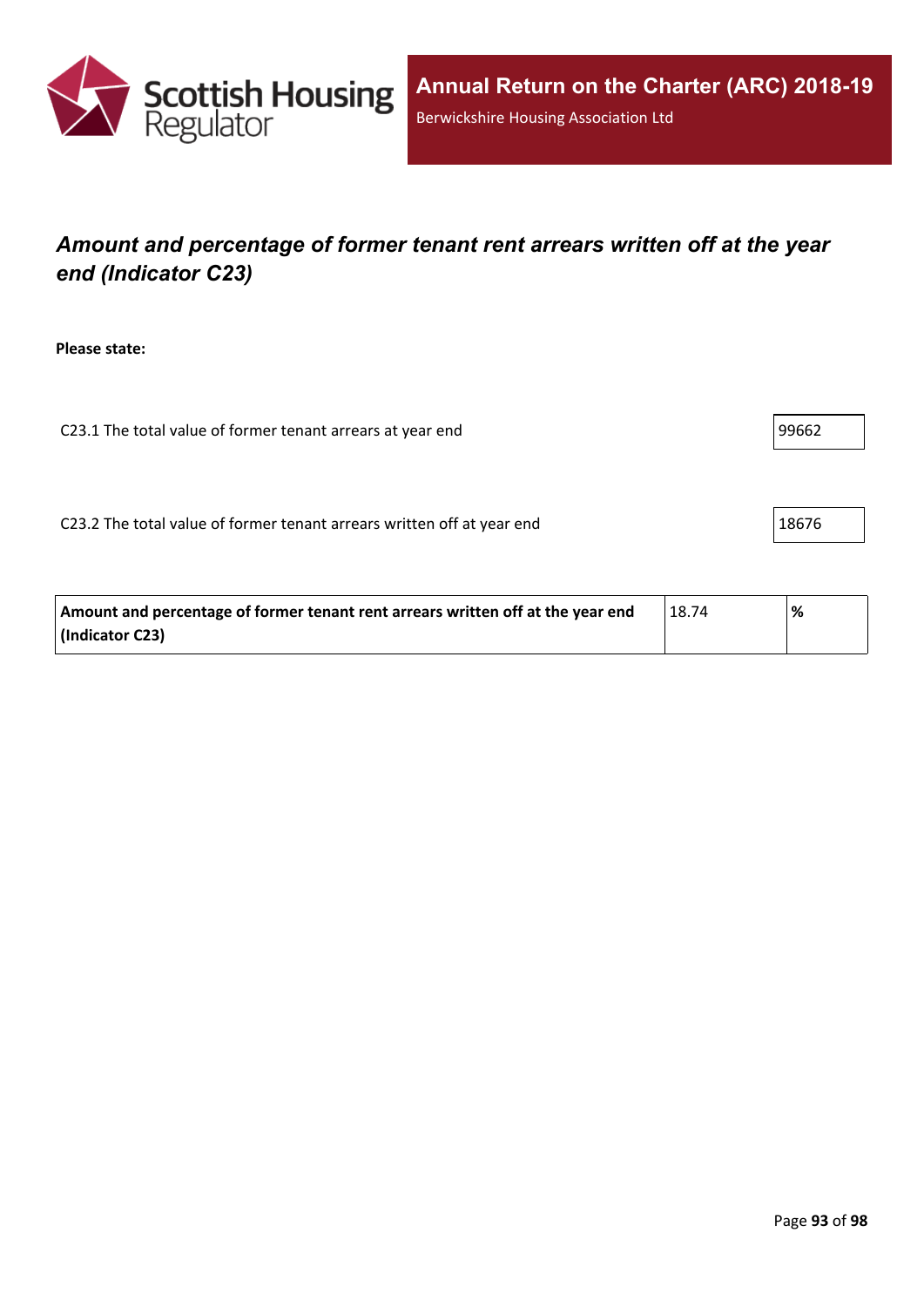

*Comments (Getting good value from rents and service charges)*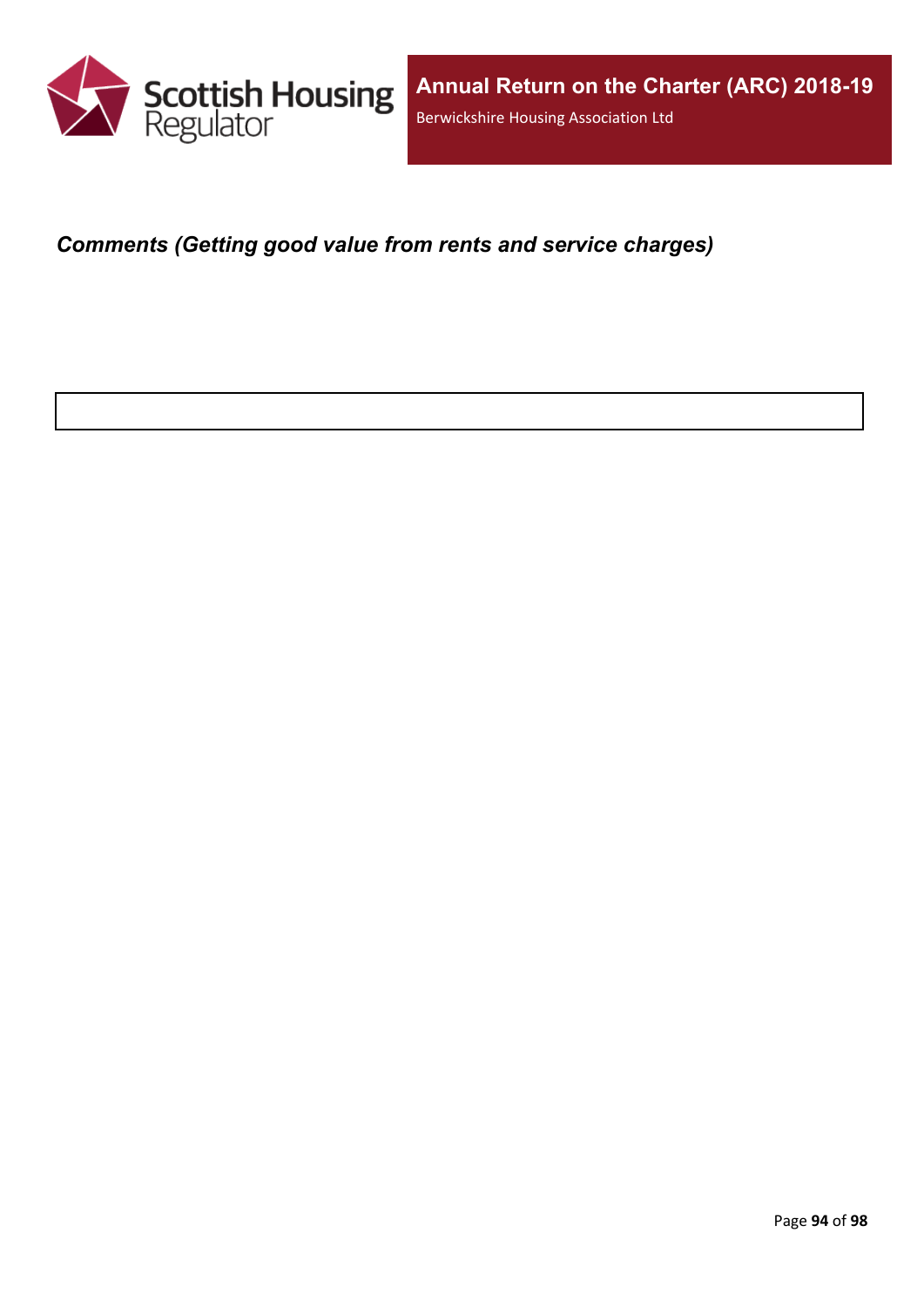

### *Other Customers*

**The information you give us here will tell us about the services you offer to Gypsies/Travellers.**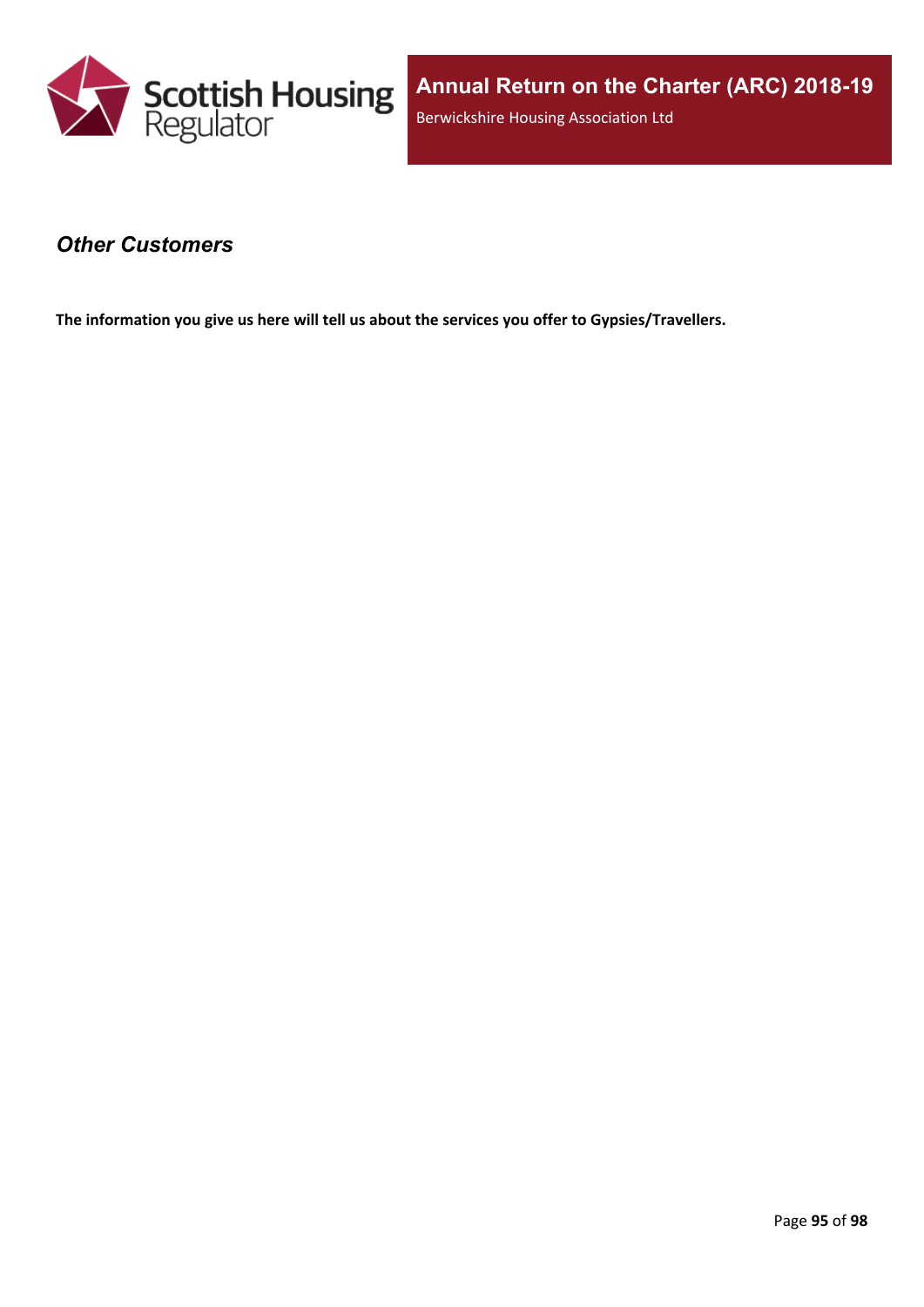

### *Gypsies/travellers – Average weekly rent per pitch (Indicator 36)*

A pitch is a defined serviced area provided by a landlord for mainly Gypsies and Travellers to place their homes. **Please state:**

36.1 The total amount of rent set for all pitches during the reporting year

 $36.2$  The total number of pitches  $\boxed{0}$ 

| Gypsies/travellers - Average weekly rent per pitch (Indicator 36) | $\mathbf{f}$   0.0 |  |
|-------------------------------------------------------------------|--------------------|--|
|                                                                   |                    |  |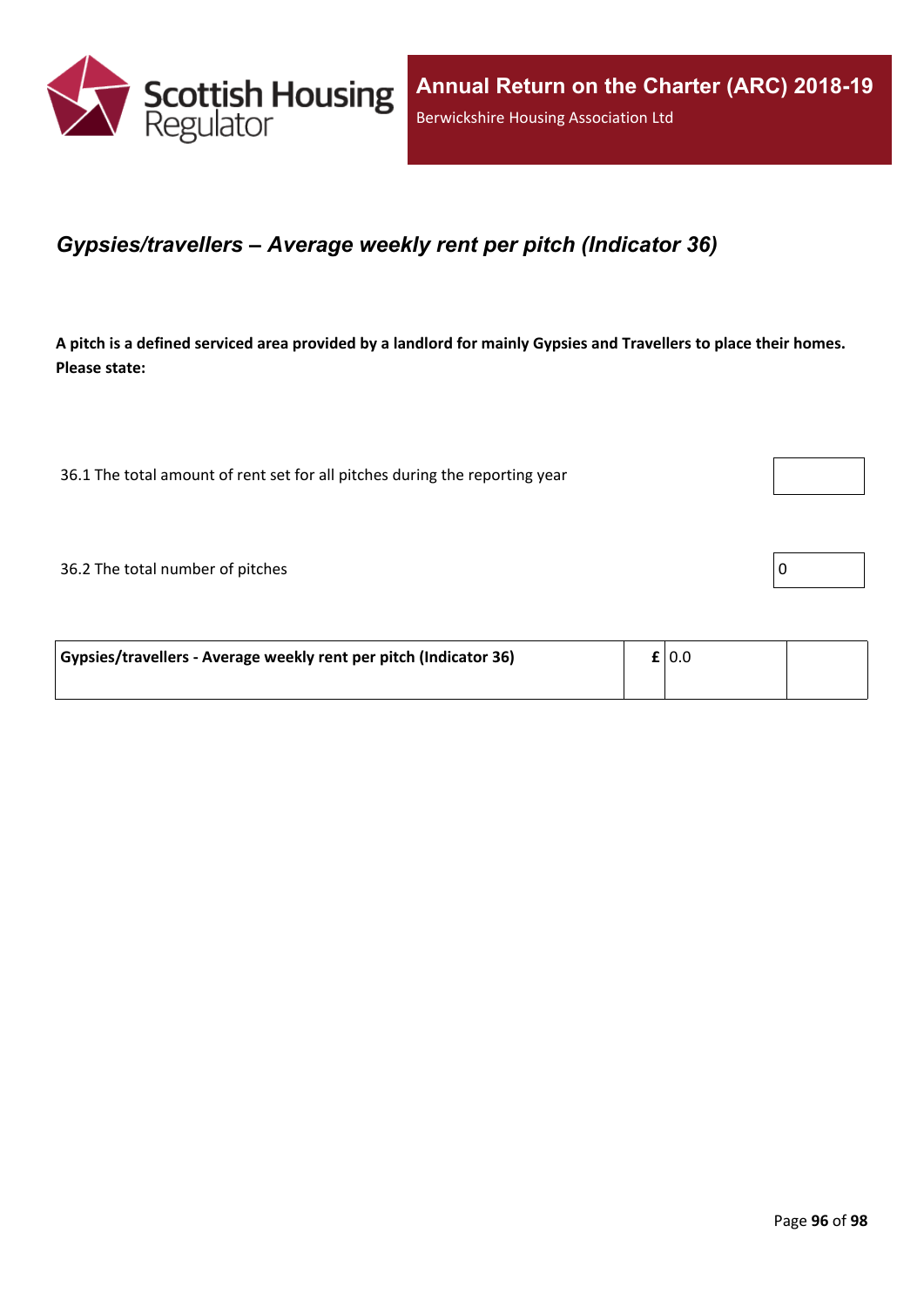

## *For those who provide sites – percentage of gypsies/travellers satisfied with the landlord's management of the site (Indicator 37)*

In relation to the satisfaction question on the management of sites provided to gypsies/travellers, please state:

37.1 How many Gypsies/Travellers answered the question "How satisfied or dissatisfied are you with your landlord's management of your site?"

37.2 Of the Gypsies/Travellers who answered, how many said that they were: **37.2.1 very satisfied**

**37.2.2 fairly satisfied**

**37.2.3 neither satisfied nor dissatisfied**

**37.2.4 fairly dissatisfied**

**37.2.5 very dissatisfied**

| For those who provide sites – percentage of gypsies/travellers satisfied with the | 0.0 | % |
|-----------------------------------------------------------------------------------|-----|---|
| I landlord's management of the site (Indicator 37)                                |     |   |